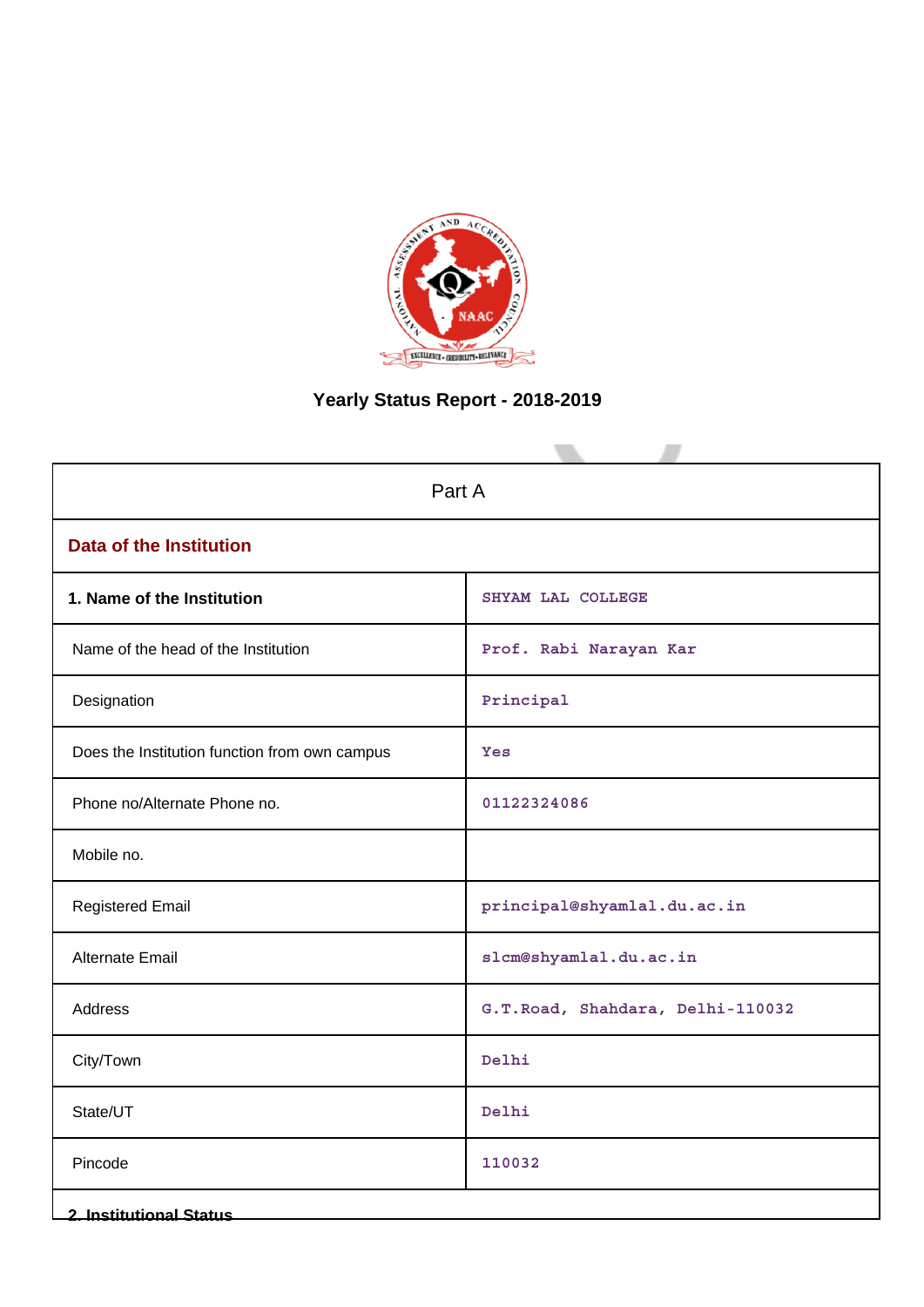| Affiliated / Constituent                                                              |                                              | Affiliated                                       |                                                           |                   |                   |
|---------------------------------------------------------------------------------------|----------------------------------------------|--------------------------------------------------|-----------------------------------------------------------|-------------------|-------------------|
| Type of Institution                                                                   |                                              | Co-education                                     |                                                           |                   |                   |
| Location                                                                              |                                              |                                                  | Urban                                                     |                   |                   |
| <b>Financial Status</b>                                                               |                                              |                                                  | central                                                   |                   |                   |
| Name of the IQAC co-ordinator/Director                                                |                                              |                                                  |                                                           | Dr. Kusha Tiwari  |                   |
| Phone no/Alternate Phone no.                                                          |                                              |                                                  | 01122324086                                               |                   |                   |
| Mobile no.                                                                            |                                              |                                                  |                                                           |                   |                   |
| <b>Registered Email</b>                                                               |                                              |                                                  | iqac.slc@gmail.com                                        |                   |                   |
| Alternate Email                                                                       |                                              |                                                  | slcm@shyamlal.du.ac.in                                    |                   |                   |
| 3. Website Address                                                                    |                                              |                                                  |                                                           |                   |                   |
| Web-link of the AQAR: (Previous Academic Year)                                        |                                              | http://slc.du.ac.in/pdf/NAAC/AOAR2017-1<br>8.pdf |                                                           |                   |                   |
| the year                                                                              | 4. Whether Academic Calendar prepared during |                                                  | Yes                                                       |                   |                   |
| if yes, whether it is uploaded in the institutional website:<br>Weblink:              |                                              |                                                  | http://slc.du.ac.in/pdf/academic-<br>calender-2018-19.pdf |                   |                   |
| <b>5. Accrediation Details</b>                                                        |                                              |                                                  |                                                           |                   |                   |
| Cycle                                                                                 | Grade                                        | <b>CGPA</b>                                      | Year of                                                   | Validity          |                   |
|                                                                                       |                                              |                                                  | Accrediation                                              | Period From       | Period To         |
| 1                                                                                     | $B+$                                         | 2.62                                             | 2017                                                      | $02 - May - 2017$ | $02 - May - 2022$ |
| 6. Date of Establishment of IQAC                                                      |                                              | $06 - May - 2016$                                |                                                           |                   |                   |
| 7. Internal Quality Assurance System                                                  |                                              |                                                  |                                                           |                   |                   |
| Quality initiatives by IQAC during the year for promoting quality culture             |                                              |                                                  |                                                           |                   |                   |
|                                                                                       | Item /Title of the quality initiative by     |                                                  | Date & Duration<br>Number of participants/ beneficiaries  |                   |                   |
| <b>IQAC</b><br>Virtual Seminar by Prof.<br><b>Bidyut Baran</b><br>Saha, Professor and |                                              | 13-Dec-2018<br>1                                 | 200                                                       |                   |                   |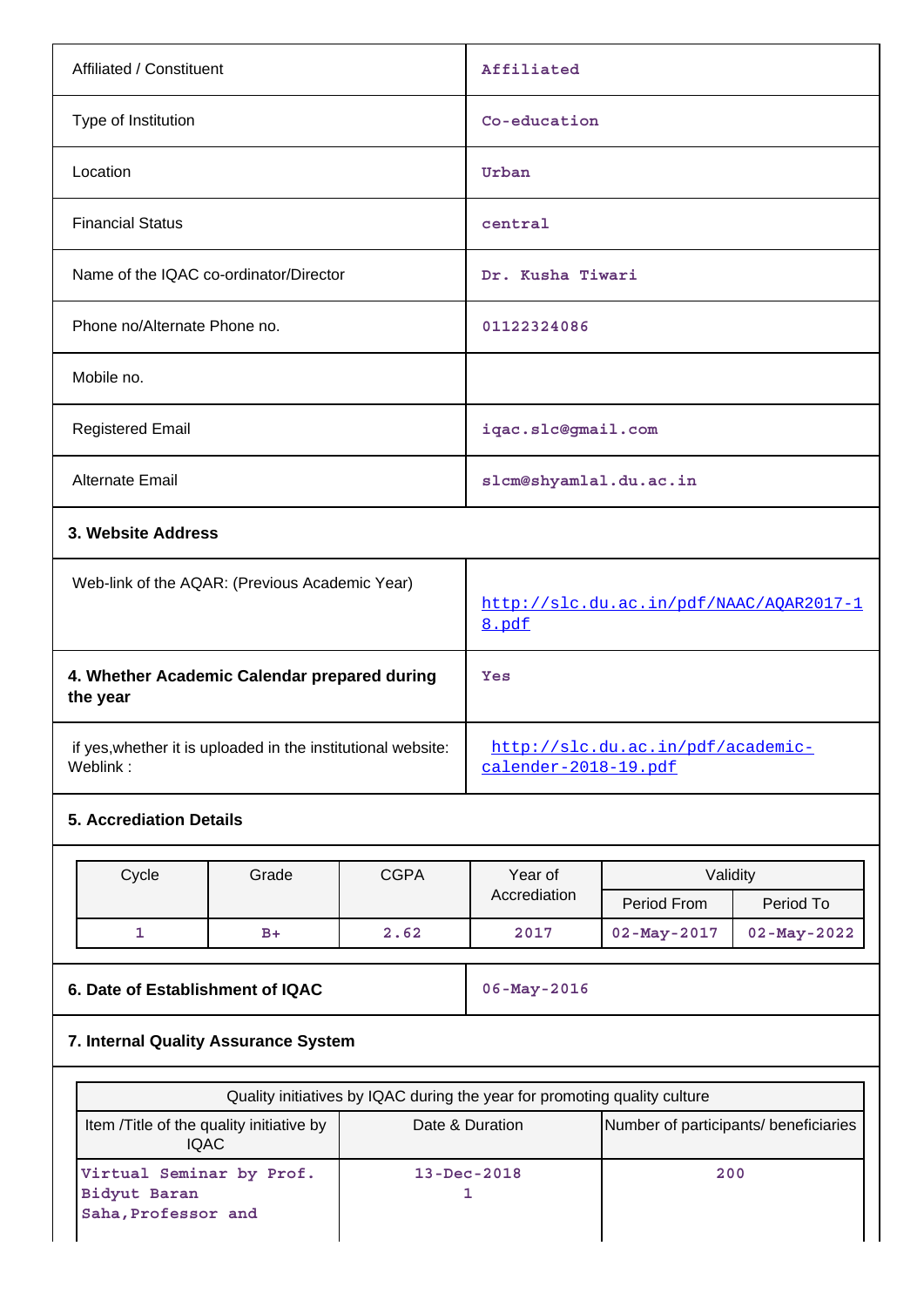| Principal Investigator of<br>International Institute<br>for Carbon-neutral energy<br>Research, Kyushu<br>University, Japan : how<br>to write a scientific<br>paper in a peer reviewed<br>journal                |                               |     |
|-----------------------------------------------------------------------------------------------------------------------------------------------------------------------------------------------------------------|-------------------------------|-----|
| Interdisciplinary Student<br>Research Project                                                                                                                                                                   | $20 - Aug - 2018$<br>60       | 100 |
| Faculty Development<br>Program by Academic<br>Affairs and Monitoring<br>Committee and IQAC:<br>Emerging Areas of<br>Engagement in Pedagogy<br>and Research                                                      | $24 - Nov - 2018$<br>7        | 105 |
| Faculty Development<br>Program by Department of<br>Physics, Chemistry,<br>Mathematics and IQAC:<br>Advancements in<br>Integrated Sciences:<br>Learning and Adaptation<br>for effective teaching<br>and research | $10 - Dec - 2018$<br>7        | 100 |
| National Seminar by<br>Gandhi Study Circle and<br>Department of Political<br>Science with IQAC:<br>Revisiting Gandhi Through<br>Modernity: Towards a<br>Sustainable Future                                      | 27-Sep-2018<br>$\overline{2}$ | 125 |
| National Conference by<br>Department of Commerce<br>and IQAC: Make in India:<br>Towards growth and<br>progress                                                                                                  | $24 - Apr - 2019$<br>2        | 120 |
| Workshop on by IQAC in<br>collaboration with<br>NASSCOM foundation:<br>Whatsapp: Best practices<br>against fake information                                                                                     | $09 - Appr - 2019$<br>1       | 150 |
|                                                                                                                                                                                                                 | View File                     |     |

**8. Provide the list of funds by Central/ State Government- UGC/CSIR/DST/DBT/ICMR/TEQIP/World Bank/CPE of UGC etc.**

| Institution/Departmen<br>t/Faculty | Scheme                   | <b>Funding Agency</b>                             | Year of award with<br>duration | Amount  |
|------------------------------------|--------------------------|---------------------------------------------------|--------------------------------|---------|
| Dr. Narender<br>Singh              | International<br>Project | International<br>atomic energy<br>agency, Vienna. | 2018<br>1095                   | 1200000 |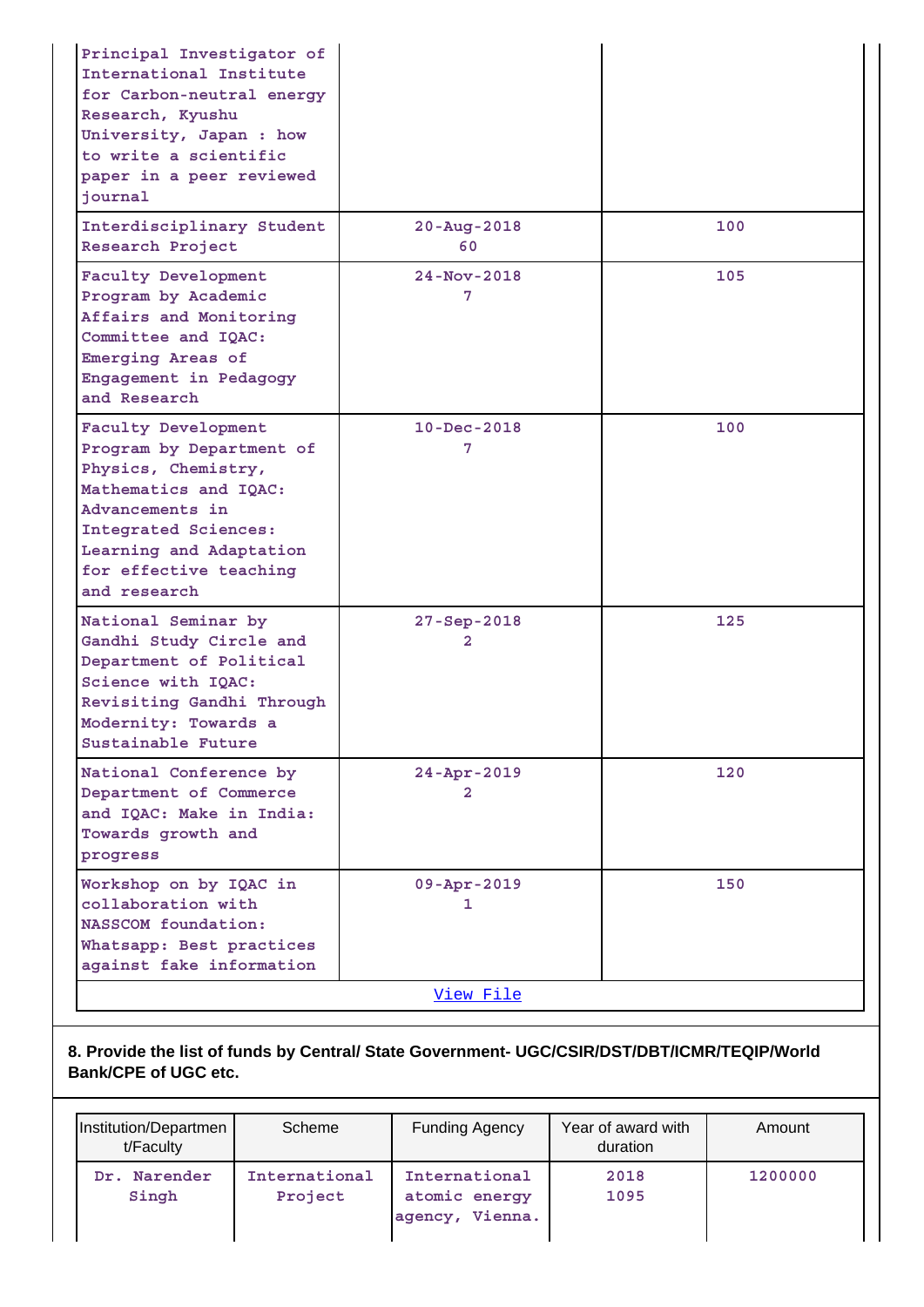|                                                                                                                             | Austria              |  |  |  |  |
|-----------------------------------------------------------------------------------------------------------------------------|----------------------|--|--|--|--|
| No Files Uploaded !!!                                                                                                       |                      |  |  |  |  |
| 9. Whether composition of IQAC as per latest<br><b>NAAC</b> guidelines:                                                     | Yes                  |  |  |  |  |
| Upload latest notification of formation of IQAC                                                                             | View File            |  |  |  |  |
| 10. Number of IQAC meetings held during the<br>year :                                                                       | 4                    |  |  |  |  |
| The minutes of IQAC meeting and compliances to the<br>Yes<br>decisions have been uploaded on the institutional<br>website   |                      |  |  |  |  |
| Upload the minutes of meeting and action taken report                                                                       | View File            |  |  |  |  |
| 11. Whether IQAC received funding from any of<br>the funding agency to support its activities<br>during the year?           | <b>No</b>            |  |  |  |  |
| 12. Significant contributions made by IQAC during the current year(maximum five bullets)                                    |                      |  |  |  |  |
| No Data Entered/Not Applicable!!!                                                                                           |                      |  |  |  |  |
| View File<br>13. Plan of action chalked out by the IQAC in the beginning of the academic year towards Quality               |                      |  |  |  |  |
| Enhancement and outcome achieved by the end of the academic year                                                            |                      |  |  |  |  |
| Plan of Action                                                                                                              | Achivements/Outcomes |  |  |  |  |
| No Data Entered/Not Applicable!!!                                                                                           |                      |  |  |  |  |
|                                                                                                                             | View File            |  |  |  |  |
| 14. Whether AQAR was placed before statutory<br>body?                                                                       | Yes                  |  |  |  |  |
| Name of Statutory Body                                                                                                      | <b>Meeting Date</b>  |  |  |  |  |
| Governing Body                                                                                                              | $31 - Jul - 2020$    |  |  |  |  |
| 15. Whether NAAC/or any other accredited<br>Yes<br>body(s) visited IQAC or interacted with it to<br>assess the functioning? |                      |  |  |  |  |
|                                                                                                                             |                      |  |  |  |  |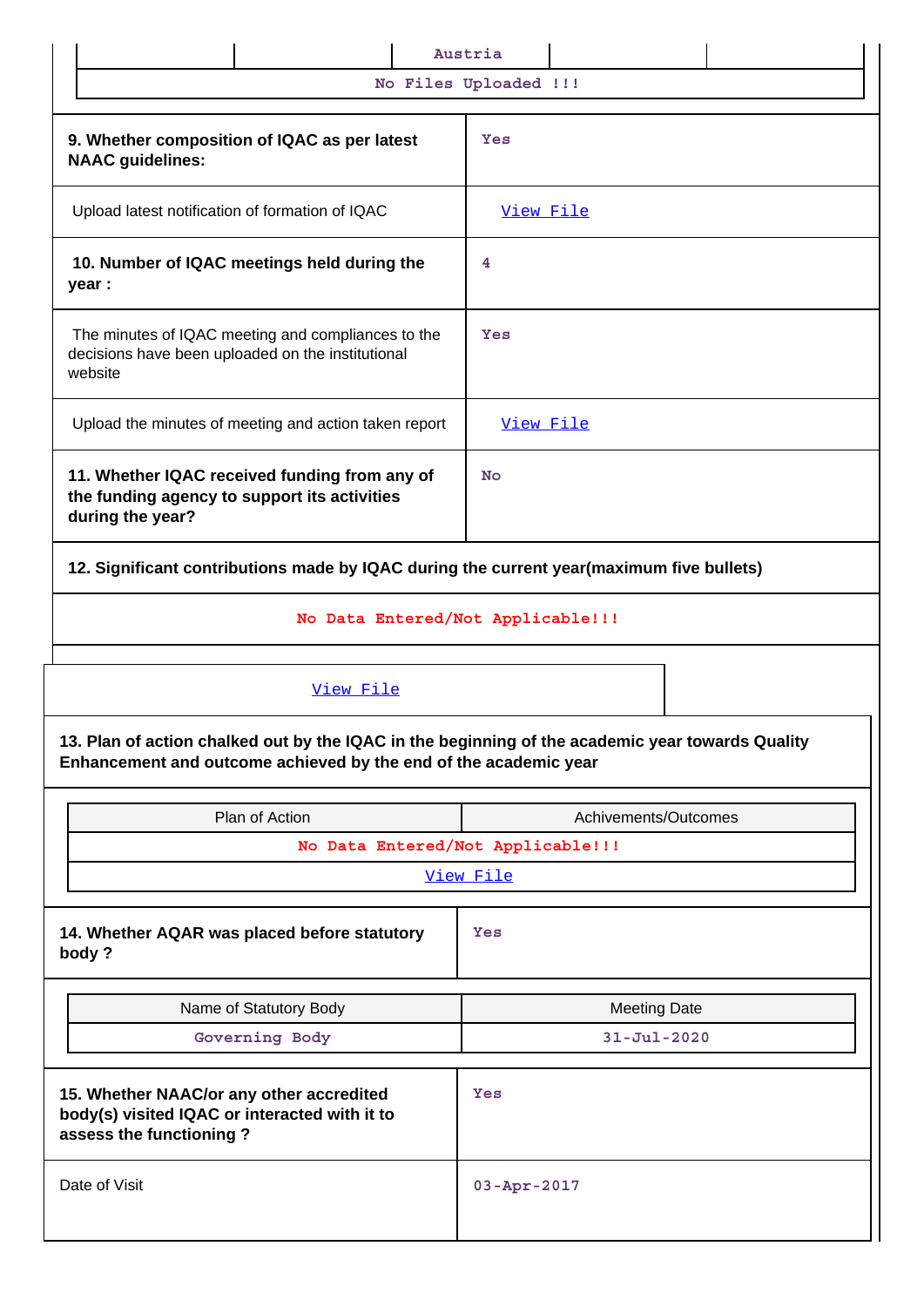| 16. Whether institutional data submitted to<br>AISHE:                                               | Yes                                                                                                                                                                                                                                                                                                                                                                                                                                                                                                                                                                                                                                                                                                                                                                                                                                                                                                                                                                                                                                                                                                                                                                                                                                                                                                                                                                                                                                                                                                                                                                                                                                                                                                                                                                                                                                                      |
|-----------------------------------------------------------------------------------------------------|----------------------------------------------------------------------------------------------------------------------------------------------------------------------------------------------------------------------------------------------------------------------------------------------------------------------------------------------------------------------------------------------------------------------------------------------------------------------------------------------------------------------------------------------------------------------------------------------------------------------------------------------------------------------------------------------------------------------------------------------------------------------------------------------------------------------------------------------------------------------------------------------------------------------------------------------------------------------------------------------------------------------------------------------------------------------------------------------------------------------------------------------------------------------------------------------------------------------------------------------------------------------------------------------------------------------------------------------------------------------------------------------------------------------------------------------------------------------------------------------------------------------------------------------------------------------------------------------------------------------------------------------------------------------------------------------------------------------------------------------------------------------------------------------------------------------------------------------------------|
| Year of Submission                                                                                  | 2019                                                                                                                                                                                                                                                                                                                                                                                                                                                                                                                                                                                                                                                                                                                                                                                                                                                                                                                                                                                                                                                                                                                                                                                                                                                                                                                                                                                                                                                                                                                                                                                                                                                                                                                                                                                                                                                     |
| Date of Submission                                                                                  | $31 - Mar - 2019$                                                                                                                                                                                                                                                                                                                                                                                                                                                                                                                                                                                                                                                                                                                                                                                                                                                                                                                                                                                                                                                                                                                                                                                                                                                                                                                                                                                                                                                                                                                                                                                                                                                                                                                                                                                                                                        |
| 17. Does the Institution have Management<br><b>Information System?</b>                              | Yes                                                                                                                                                                                                                                                                                                                                                                                                                                                                                                                                                                                                                                                                                                                                                                                                                                                                                                                                                                                                                                                                                                                                                                                                                                                                                                                                                                                                                                                                                                                                                                                                                                                                                                                                                                                                                                                      |
| If yes, give a brief descripiton and a list of modules<br>currently operational (maximum 500 words) | At SLC right from the student entry to<br>exit, to the financial records, to<br>administration to governance, every<br>piece of data and information is<br>processed and integrated to the system<br>for over all development of the<br>institution. Our MIS is very robust<br>with multiple layers of filters, checks<br>and balances and integrated with the<br>University of Delhi and other<br>regulating bodies like UGC, MHRD and<br>others. With the following focused<br>areas, our MIS is looking for an<br>optimum distribution of resources and<br>services to yield maximum benefits to<br>students, teachers, and the management<br>alike. Students SLC MIS stores crucial<br>student data such as personal data,<br>exam records, library details and all<br>other sundry data as required by<br>agencies. SLC MIS is integrated through<br>University of Delhi MIS so that all<br>admissions and exam related works<br>including internal assessments are done<br>online. Further, our system keeps track<br>of the daytoday progress of students<br>with mentoring support which is<br>eventually used to analyze and monitor<br>the improvements or retrogression in<br>students overtime. SLC has gone a step<br>ahead by transfiguring the students<br>Icards into Single Signon (SSO) card.<br>This card bearing barcode is an inhouse<br>product developed by the technical team<br>of the college and ensures better<br>access to the oncampus facilities like:<br>Issuing books in library, Security etc.<br>For Teachers Real time online time<br>table helps both students and teachers<br>for better class engagements. SLC MIS<br>helps faculty access student's<br>attendance and performance. It helps<br>teachers track their mentees. The<br>faculties are also benefitted from<br>online access of ebooks, Online access |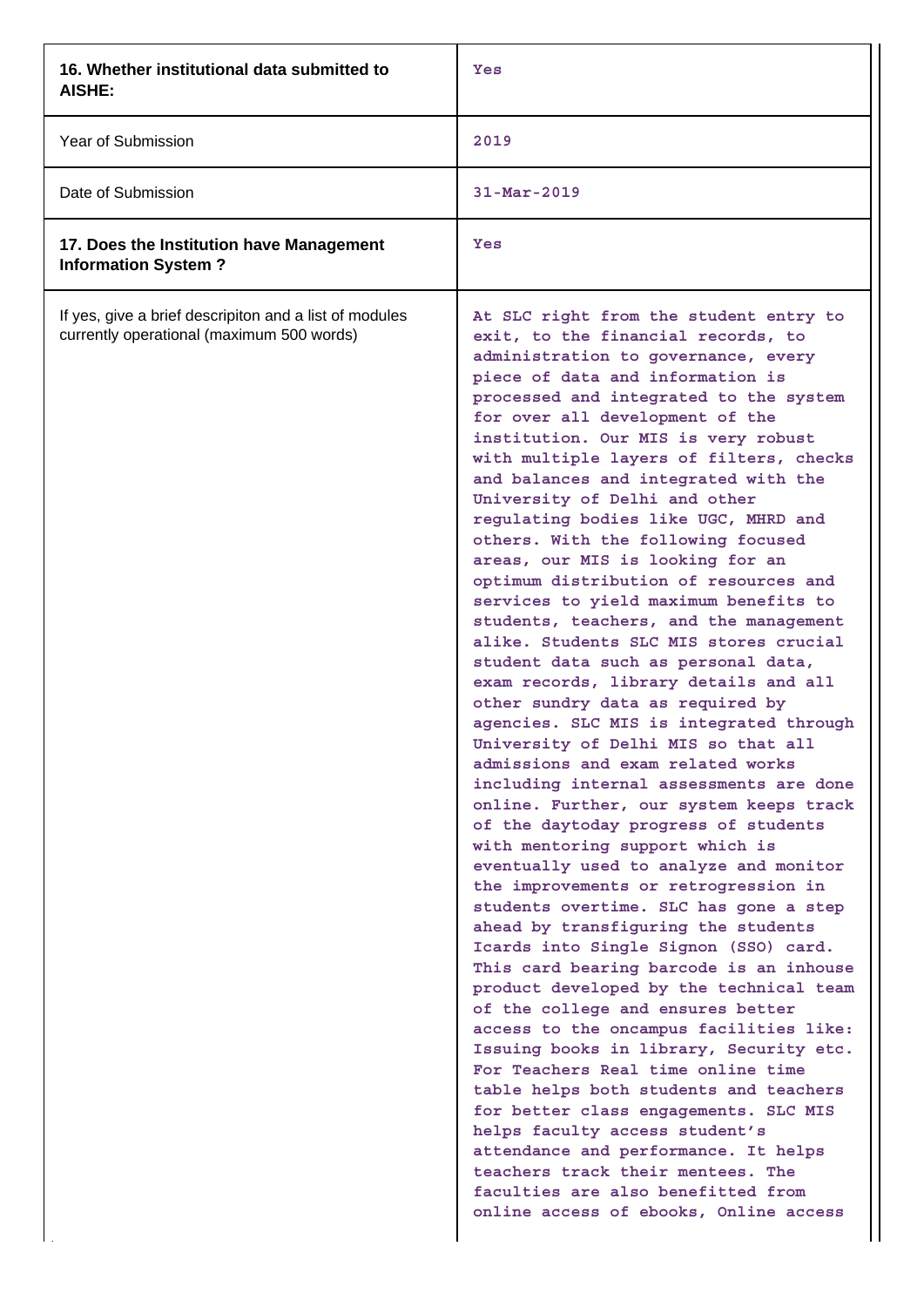**of ejournals, OPAC assistance for library services. But, more importantly, an MIS reduces the workload on teachers by providing quick access to data on any student or a group of students which can be drilleddown, filtered, and arranged accordingly within a few clicks. For Administration Management Ease of tracking and analysing resource distribution and expenditures is one of the biggest reasons for any toplevel management of an educational institution to look forward to implementing an MIS system. SLC MIS is integrated with PFMS portal of Ministry of Finance for managing financial aspects including disbursements. The primary task is done through Tally 9.3 accounting entries,, MCS for salary management, and Webtell for Tax Deducted at source (TDS) by our Accounts and finance department. The office administration supervises and monitors students progression with integrated computerized student management system. Classes are monitored through real time online time table with displays at important places. Security is also monitored through integrated full campus online CCTV surveillance system. The in house innovation of a single card for multi utility by students has also saved lot of resources and added extra security coverage edge when needed. The IQAC of the college has been organizing smart office training programs regularly to upgrade the skills and domain knowledge of the nonteaching staff for bringing better efficiency. The college management is continuously innovating to bring desired changes in the MIS system to increase transparency.**

**Part B** 

### **CRITERION I – CURRICULAR ASPECTS**

#### **1.1 – Curriculum Planning and Implementation**

 1.1.1 – Institution has the mechanism for well planned curriculum delivery and documentation. Explain in 500 words

 **The College administers an effective delivery of the curriculum by setting its learning objectives as priority. The IQAC of the college looks into issues related to academic, curriculum and infrastructural quality, and works towards improving upon these aspects. The teachers participate in the University's curriculum related activities like workshops, seminars, talks and lectures to**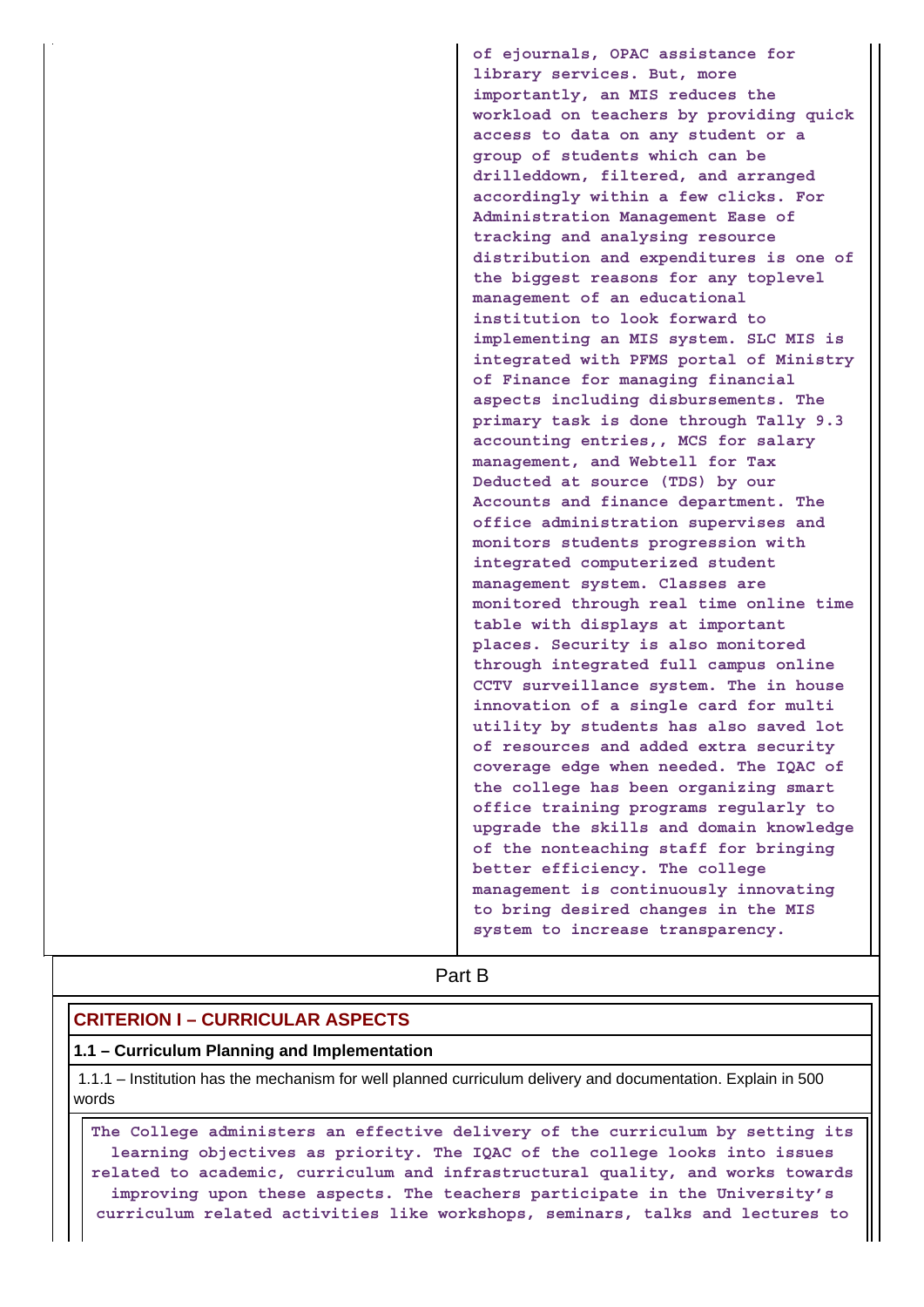**remain updated with the requirements of any newly introduced course/mode. The Apex Committee consisting of the TICs and IQAC monitors the academic growth with timely meetings every semester to take stock of the course progress and completion. In these meetings, teachers identify the challenges encountered in teaching and completing the curriculum and accordingly devise strategies to meet these challenges. The College invites experts from different institutions for talks and lectures to supplement the curriculum. SLC organizes conferences both National and International in an attempt to expose the students to the modern academic demands and developments across disciplines. Many of the SLC college teachers contribute as subject experts and resource persons at various conferences and events in other institutions and thus remain aware of the latest developments in effective methods of curriculum delivery. The Science faculty of the College regularly visits other institutions as external experts in practical examinations. As the College follows the Academic Calendar of the University, it organizes its teaching schedule in the manner so as to fulfill the objective of effective curriculum delivery. Timetable schedules, assessment schedules and pedagogical interventions ensure smooth delivery/completion of the designated curriculum in all the courses. The College administration with time-table software oversees the appropriate allocation of classes that ensures the smooth functioning of the college teaching. The Workload Committee calculates the workload of different Departments for the upcoming academic session/semester on the basis of the specific syllabi as prescribed by the University of Delhi. The Time-Table Committees for Arts, Commerce and Science ensure parity in allocating lectures/tutorials so as to make sure that there are no clashes, and rooms are adequately allotted to all the departments. In order to ensure qualitative and hassle-free teaching-learning experience the administration ensures that the students are able to access all the academic and infrastructural facilities such as the Wi-Fi, the updated library eresources and latest journals besides the course related books, Computer Lab, Website among others. The College also ensures that the syllabus for different courses is uploaded on the College website for the reference of the students. The library staff annually organizes an orientation session for the first year students so as to familiarize them with the use of OPAC, e-resources and subject related books/material. Teachers from different departments conduct orientation classes with the first year students at the beginning of the academic session and also invite subject experts from different areas for 'Talks' during the session so as to expose the students to different perspectives and generate research interests among them. Teachers attend Orientation and Refresher courses to enhance their pedagogical skills, knowledge and understanding of the newly introduced courses. The College promotes innovative teaching practices.**

| Certificate                      | Diploma Courses | Dates of<br>Introduction | <b>Duration</b> | Focus on employ<br>ability/entreprene<br>urship                                                                                   | Skill<br>Development                                                                                                                                 |
|----------------------------------|-----------------|--------------------------|-----------------|-----------------------------------------------------------------------------------------------------------------------------------|------------------------------------------------------------------------------------------------------------------------------------------------------|
| Mastering<br>the Stock<br>Market | <b>NA</b>       | 17/11/2018               | 30              | It focuses<br>on both empl<br>oyability<br>and entrepre<br>neurship Col<br>laboration<br>with Bombay<br>Stock<br>Exchange<br>Ltd. | Investment<br>Skills,<br>Trade<br>Skills,<br>Financial<br>Expertise.<br>All these<br>will help<br>them get<br>better job o<br>pportunities<br>in the |

## 1.1.2 – Certificate/ Diploma Courses introduced during the academic year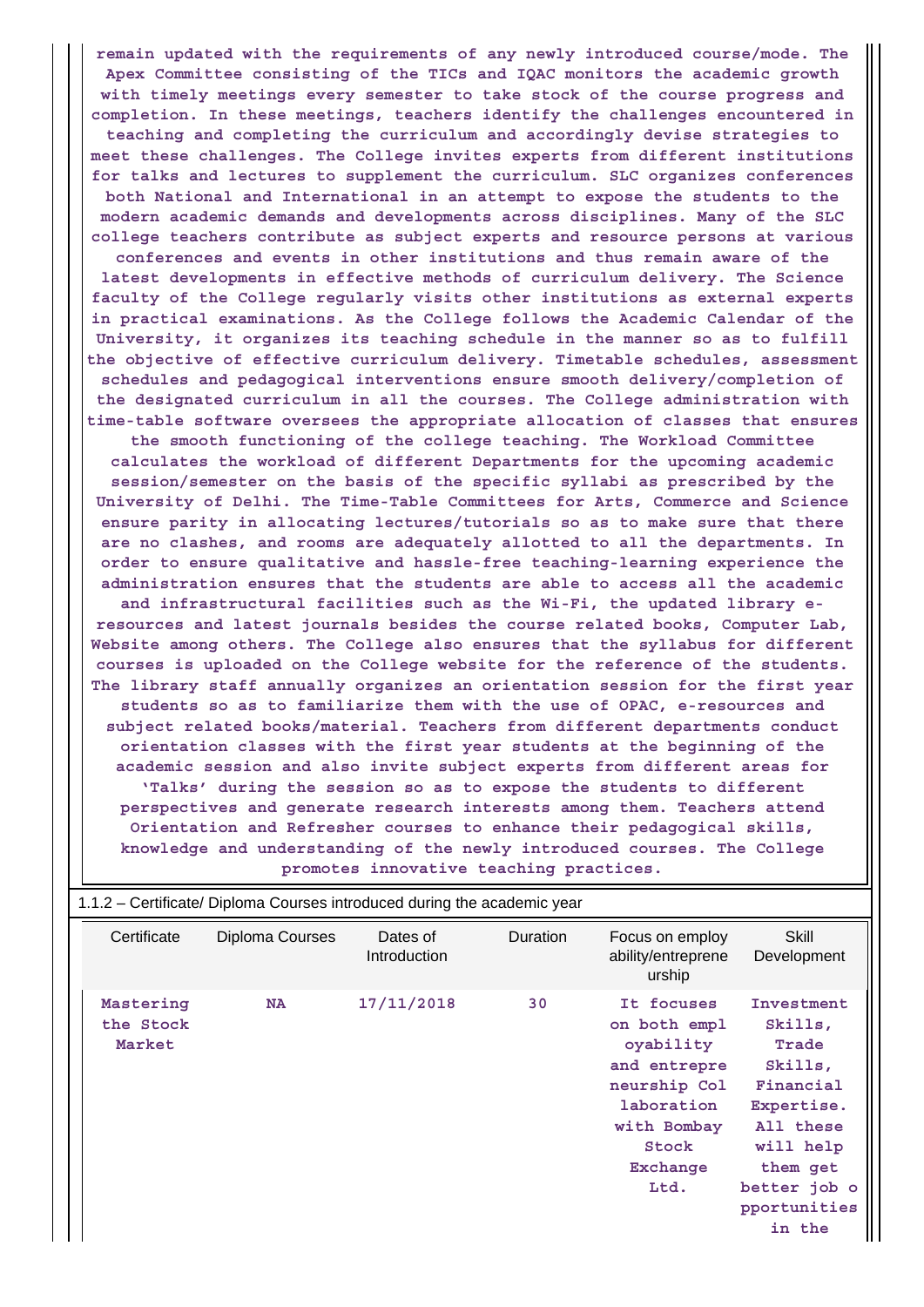**Financial sector and give them better investment o pportunities**

**.**

| Certificate | NA        | 15/09/2018 | 210 | These        | Candidates                |
|-------------|-----------|------------|-----|--------------|---------------------------|
| course in   |           |            |     |              | students may may get oppo |
| French      |           |            |     | work in      | rtunities in              |
|             |           |            |     | positions    | fields are                |
|             |           |            |     | like French  | Education                 |
|             |           |            |     | Translator,  | institutes,               |
|             |           |            |     | French       | French                    |
|             |           |            |     | Writer etc.  | Embassy,                  |
|             |           |            |     | depending on | Translation               |
|             |           |            |     | their        | Department.               |
|             |           |            |     | knowledge    | These                     |
|             |           |            |     |              | graduates                 |
|             |           |            |     |              | may work in               |
|             |           |            |     |              | positions                 |
|             |           |            |     |              | like French               |
|             |           |            |     |              | Translator,               |
|             |           |            |     |              | French                    |
|             |           |            |     |              | Writer etc.               |
|             |           |            |     |              | depending on              |
|             |           |            |     |              | their                     |
|             |           |            |     |              | knowledge                 |
| Certificate | <b>NA</b> | 15/09/2018 | 210 | Germanys     | Knowing                   |
| course in   |           |            |     | economic     | German                    |
| German      |           |            |     | strength     | allows you                |
|             |           |            |     | equals       | to access                 |
|             |           |            |     | business opp | the works of              |
|             |           |            |     | ortunities.  | German                    |
|             |           |            |     | Multinationa | people in                 |
|             |           |            |     | 1 business o | their                     |
|             |           |            |     | pportunities | original                  |
|             |           |            |     | exist        | language and              |
|             |           |            |     | throughout   | to fully                  |
|             |           |            |     | the European | understand                |
|             |           |            |     | Union and in | the culture               |
|             |           |            |     | the Eastern  | whence they               |
|             |           |            |     | European     | derived.                  |
|             |           |            |     | countries,   | Anyone                    |
|             |           |            |     | where German | interested                |
|             |           |            |     | is the       | in these                  |
|             |           |            |     | second most  | fields autom              |
|             |           |            |     | spoken       | atically                  |
|             |           |            |     | language.    | expands her               |
|             |           |            |     |              | knowledge                 |
|             |           |            |     |              | and skill by              |
|             |           |            |     |              | knowing<br>German.        |
|             |           |            |     |              |                           |
| Certificate | NA        | 15/09/2018 | 210 | After        | This course               |
| course in   |           |            |     | completing   | introduces                |
| Spanish     |           |            |     |              | this certifi basic commun |
|             |           |            |     | cation       | ication                   |
|             |           |            |     |              |                           |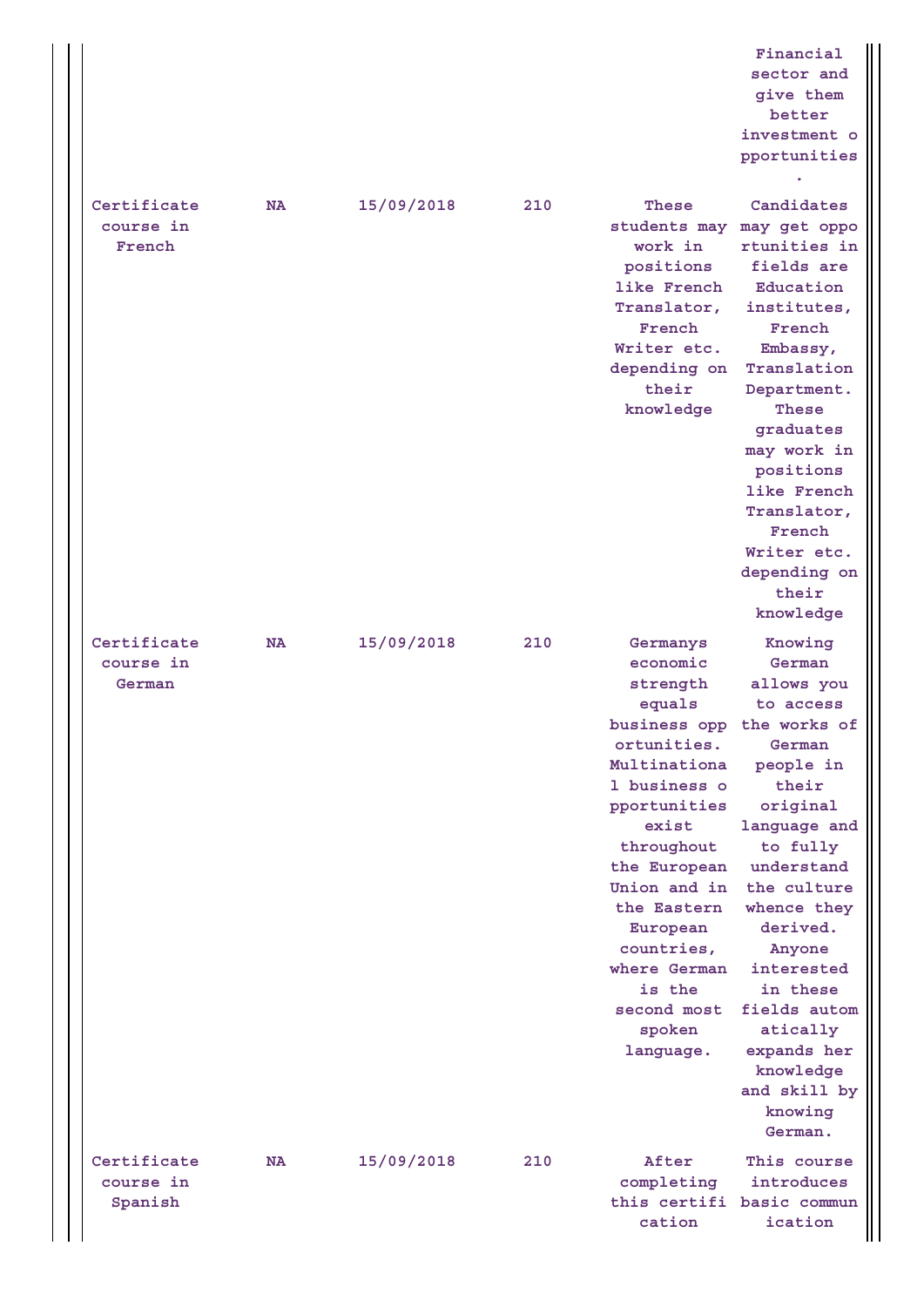| course,      | skills,         |
|--------------|-----------------|
| candidates   | including       |
| may work in  | reading,        |
| fields like  | writing, and    |
| Colleges and | speaking.       |
| Universities | <b>Students</b> |
| Embassies,   | also learn      |
| Language     | grammar in      |
| department,  | Spanish         |
| Tourism      | language,       |
| department,  | dialect,        |
| Translation  | vocabulary.     |
| department,  | This course     |
| etc.         | helps           |
|              | students to     |
|              | communicate     |
|              | at a basic      |
|              | level with      |
|              | Spanish         |
|              | speakers.       |
|              |                 |

## **1.2 – Academic Flexibility**

1.2.1 – New programmes/courses introduced during the academic year

| Programme/Course  | Programme Specialization         | Dates of Introduction |  |
|-------------------|----------------------------------|-----------------------|--|
| <b>BA</b>         | Certificate course in<br>Spanish | 15/09/2018            |  |
| <b>BA</b>         | Certificate course in<br>German  | 15/09/2018            |  |
| <b>BA</b>         | Certificate course in<br>French  | 15/09/2018            |  |
| <b>BCom</b>       | Mastering the Stock<br>Market    | 17/11/2018            |  |
| No file uploaded. |                                  |                       |  |

 1.2.2 – Programmes in which Choice Based Credit System (CBCS)/Elective course system implemented at the affiliated Colleges (if applicable) during the academic year.

| Name of programmes adopting<br><b>CBCS</b> | Programme Specialization                                          | Date of implementation of<br><b>CBCS/Elective Course System</b> |
|--------------------------------------------|-------------------------------------------------------------------|-----------------------------------------------------------------|
| <b>BA</b>                                  | Pass                                                              | 20/07/2018                                                      |
| <b>BA</b>                                  | Economics                                                         | 20/07/2018                                                      |
| <b>BA</b>                                  | English                                                           | 20/07/2018                                                      |
| <b>BA</b>                                  | Hindi                                                             | 20/07/2018                                                      |
| <b>BA</b>                                  | History                                                           | 20/07/2018                                                      |
| <b>BA</b>                                  | Political Science                                                 | 20/07/2018                                                      |
| <b>BCom</b>                                | Pass                                                              | 20/07/2018                                                      |
| <b>BCom</b>                                | Honours                                                           | 20/07/2018                                                      |
| <b>BSc</b>                                 | Physical Sciences-<br>Electronics, Chemistry,<br>Computer Science | 20/07/2018                                                      |
| <b>MA</b>                                  | Hindi                                                             | 20/07/2018                                                      |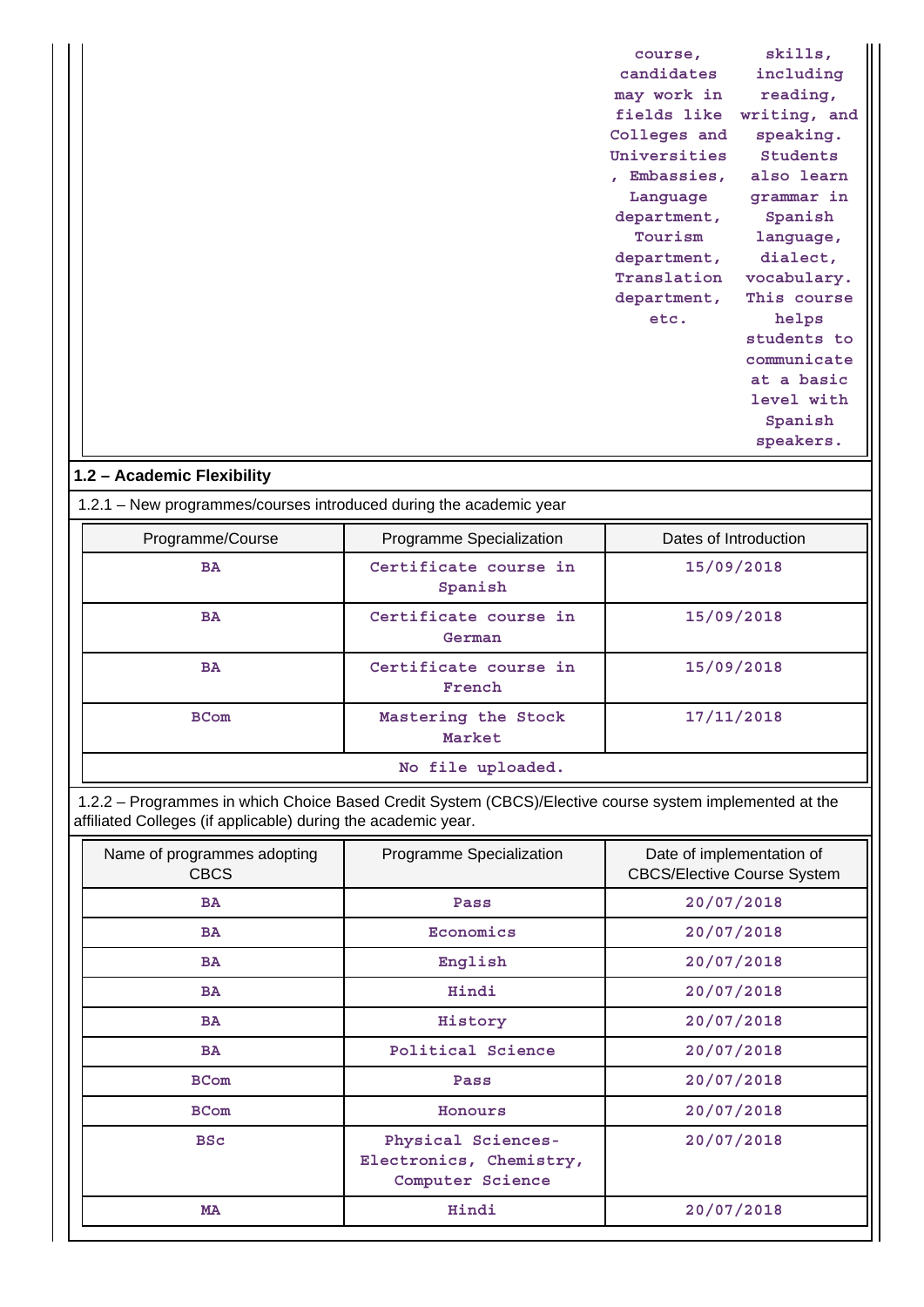| 1.2.3 - Students enrolled in Certificate/ Diploma Courses introduced during the year                                                |                               |                                                              |  |
|-------------------------------------------------------------------------------------------------------------------------------------|-------------------------------|--------------------------------------------------------------|--|
|                                                                                                                                     | Certificate<br>Diploma Course |                                                              |  |
| <b>Number of Students</b>                                                                                                           | 123                           | 0                                                            |  |
| 1.3 - Curriculum Enrichment                                                                                                         |                               |                                                              |  |
| 1.3.1 – Value-added courses imparting transferable and life skills offered during the year                                          |                               |                                                              |  |
| <b>Value Added Courses</b>                                                                                                          | Date of Introduction          | Number of Students Enrolled                                  |  |
| Mastering the Stock<br>Market                                                                                                       | 17/11/2018                    | 42                                                           |  |
| Certificate Course in<br>French                                                                                                     | 15/09/2018                    | 25                                                           |  |
| Certificate Course in<br>German                                                                                                     | 15/09/2018                    | 34                                                           |  |
| Certificate Course in<br>Spanish                                                                                                    | 15/09/2018                    | 22                                                           |  |
|                                                                                                                                     | No file uploaded.             |                                                              |  |
| 1.3.2 - Field Projects / Internships under taken during the year                                                                    |                               |                                                              |  |
| Project/Programme Title                                                                                                             | Programme Specialization      | No. of students enrolled for Field<br>Projects / Internships |  |
| <b>BA</b>                                                                                                                           | Economics                     | 25                                                           |  |
| <b>BA</b>                                                                                                                           | Political Science             | 9                                                            |  |
| <b>BA</b>                                                                                                                           | English                       | 10                                                           |  |
| <b>BCom</b>                                                                                                                         | Pass                          | 70                                                           |  |
| <b>BCom</b>                                                                                                                         | Honours                       | 100                                                          |  |
| <b>BSc</b>                                                                                                                          | Physical Sciences             | 50                                                           |  |
| <b>BA</b>                                                                                                                           | History                       | 2                                                            |  |
|                                                                                                                                     | No file uploaded.             |                                                              |  |
| 1.4 - Feedback System                                                                                                               |                               |                                                              |  |
| 1.4.1 – Whether structured feedback received from all the stakeholders.                                                             |                               |                                                              |  |
| <b>Students</b>                                                                                                                     |                               | Yes                                                          |  |
| <b>Teachers</b>                                                                                                                     |                               | Yes                                                          |  |
| Employers                                                                                                                           | Yes                           |                                                              |  |
| Alumni                                                                                                                              |                               | Yes                                                          |  |
| Parents                                                                                                                             |                               | Yes                                                          |  |
| 1.4.2 - How the feedback obtained is being analyzed and utilized for overall development of the institution?<br>(maximum 500 words) |                               |                                                              |  |
| <b>Feedback Obtained</b>                                                                                                            |                               |                                                              |  |
| The success of any institution is determined by its stakeholders and their                                                          |                               |                                                              |  |

**fervent participation. Every contribution of stakeholders is very valuable for further improvements. The feedback has been used as a source of improvement for the academic institution. The stakeholders here include the enrolled students, their parents, teaching staff, alumni and alumni's employers. The College is under a process of transformation by using their feedbacks The feedback obtained is being analyzed : Methodology The five entities (stakeholders) have**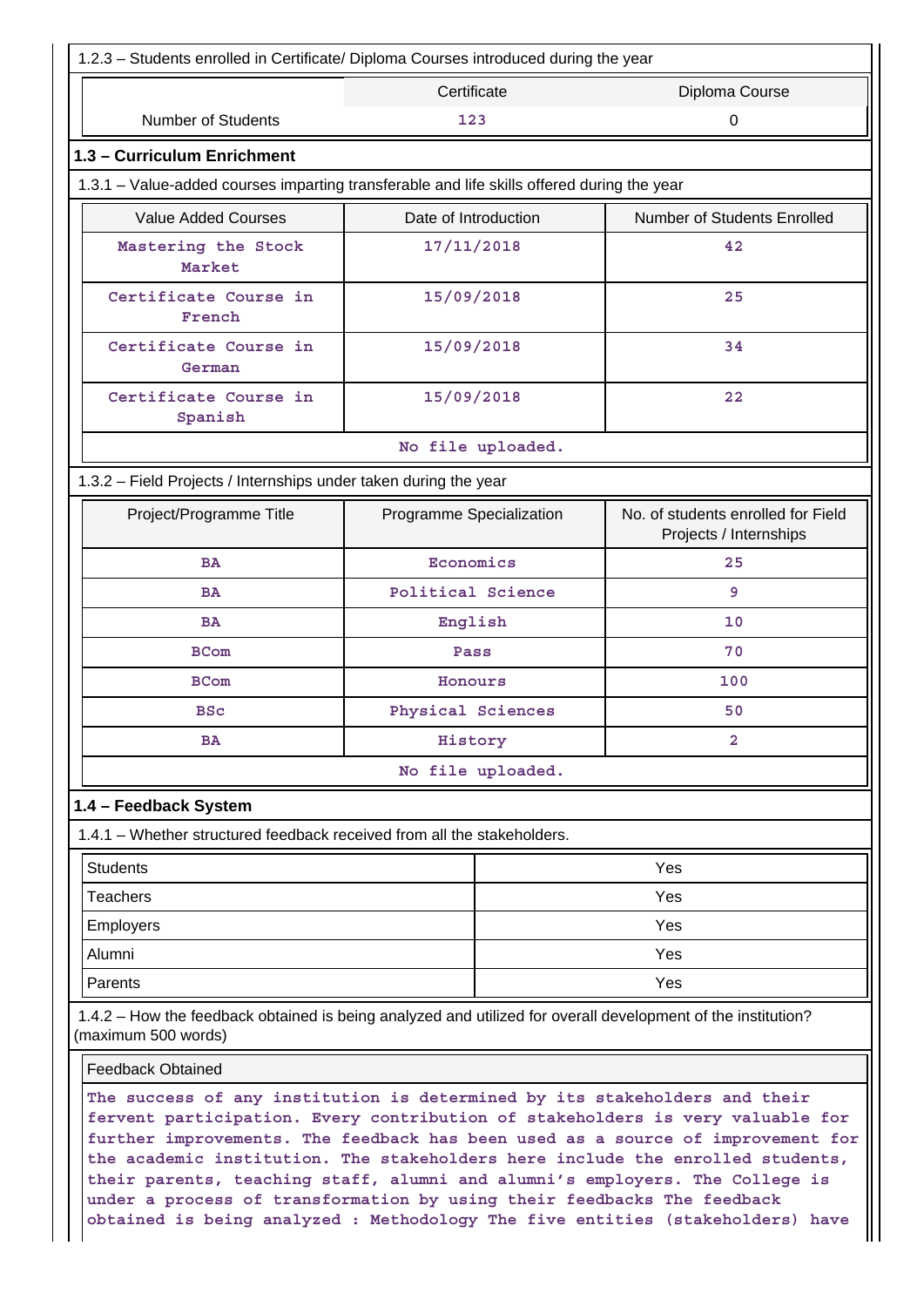**been facing distinct issues and also carry different notions about the institution. So, the five separate questionnaires have been designed and these questionnaires have been circulated among the respective group of respondentsstudents, their parents, teaching staff, alumni and alumni's employers. The data collection has found that the responses have been gathered from students and teachers of various socio-cultural backgrounds and various academic disciplines. The alumni's data has been collected from different batches of the students. The convenience sampling has been followed. Then, the parameters of the questionnaire have been compared on Likert Scale, bipolar responses and subjective (open-ended) responses. The responses have been categorized into majorly three groups: favorable responses, unfavorable responses and neither favorable nor unfavorable responses. The given parameters have been analyzed on these groups with an objective to test whether the proportion of favorable responses are more than the unfavorable responses or vice-versa. The data has been analyzed and interpreted in terms of these responses. Proportionately higher favorable responses than unfavorable responses have been interpreted as a higher utility to these stakeholders. Whereas, if the unfavorable responses have been dominant, then the criticism is taken constructively and further coarse of action is planned. The feedback obtained is being utilized : Overall development • The central idea of gathering and compiling these feedbacks from the affiliated entities is to further enhance the academic model and make the learning process friction-free. This can be detailed as the following key aspects: primarily, to attain better learning outcomes for the students. Secondly, to make new infrastructural developments (reading room, seminar hall, amphitheater, solar panel, cafeteria etc.) accessible to students. Thirdly, to focus on the students' overall development which extends the academic learning to the value-based learning. Fourthly, to augment the students' participation towards society by undertaking social responsibility and extension activities. Lastly, to incline students towards nation-building process. The five parties must be carrying different perspectives for any concern. As a source of improvement and upliftment of the College, all the associated stakeholders need to be a part of this transitional process. Details : http://slc.du.ac.in/pdf/IQAC/ALUMNI2018.pdf http://slc.du.ac.in/pdf/IQAC/ALUMNIemployer2018.pdf http://slc.du.ac.in/pdf/IQAC/REPORT-STUDENT-FEEDBACK.pdf http://slc.du.ac.in/pdf/IQAC/TEACHERS2018.pdf http://slc.du.ac.in/pdf/IQAC/PARENTS2018.pdf**

### **CRITERION II – TEACHING- LEARNING AND EVALUATION**

#### **2.1 – Student Enrolment and Profile**

## 2.1.1 – Demand Ratio during the year

| Name of the<br>Programme | Programme<br>Specialization | Number of seats<br>available | Number of<br>Application received | <b>Students Enrolled</b> |
|--------------------------|-----------------------------|------------------------------|-----------------------------------|--------------------------|
| MA                       | Hindi                       | 15                           | 12                                | 12                       |
| <b>BA</b>                | Pass                        | 154                          | 2745                              | 173                      |
| <b>BA</b>                | Economics                   | 46                           | 1420                              | 61                       |
| <b>BA</b>                | English                     | 46                           | 1950                              | 41                       |
| <b>BA</b>                | Hindi                       | 46                           | 830                               | 46                       |
| <b>BA</b>                | History                     | 46                           | 1450                              | 48                       |
| <b>BA</b>                | Political<br>Science        | 46                           | 2120                              | 54                       |
| <b>BCom</b>              | Pass                        | 154                          | 4200                              | 200                      |
| <b>BCom</b>              | Honours                     | 185                          | 2650                              | 183                      |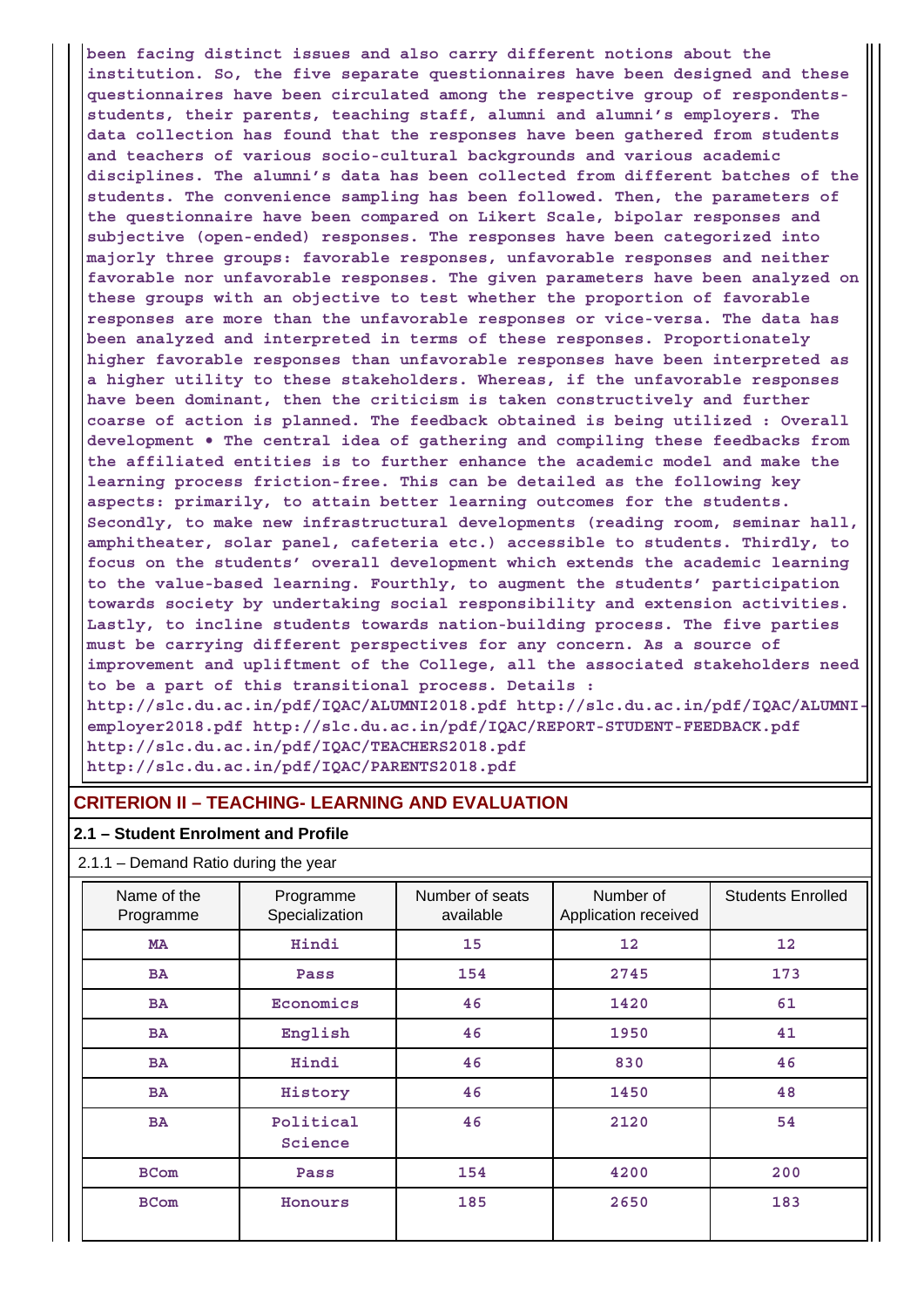| <b>BSc</b>                                                                                                                                                                                                                                                                                                                                                                                                                                                                                                                                                                                                                                                                                                                                                                                                                                                                                                                                                                                                                                                                                                                                                                                                                                                                                                                                                                                                                                                                                                                                                                                                                                                                                                                                                                                                                                                                                    | Physical<br>Sciences<br>Electronics<br>Chemistry<br>Computer<br>Science                                                                                                                                                          |  | 231                                                                                              |                                                             |  | 2050                                         | 237                                |  |
|-----------------------------------------------------------------------------------------------------------------------------------------------------------------------------------------------------------------------------------------------------------------------------------------------------------------------------------------------------------------------------------------------------------------------------------------------------------------------------------------------------------------------------------------------------------------------------------------------------------------------------------------------------------------------------------------------------------------------------------------------------------------------------------------------------------------------------------------------------------------------------------------------------------------------------------------------------------------------------------------------------------------------------------------------------------------------------------------------------------------------------------------------------------------------------------------------------------------------------------------------------------------------------------------------------------------------------------------------------------------------------------------------------------------------------------------------------------------------------------------------------------------------------------------------------------------------------------------------------------------------------------------------------------------------------------------------------------------------------------------------------------------------------------------------------------------------------------------------------------------------------------------------|----------------------------------------------------------------------------------------------------------------------------------------------------------------------------------------------------------------------------------|--|--------------------------------------------------------------------------------------------------|-------------------------------------------------------------|--|----------------------------------------------|------------------------------------|--|
|                                                                                                                                                                                                                                                                                                                                                                                                                                                                                                                                                                                                                                                                                                                                                                                                                                                                                                                                                                                                                                                                                                                                                                                                                                                                                                                                                                                                                                                                                                                                                                                                                                                                                                                                                                                                                                                                                               |                                                                                                                                                                                                                                  |  |                                                                                                  | No file uploaded.                                           |  |                                              |                                    |  |
| 2.2 - Catering to Student Diversity                                                                                                                                                                                                                                                                                                                                                                                                                                                                                                                                                                                                                                                                                                                                                                                                                                                                                                                                                                                                                                                                                                                                                                                                                                                                                                                                                                                                                                                                                                                                                                                                                                                                                                                                                                                                                                                           |                                                                                                                                                                                                                                  |  |                                                                                                  |                                                             |  |                                              |                                    |  |
| 2.2.1 - Student - Full time teacher ratio (current year data)                                                                                                                                                                                                                                                                                                                                                                                                                                                                                                                                                                                                                                                                                                                                                                                                                                                                                                                                                                                                                                                                                                                                                                                                                                                                                                                                                                                                                                                                                                                                                                                                                                                                                                                                                                                                                                 |                                                                                                                                                                                                                                  |  |                                                                                                  |                                                             |  |                                              |                                    |  |
| Year                                                                                                                                                                                                                                                                                                                                                                                                                                                                                                                                                                                                                                                                                                                                                                                                                                                                                                                                                                                                                                                                                                                                                                                                                                                                                                                                                                                                                                                                                                                                                                                                                                                                                                                                                                                                                                                                                          | Number of<br>Number of<br>Number of<br>students enrolled<br>students enrolled<br>fulltime teachers<br>in the institution<br>in the institution<br>available in the<br>(UG)<br>(PG)<br>institution<br>teaching only UG<br>courses |  | Number of<br>fulltime teachers<br>available in the<br>institution<br>teaching only PG<br>courses | Number of<br>teachers<br>teaching both UG<br>and PG courses |  |                                              |                                    |  |
| 2018                                                                                                                                                                                                                                                                                                                                                                                                                                                                                                                                                                                                                                                                                                                                                                                                                                                                                                                                                                                                                                                                                                                                                                                                                                                                                                                                                                                                                                                                                                                                                                                                                                                                                                                                                                                                                                                                                          | 2920                                                                                                                                                                                                                             |  | 23                                                                                               | 121                                                         |  | 15                                           | 137                                |  |
| 2.3 - Teaching - Learning Process                                                                                                                                                                                                                                                                                                                                                                                                                                                                                                                                                                                                                                                                                                                                                                                                                                                                                                                                                                                                                                                                                                                                                                                                                                                                                                                                                                                                                                                                                                                                                                                                                                                                                                                                                                                                                                                             |                                                                                                                                                                                                                                  |  |                                                                                                  |                                                             |  |                                              |                                    |  |
| 2.3.1 – Percentage of teachers using ICT for effective teaching with Learning Management Systems (LMS), E-<br>learning resources etc. (current year data)                                                                                                                                                                                                                                                                                                                                                                                                                                                                                                                                                                                                                                                                                                                                                                                                                                                                                                                                                                                                                                                                                                                                                                                                                                                                                                                                                                                                                                                                                                                                                                                                                                                                                                                                     |                                                                                                                                                                                                                                  |  |                                                                                                  |                                                             |  |                                              |                                    |  |
| Number of<br><b>Teachers on Roll</b>                                                                                                                                                                                                                                                                                                                                                                                                                                                                                                                                                                                                                                                                                                                                                                                                                                                                                                                                                                                                                                                                                                                                                                                                                                                                                                                                                                                                                                                                                                                                                                                                                                                                                                                                                                                                                                                          | Number of<br>teachers using<br>ICT (LMS, e-<br>Resources)                                                                                                                                                                        |  | <b>ICT Tools and</b><br>resources<br>available                                                   | Number of ICT<br>enabled<br>Classrooms                      |  | Numberof smart<br>classrooms                 | E-resources and<br>techniques used |  |
| 137                                                                                                                                                                                                                                                                                                                                                                                                                                                                                                                                                                                                                                                                                                                                                                                                                                                                                                                                                                                                                                                                                                                                                                                                                                                                                                                                                                                                                                                                                                                                                                                                                                                                                                                                                                                                                                                                                           | 137                                                                                                                                                                                                                              |  | 1708                                                                                             | 40                                                          |  | 40                                           | 142046                             |  |
|                                                                                                                                                                                                                                                                                                                                                                                                                                                                                                                                                                                                                                                                                                                                                                                                                                                                                                                                                                                                                                                                                                                                                                                                                                                                                                                                                                                                                                                                                                                                                                                                                                                                                                                                                                                                                                                                                               |                                                                                                                                                                                                                                  |  |                                                                                                  | View File of ICT Tools and resources                        |  |                                              |                                    |  |
|                                                                                                                                                                                                                                                                                                                                                                                                                                                                                                                                                                                                                                                                                                                                                                                                                                                                                                                                                                                                                                                                                                                                                                                                                                                                                                                                                                                                                                                                                                                                                                                                                                                                                                                                                                                                                                                                                               |                                                                                                                                                                                                                                  |  |                                                                                                  |                                                             |  | View File of E-resources and techniques used |                                    |  |
| 2.3.2 - Students mentoring system available in the institution? Give details. (maximum 500 words)                                                                                                                                                                                                                                                                                                                                                                                                                                                                                                                                                                                                                                                                                                                                                                                                                                                                                                                                                                                                                                                                                                                                                                                                                                                                                                                                                                                                                                                                                                                                                                                                                                                                                                                                                                                             |                                                                                                                                                                                                                                  |  |                                                                                                  |                                                             |  |                                              |                                    |  |
| Yes. The College has mentoring system since 2017. The practise initially started off with an aim to give<br>knowledge, guidance and support to students beyond teaching hours. It was first aimed at helping slow learners<br>only but then a genuine concern regarding advanced learners was also felt as their energy and vigour has to be<br>channelized in the right direction. For mentoring slow as well as advanced learners, the IQAC in discussion with<br>Teacher-in-Charges have outlined the framework and monitoring of the mentoring activities. Following are the<br>details of the mentoring system: Firstly, keeping in mind the total number of students enrolled, teachers are<br>assigned a fixed number of students as mentees for an entire academic year through the active involvement of<br>the administrative branch of the office. The process is repeated at the beginning of every odd semester. The<br>mentor meets and interacts with his/her assigned mentees on a fortnightly basis so as to establish a continuous<br>and trustworthy relationship between the two. The mentor then monitors the overall growth of his mentees in the<br>semester, guides them to right choices in co-curricular and curricular activities. He/she shares and responds to<br>the concerns of his/her mentees. Finally, these interactions are documented and further discussed in semester<br>end meetings of IQAC, TICs and the Principal where further course of action, improvements in the existing<br>mentoring system are decided. Some of the actions taken are as follows: 1) Enhance the role and reach of all the<br>six centres of the College towards academic ecxellence. 2) Inclusive programmes at the department levels like<br>academic trips and industrial visits. 3) Remedial classes 4) Subject centred talks, seminars, conferences and<br>workshops. |                                                                                                                                                                                                                                  |  |                                                                                                  |                                                             |  |                                              |                                    |  |
| Number of students enrolled in the<br>institution                                                                                                                                                                                                                                                                                                                                                                                                                                                                                                                                                                                                                                                                                                                                                                                                                                                                                                                                                                                                                                                                                                                                                                                                                                                                                                                                                                                                                                                                                                                                                                                                                                                                                                                                                                                                                                             |                                                                                                                                                                                                                                  |  |                                                                                                  | Number of fulltime teachers                                 |  |                                              | Mentor: Mentee Ratio               |  |
| 2920                                                                                                                                                                                                                                                                                                                                                                                                                                                                                                                                                                                                                                                                                                                                                                                                                                                                                                                                                                                                                                                                                                                                                                                                                                                                                                                                                                                                                                                                                                                                                                                                                                                                                                                                                                                                                                                                                          |                                                                                                                                                                                                                                  |  | 121                                                                                              |                                                             |  |                                              | 25                                 |  |
| 2.4 - Teacher Profile and Quality                                                                                                                                                                                                                                                                                                                                                                                                                                                                                                                                                                                                                                                                                                                                                                                                                                                                                                                                                                                                                                                                                                                                                                                                                                                                                                                                                                                                                                                                                                                                                                                                                                                                                                                                                                                                                                                             |                                                                                                                                                                                                                                  |  |                                                                                                  |                                                             |  |                                              |                                    |  |
|                                                                                                                                                                                                                                                                                                                                                                                                                                                                                                                                                                                                                                                                                                                                                                                                                                                                                                                                                                                                                                                                                                                                                                                                                                                                                                                                                                                                                                                                                                                                                                                                                                                                                                                                                                                                                                                                                               | 2.4.1 – Number of full time teachers appointed during the year                                                                                                                                                                   |  |                                                                                                  |                                                             |  |                                              |                                    |  |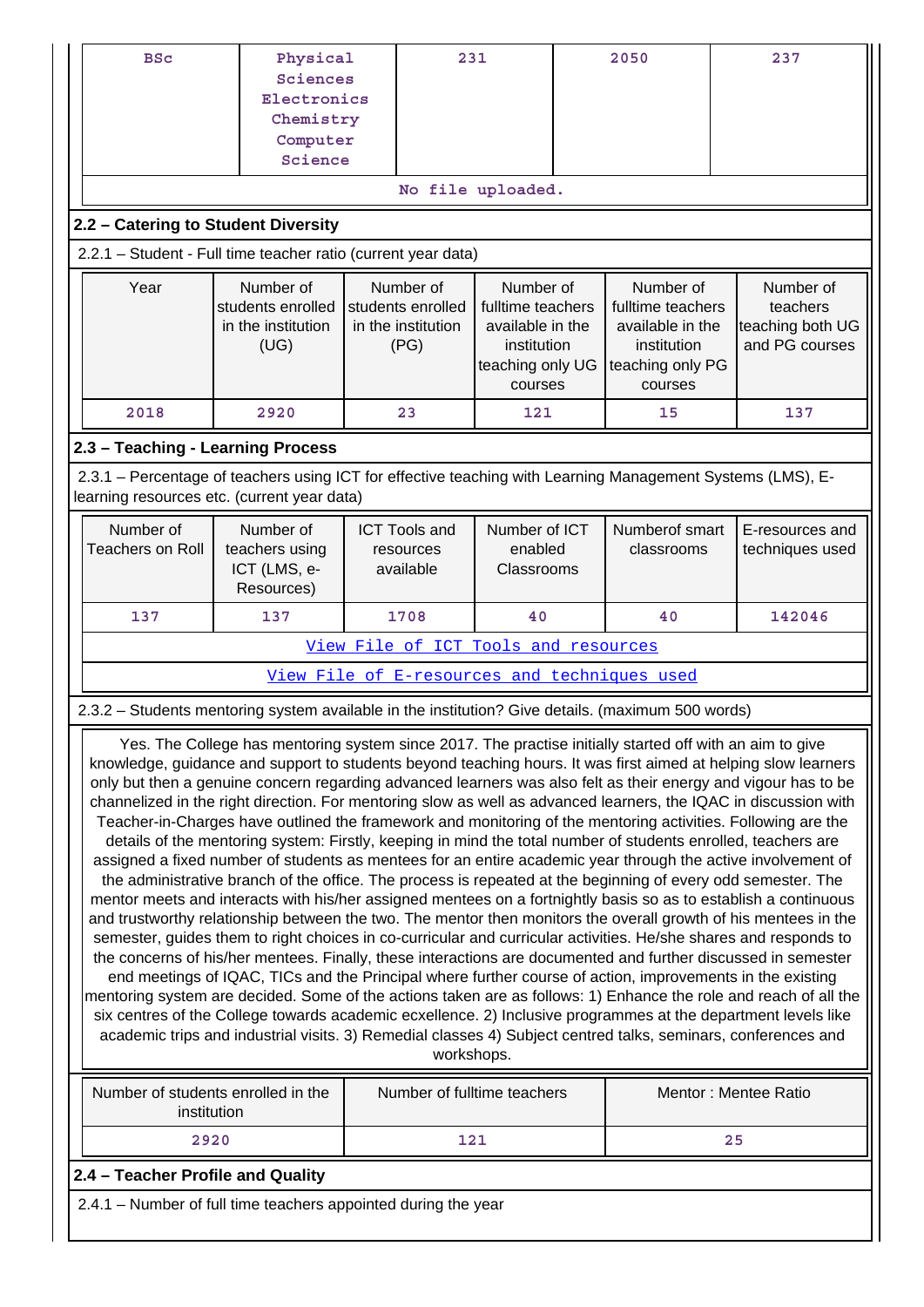| No. of sanctioned<br>positions                                                                                                 | No. of filled positions                                                                                    | Vacant positions |                   | Positions filled during<br>the current year                    |                                                                                                                                                       | No. of faculty with<br>Ph.D                                                                                         |
|--------------------------------------------------------------------------------------------------------------------------------|------------------------------------------------------------------------------------------------------------|------------------|-------------------|----------------------------------------------------------------|-------------------------------------------------------------------------------------------------------------------------------------------------------|---------------------------------------------------------------------------------------------------------------------|
| 132                                                                                                                            | 137<br>0                                                                                                   |                  | 16                |                                                                | 73                                                                                                                                                    |                                                                                                                     |
| International level from Government, recognised bodies during the year)                                                        |                                                                                                            |                  |                   |                                                                |                                                                                                                                                       | 2.4.2 - Honours and recognition received by teachers (received awards, recognition, fellowships at State, National, |
| Year of Award                                                                                                                  | Name of full time teachers<br>receiving awards from<br>state level, national level,<br>international level |                  |                   | Designation                                                    |                                                                                                                                                       | Name of the award,<br>fellowship, received from<br>Government or recognized<br>bodies                               |
| 2018                                                                                                                           | Prof. Rabi Narayan<br>Kar                                                                                  |                  |                   | Principal                                                      | Principal<br>Investigator, of<br>Major International<br>Project:<br>Responsible<br><b>Business</b><br>Professionals in<br>Finland and India<br>Trade. |                                                                                                                     |
| 2018                                                                                                                           | Dr. Narender Singh                                                                                         |                  |                   | Assistant Professor                                            | Principal<br>Investigator, of<br>Project: Atomic<br>data for vapour<br>shielding infusion<br>devices.                                                 |                                                                                                                     |
| 2018                                                                                                                           | Dr. Kusha Tiwari                                                                                           |                  |                   | Assistant Professor                                            | Co-Investigator, of<br>Major International<br>Project:<br>Responsible<br><b>Business</b><br>Professionals in<br>Finland and India<br>Trade.           |                                                                                                                     |
| 2018                                                                                                                           | Prof. Rabi Narayan<br>Kar                                                                                  |                  |                   | Principal                                                      |                                                                                                                                                       | Visitor's Nominee,<br>Viswa Bharti<br>University,<br>Shantiniketan, West<br>Bengal                                  |
|                                                                                                                                |                                                                                                            |                  | No file uploaded. |                                                                |                                                                                                                                                       |                                                                                                                     |
| 2.5 - Evaluation Process and Reforms                                                                                           |                                                                                                            |                  |                   |                                                                |                                                                                                                                                       |                                                                                                                     |
| 2.5.1 – Number of days from the date of semester-end/ year- end examination till the declaration of results during<br>the year |                                                                                                            |                  |                   |                                                                |                                                                                                                                                       |                                                                                                                     |
| Programme Name                                                                                                                 | Programme Code                                                                                             | Semester/year    |                   | Last date of the last<br>semester-end/year-<br>end examination |                                                                                                                                                       | Date of declaration of<br>results of semester-<br>end/ year- end<br>examination                                     |
| <b>BCom</b>                                                                                                                    | 504                                                                                                        |                  | 6                 | 29/05/2019                                                     |                                                                                                                                                       | 28/06/2019                                                                                                          |
| <b>BCom</b>                                                                                                                    | 503                                                                                                        | 6                |                   | 29/05/2019                                                     |                                                                                                                                                       | 28/06/2019                                                                                                          |
| <b>BA</b>                                                                                                                      | 527                                                                                                        |                  | 6                 | 29/05/2019                                                     |                                                                                                                                                       | 28/06/2019                                                                                                          |
| <b>BA</b>                                                                                                                      | 518                                                                                                        |                  | 6                 | 29/05/2019                                                     |                                                                                                                                                       | 28/06/2019                                                                                                          |
| <b>BA</b>                                                                                                                      | 516                                                                                                        |                  | 6                 | 29/05/2019                                                     |                                                                                                                                                       | 28/06/2019                                                                                                          |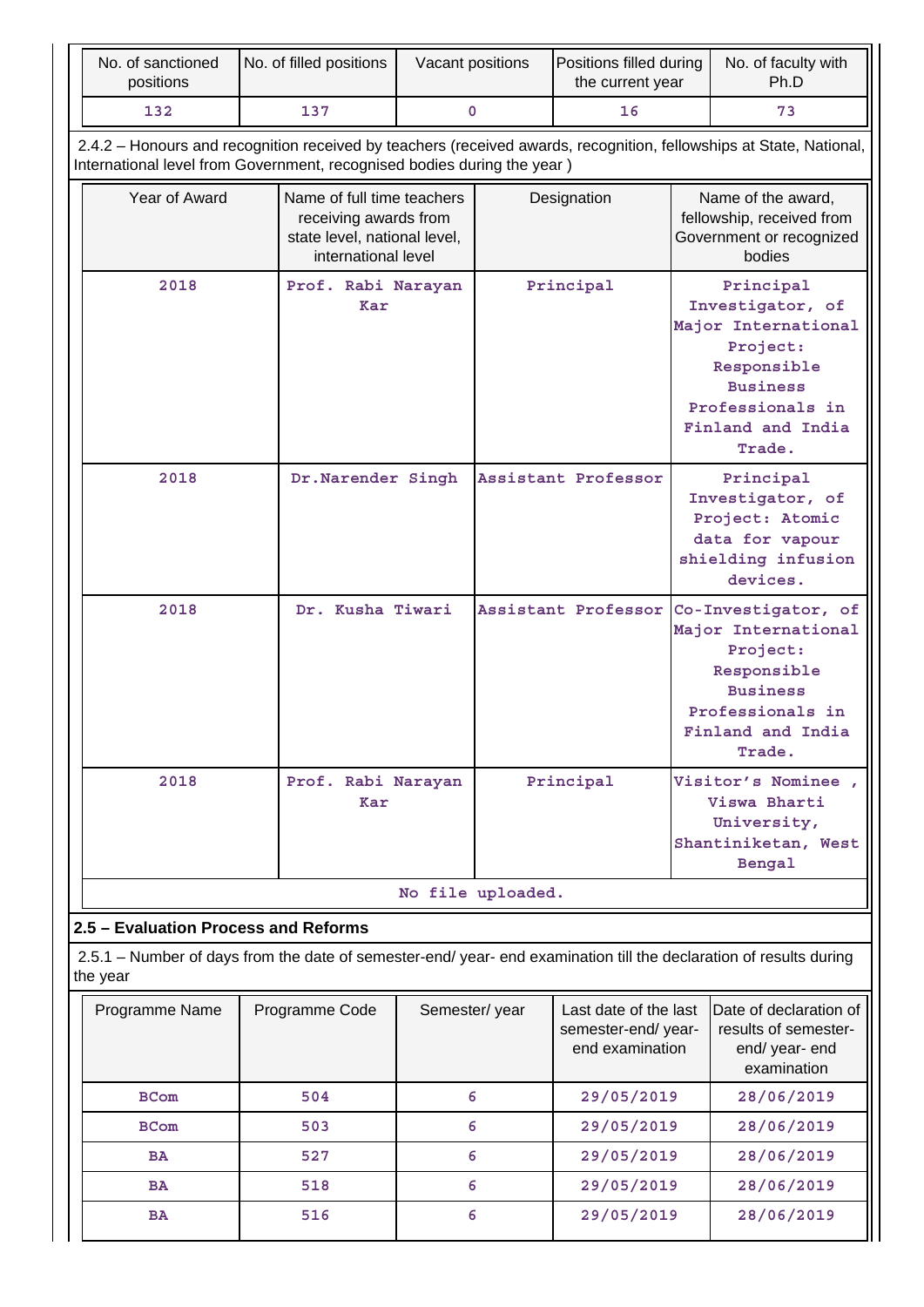| <b>BA</b>      | 511 |  | 29/05/2019 | 28/06/2019 |  |  |
|----------------|-----|--|------------|------------|--|--|
| <b>BA</b>      | 510 |  | 29/05/2019 | 28/06/2019 |  |  |
| <b>BA</b>      | 501 |  | 29/05/2019 | 29/06/2019 |  |  |
| <b>BSC</b>     | 582 |  | 29/05/2019 | 28/06/2019 |  |  |
| .<br>. .<br>-- |     |  |            |            |  |  |

#### **No file uploaded.**

2.5.2 – Reforms initiated on Continuous Internal Evaluation(CIE) system at the institutional level (250 words)

 **As the College is a constituent college of University of Delhi, it is not permitted to have a different system and so completely adheres to all the reforms timely introduced by the University. The University of Delhi introduces both educational and evaluation reforms at regular intervals like shifting from annual mode to semester mode then introducing FYUP and CBCS subsequently. At the same time, SLC does encourage its students to think differently and apply their own minds, and these factors do play a major role in evaluating the students during Internal Assessments. The College works out the infrastructural changes and upgradations to accommodate the reforms and their timely implementation. The College has constructed new porta building to solve the problem of space crunch during teaching as well as examinations. The institution makes students tech-savvy with modern teaching methods, techniques and encourages them to use ICT tools to access online resource materials. All these initiatives at the University level and at the College level have greatly improved both the Internal Assessment results and the University Examination results of the students. The Examination Committee works with University circulars about examination schedules. The evaluations are done both at the College and the University level. The Internal Assessment evaluation process concludes when the moderation committees, comprising of the senior most teacher and the TIC, of all the departments verify the records for final submission. All in all the College follows the evaluation blueprint provided by the University and at the same time has its own internal evaluation mechanism also. The College website provides links to the University rules and regulations regarding evaluation processes and at the same time also clearly indicate the bifurcation of Internal Assessment marks. The College has a feedback mechanism through which it keeps a check on its infrastructural and academic shortcomings and gradually improves upon them. The students are free to register their grievances both academic and personal.**

 2.5.3 – Academic calendar prepared and adhered for conduct of Examination and other related matters (250 words)

 **The College follows the Academic Calendar of the University of Delhi which predetermines the commencement of classes, mid-semester break, the examinations and summer and winter breaks for both the odd and the even semester (i.e. the entire academic year). The College also has its own personalized Academic Calendar that tables the approximate date or month of other miscellaneous activities such as the Orientation Programme, Seminar or academic events schedules of different departments, College Fest, Internal Assessment schedule, the Department Fests, Fresher and Farewell parties etc. All these are kept in mind while formulating the teaching plan every year. The papers (the texts) are distributed among the teachers on the basis of their preferences and a tentative date/week is decided for the collection of assignments, conducting of tests, presentations for timely execution. The Examination Committee charts out plans according to the University circulars about examination schedules. The evaluations are done both at the College and the University level. At the College level, Internal Assessment involves conducting tests, viva, in-house projects, Practical exams, presentations, submission of assignments and attendance calculation. The Internal Assessment evaluation process concludes when the moderation committees, comprising of the senior most teacher and the**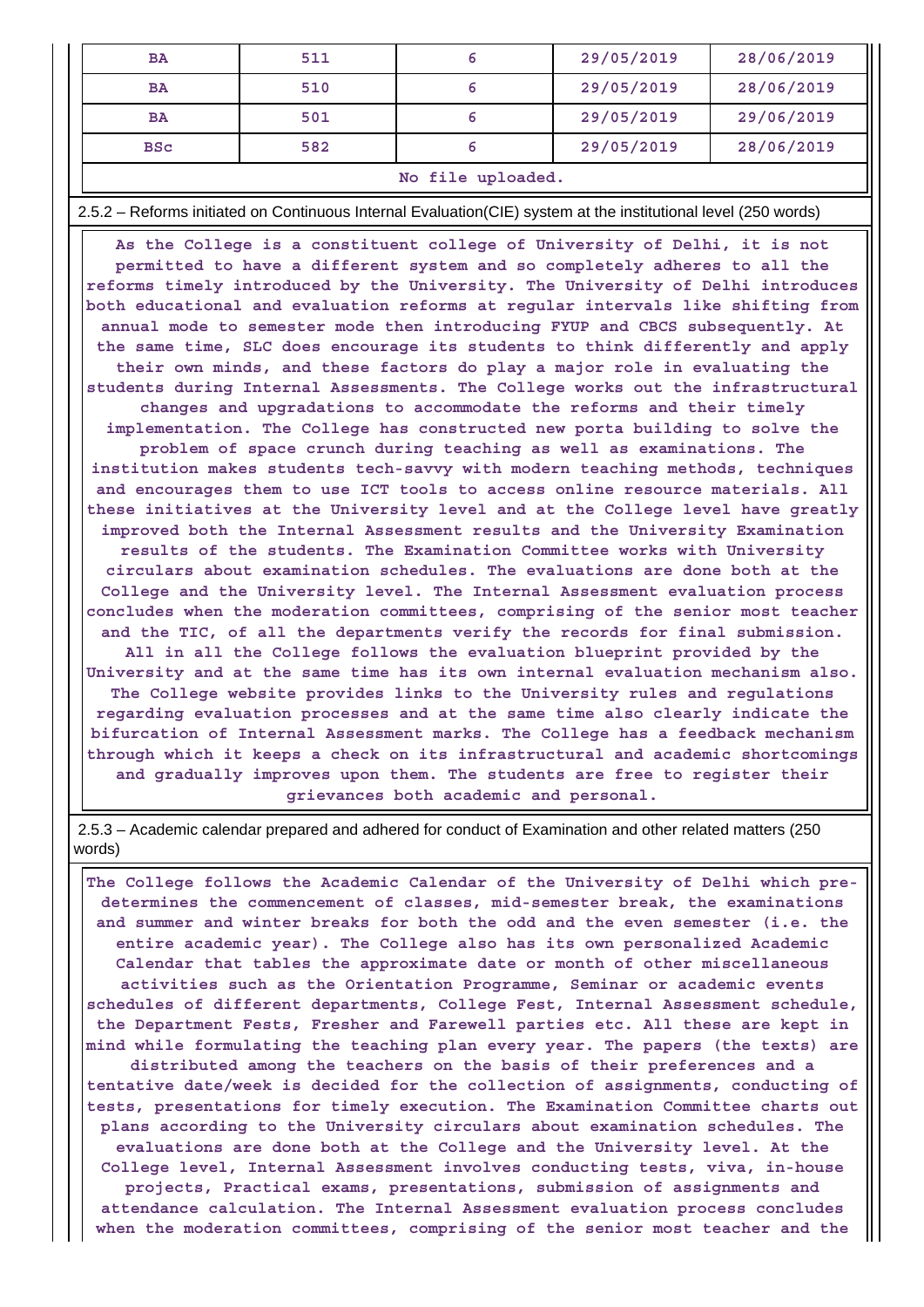**TIC, of all the departments verify the records for final submission. The University also provides details regarding examination schedules, evaluation centers, etc. and all the teachers compulsorily participate in the Centralized Evaluation. All in all the College follows the evaluation blueprint provided by the University and at the same time has its own internal evaluation mechanism also.**

## **2.6 – Student Performance and Learning Outcomes**

 2.6.1 – Program outcomes, program specific outcomes and course outcomes for all programs offered by the institution are stated and displayed in website of the institution (to provide the weblink)

#### <http://slc.du.ac.in/courses.php>

### 2.6.2 – Pass percentage of students

| Programme<br>Code | Programme<br>Name | Programme<br>Specialization | Number of<br>students<br>appeared in the<br>final year<br>examination | Number of<br>students passed<br>in final year<br>examination | Pass Percentage |  |  |  |  |
|-------------------|-------------------|-----------------------------|-----------------------------------------------------------------------|--------------------------------------------------------------|-----------------|--|--|--|--|
| 501               | <b>BA</b>         | Pass                        | 142                                                                   | 124                                                          | 87.32           |  |  |  |  |
| 511               | BA                | English                     | 42                                                                    | 42                                                           | 100             |  |  |  |  |
| 516               | <b>BA</b>         | Hindi                       | 46                                                                    | 38                                                           | 82.61           |  |  |  |  |
| 510               | <b>BA</b>         | Economics                   | 55                                                                    | 45                                                           | 81.82           |  |  |  |  |
| 518               | <b>BA</b>         | History                     | 51                                                                    | 49                                                           | 96.08           |  |  |  |  |
| 527               | <b>BA</b>         | Political<br>Science        | 44                                                                    | 43                                                           | 97.73           |  |  |  |  |
| 503               | <b>BCom</b>       | Pass                        | 150                                                                   | 141                                                          | 94              |  |  |  |  |
| 504               | <b>BCom</b>       | Honours                     | 182                                                                   | 171                                                          | 93.96           |  |  |  |  |
| 582               | <b>BSc</b>        | Physical<br>Sciences        | 181                                                                   | 168                                                          | 92.82           |  |  |  |  |
|                   | No file uploaded. |                             |                                                                       |                                                              |                 |  |  |  |  |

## **2.7 – Student Satisfaction Survey**

 2.7.1 – Student Satisfaction Survey (SSS) on overall institutional performance (Institution may design the questionnaire) (results and details be provided as weblink)

<http://slc.du.ac.in/pdf/IQAC/REPORT-STUDENT-FEEDBACK.pdf>

## **CRITERION III – RESEARCH, INNOVATIONS AND EXTENSION**

### **3.1 – Resource Mobilization for Research**

3.1.1 – Research funds sanctioned and received from various agencies, industry and other organisations

| Nature of the Project     | Duration | Name of the funding<br>agency                                | Total grant<br>sanctioned | Amount received<br>during the year |
|---------------------------|----------|--------------------------------------------------------------|---------------------------|------------------------------------|
| Major Projects            | 1095     | International<br>atomic energy<br>agency, Vienna.<br>Austria | 1200000                   | 397851                             |
| InternationalPr<br>ojects | 1095     | International<br>atomic energy<br>agency, Vienna.<br>Austria | 1200000                   | 397851                             |
|                           |          | No file uploaded.                                            |                           |                                    |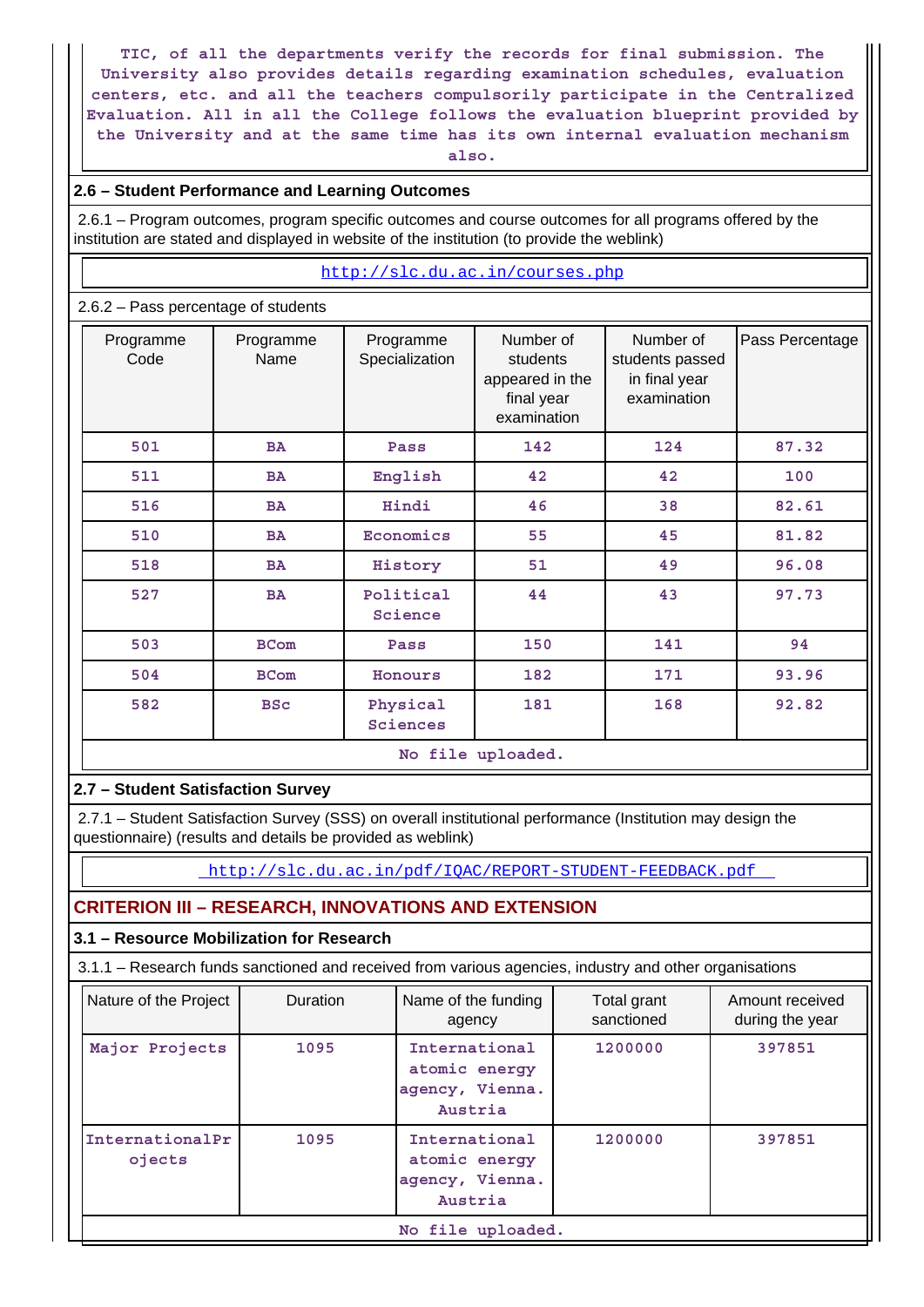## **3.2 – Innovation Ecosystem**

 3.2.1 – Workshops/Seminars Conducted on Intellectual Property Rights (IPR) and Industry-Academia Innovative practices during the year

| Title of workshop/seminar                                               | Name of the Dept.                                                              | Date       |
|-------------------------------------------------------------------------|--------------------------------------------------------------------------------|------------|
| International Yoga Day                                                  | Centre for Holistic<br>Development (CHD)                                       | 21/06/2019 |
| Placement Cum Skill based<br><b>Training Program</b>                    | Skill Development Cell<br>(SDC)                                                | 30/08/2018 |
| Sexual<br>Violence: Interpersonal<br>and Digital Interface              | Skill Development Cell<br>(SDC)                                                | 18/09/2018 |
| Revisiting Gandhi Through<br>Modernity: towards a<br>Sustainable Future | Gandhi Study Circle                                                            | 27/09/2018 |
| Revisiting Gandhism<br>through Modernity                                | Political Science and<br>Gandhi Study Circle                                   | 27/09/2018 |
| Career Awareness program                                                | Skill Development Cell<br>(SDC), NSS                                           | 12/10/2018 |
| How to improve vocabulary                                               | Placement Cell                                                                 | 25/10/2018 |
| Nationwide Quiz                                                         | Women development cell<br>and National Commission<br>for Women                 | 30/10/2018 |
| Certificate Course<br>Mastering the Stock<br>Market                     | Skill Development Cell<br>(SDC)                                                | 17/11/2018 |
| Foreign Language<br>Certificate Course in<br>French                     | Skill Development Cell<br>(SDC)                                                | 15/09/2018 |
| Climatic Jamboree                                                       | Eco Club and Teri school<br>of Advance studies and<br>Dalmia cement initiative | 01/11/2018 |
| National Youth Festival "<br>SANSKAR-SANSKRITI-<br>SAMRIDDHI"           | Centre for Holistic<br>Development (CHD)                                       | 11/01/2019 |
| Investment Planning                                                     | Department of Economics                                                        | 23/01/2019 |
| YUVA SPANDANA: National<br>Skill Development and<br>Start Up Fair       | Skill Development Cell<br>$(SDC)$ , $E-Cell$                                   | 07/02/2019 |
| Role of Start up<br>Ecosystem in Transforming<br>Indian Economy         | Department of Economics                                                        | 08/03/2019 |
| Seminar on "Opportunities<br>in Financial Sector"                       | Skill Development Cell<br>(SDC)                                                | 29/03/2019 |
| Visit to Mother Dairy<br>Plant, Patparganj                              | Skill Development Cell<br>(SDC)                                                | 03/04/2019 |
| Data Analytics Through R                                                | Department of Economics                                                        | 08/04/2019 |
| Dr. B. R. Ambedkar's View<br>on Social Justice, Caste                   | Ambedkar Study Circle                                                          | 23/04/2019 |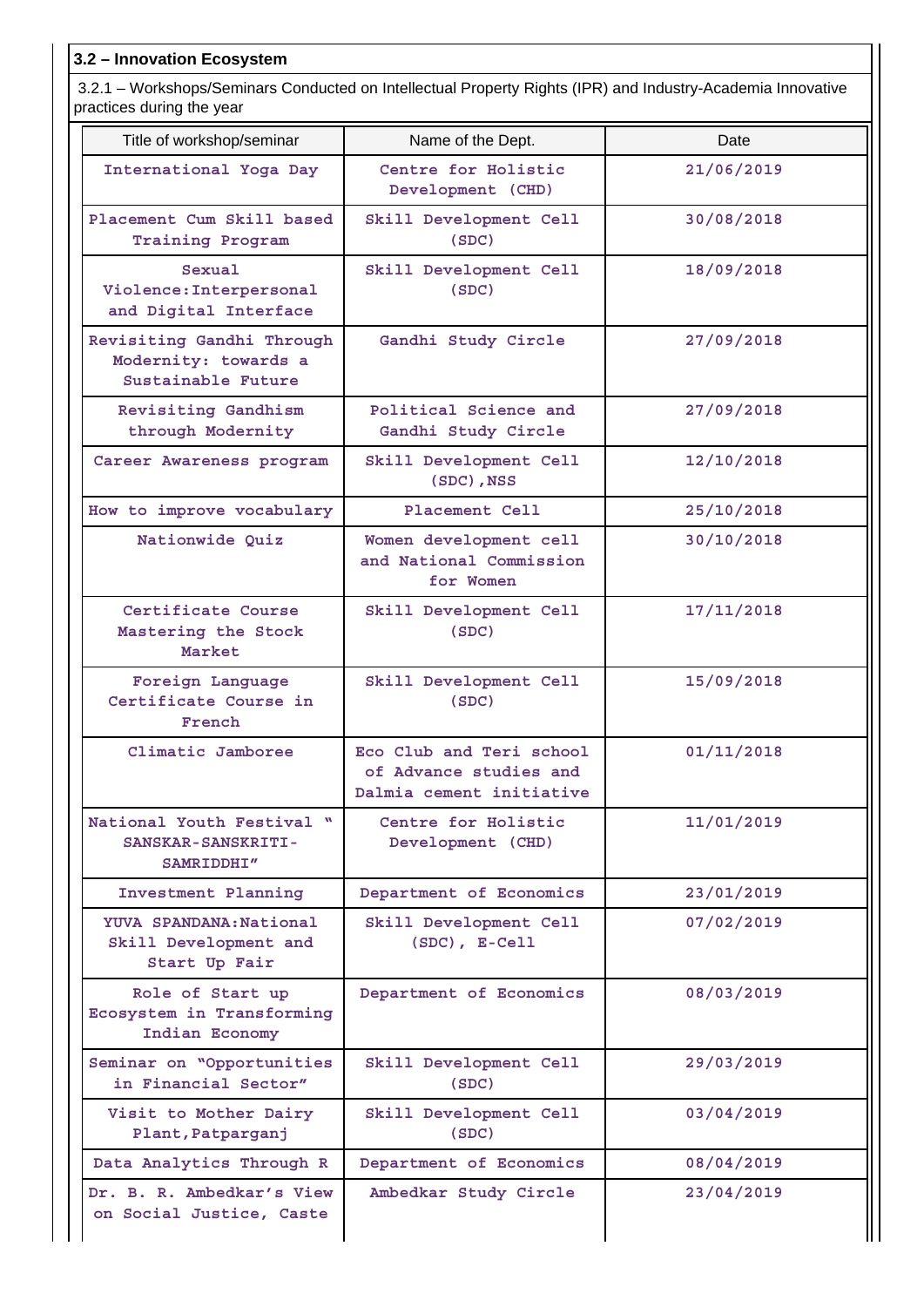|                      | Based Discrimination and<br>Bahujan Identity                                                         |            |                           |            |                                                                                         |                         |   |                             |          |                                   |  |
|----------------------|------------------------------------------------------------------------------------------------------|------------|---------------------------|------------|-----------------------------------------------------------------------------------------|-------------------------|---|-----------------------------|----------|-----------------------------------|--|
|                      | Foreign Language<br>Certificate Course in<br>German                                                  |            |                           |            | Skill Development Cell<br>(SDC)                                                         |                         |   |                             |          | 15/09/2018                        |  |
|                      | Foreign Language<br>Certificate Course in<br>Spanish                                                 |            |                           |            | Skill Development Cell<br>(SDC)                                                         |                         |   |                             |          | 15/09/2018                        |  |
|                      | 3.2.2 - Awards for Innovation won by Institution/Teachers/Research scholars/Students during the year |            |                           |            |                                                                                         |                         |   |                             |          |                                   |  |
|                      | Title of the innovation<br>Name of Awardee                                                           |            |                           |            | Awarding Agency                                                                         |                         |   | Date of award               | Category |                                   |  |
|                      | Student<br>Innovation                                                                                |            | Innovation<br>council SLC |            | <b>MHRD</b>                                                                             |                         |   | 21/11/2019                  |          | Innovation<br>Council star        |  |
|                      | $B-Plan$<br>Competition                                                                              |            | Harish Balwani            |            | ITC Ghaziabad                                                                           |                         |   | 24/01/2019                  |          | 3rd Position                      |  |
|                      |                                                                                                      |            |                           |            | No file uploaded.                                                                       |                         |   |                             |          |                                   |  |
|                      |                                                                                                      |            |                           |            | 3.2.3 - No. of Incubation centre created, start-ups incubated on campus during the year |                         |   |                             |          |                                   |  |
| Incubation<br>Center |                                                                                                      | Name       |                           |            | Sponsered By                                                                            | Name of the<br>Start-up |   | Nature of Start-<br>up      |          | Date of<br>Commencement           |  |
| <b>NA</b>            |                                                                                                      | <b>SLC</b> |                           |            | <b>SLC</b>                                                                              | Best out of<br>waste    |   | Handicraft                  |          | 22/02/2019                        |  |
| <b>NA</b>            |                                                                                                      | <b>SLC</b> |                           |            | <b>SLC</b>                                                                              | Prayojya                |   | Handicraft                  |          | 05/06/2018                        |  |
| <b>NA</b>            |                                                                                                      | <b>SLC</b> |                           |            | <b>SLC</b>                                                                              | Book villa              |   | Social Entre<br>preneurship |          | 01/06/2018                        |  |
|                      |                                                                                                      |            |                           |            | No file uploaded.                                                                       |                         |   |                             |          |                                   |  |
|                      | 3.3 - Research Publications and Awards                                                               |            |                           |            |                                                                                         |                         |   |                             |          |                                   |  |
|                      |                                                                                                      |            |                           |            | 3.3.1 – Incentive to the teachers who receive recognition/awards                        |                         |   |                             |          |                                   |  |
|                      | <b>State</b>                                                                                         |            |                           |            | National                                                                                |                         |   |                             |          | International                     |  |
|                      |                                                                                                      |            |                           |            | No Data Entered/Not Applicable !!!                                                      |                         |   |                             |          |                                   |  |
|                      |                                                                                                      |            |                           |            | 3.3.2 - Ph. Ds awarded during the year (applicable for PG College, Research Center)     |                         |   |                             |          |                                   |  |
|                      |                                                                                                      |            | Name of the Department    |            |                                                                                         |                         |   | Number of PhD's Awarded     |          |                                   |  |
|                      |                                                                                                      |            |                           |            | No Data Entered/Not Applicable !!!                                                      |                         |   |                             |          |                                   |  |
|                      |                                                                                                      |            |                           |            | 3.3.3 - Research Publications in the Journals notified on UGC website during the year   |                         |   |                             |          |                                   |  |
|                      | <b>Type</b>                                                                                          |            |                           | Department |                                                                                         | Number of Publication   |   |                             |          | Average Impact Factor (if<br>any) |  |
|                      | National                                                                                             |            |                           | Commerce   |                                                                                         |                         | 6 |                             |          | 0                                 |  |
|                      | National<br>Chemistry                                                                                |            |                           |            |                                                                                         | 1                       |   |                             | 0        |                                   |  |
|                      | International<br>Economics                                                                           |            |                           |            |                                                                                         | 1                       |   |                             | 1.8      |                                   |  |
|                      | International                                                                                        |            | Physics                   |            |                                                                                         | 19                      |   |                             | 1.8      |                                   |  |
|                      | International                                                                                        |            |                           |            | Mathematics and<br>Computer Science                                                     |                         | 1 |                             |          | 1.53                              |  |
|                      | International                                                                                        |            |                           | Commerce   |                                                                                         |                         | 2 |                             |          | $\mathbf{0}$                      |  |
|                      | International                                                                                        |            |                           | English    |                                                                                         |                         | 1 |                             |          | 0                                 |  |
|                      | No file uploaded.                                                                                    |            |                           |            |                                                                                         |                         |   |                             |          |                                   |  |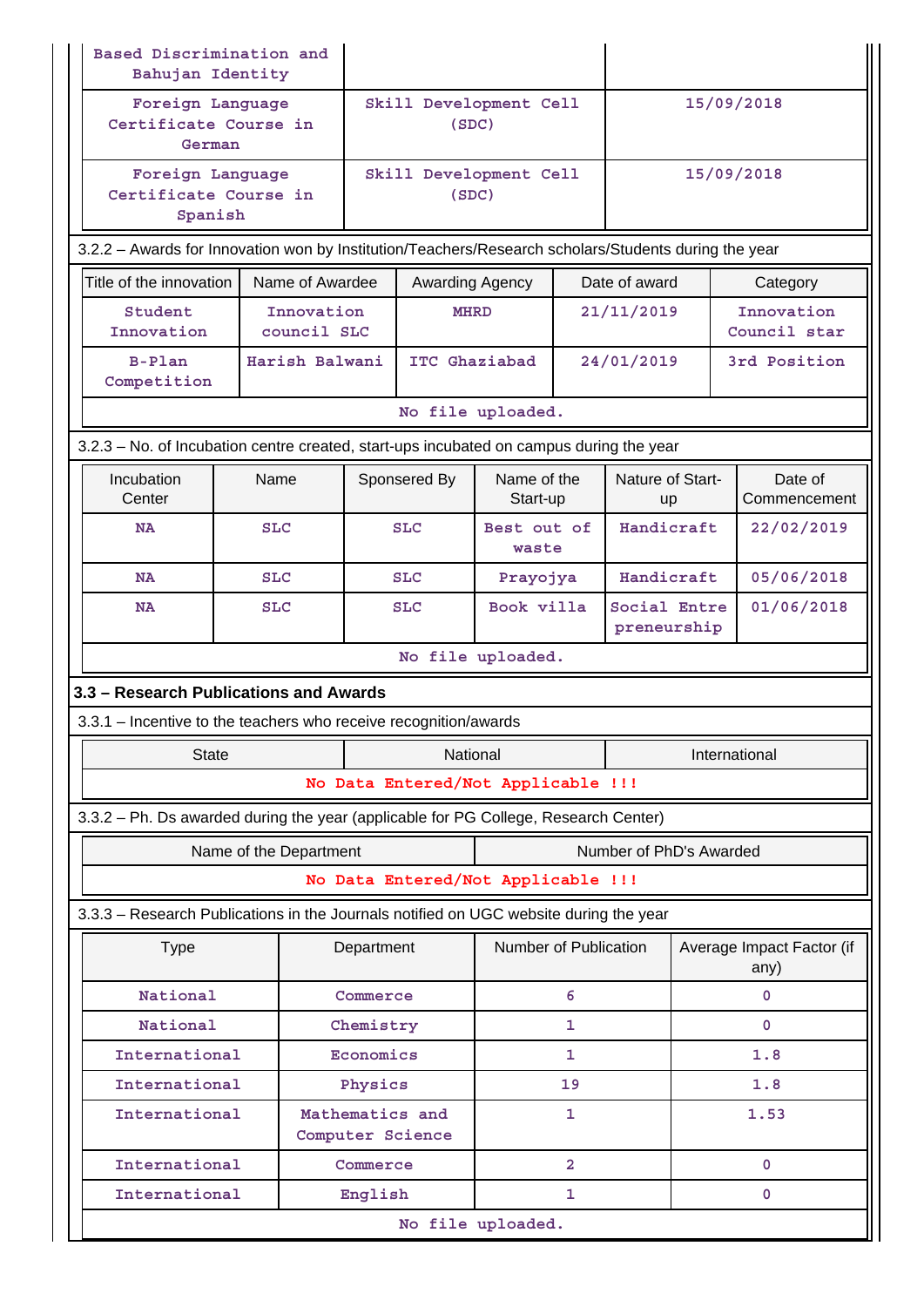3.3.4 – Books and Chapters in edited Volumes / Books published, and papers in National/International Conference Proceedings per Teacher during the year

| <b>The contract of the contract of the second to the second terms</b>                                                                                                                              |                                       |                                                                                                                                                                                                                    |                                                 |                       |                                                                    |                                                      |                                                                    |  |
|----------------------------------------------------------------------------------------------------------------------------------------------------------------------------------------------------|---------------------------------------|--------------------------------------------------------------------------------------------------------------------------------------------------------------------------------------------------------------------|-------------------------------------------------|-----------------------|--------------------------------------------------------------------|------------------------------------------------------|--------------------------------------------------------------------|--|
| Department                                                                                                                                                                                         |                                       |                                                                                                                                                                                                                    |                                                 | Number of Publication |                                                                    |                                                      |                                                                    |  |
|                                                                                                                                                                                                    |                                       | Chemistry                                                                                                                                                                                                          |                                                 |                       |                                                                    | 2                                                    |                                                                    |  |
| Economics                                                                                                                                                                                          |                                       |                                                                                                                                                                                                                    |                                                 |                       | 1                                                                  |                                                      |                                                                    |  |
|                                                                                                                                                                                                    |                                       | Commerce                                                                                                                                                                                                           |                                                 | 4                     |                                                                    |                                                      |                                                                    |  |
|                                                                                                                                                                                                    |                                       | Political Science                                                                                                                                                                                                  |                                                 |                       |                                                                    | 4                                                    |                                                                    |  |
|                                                                                                                                                                                                    |                                       | Physics                                                                                                                                                                                                            |                                                 | $\mathbf{1}$          |                                                                    |                                                      |                                                                    |  |
|                                                                                                                                                                                                    |                                       | English                                                                                                                                                                                                            |                                                 |                       |                                                                    | $\mathbf{1}$                                         |                                                                    |  |
|                                                                                                                                                                                                    |                                       |                                                                                                                                                                                                                    | No file uploaded.                               |                       |                                                                    |                                                      |                                                                    |  |
|                                                                                                                                                                                                    |                                       | 3.3.5 – Bibliometrics of the publications during the last Academic year based on average citation index in Scopus/<br>Web of Science or PubMed/ Indian Citation Index                                              |                                                 |                       |                                                                    |                                                      |                                                                    |  |
| Title of the<br>Paper                                                                                                                                                                              | Name of<br>Title of journal<br>Author |                                                                                                                                                                                                                    | Year of<br><b>Citation Index</b><br>publication |                       | Institutional<br>affiliation as<br>mentioned in<br>the publication | Number of<br>citations<br>excluding self<br>citation |                                                                    |  |
|                                                                                                                                                                                                    |                                       |                                                                                                                                                                                                                    |                                                 |                       | No Data Entered/Not Applicable !!!                                 |                                                      |                                                                    |  |
|                                                                                                                                                                                                    |                                       |                                                                                                                                                                                                                    |                                                 | View File             |                                                                    |                                                      |                                                                    |  |
|                                                                                                                                                                                                    |                                       | 3.3.6 - h-Index of the Institutional Publications during the year. (based on Scopus/ Web of science)                                                                                                               |                                                 |                       |                                                                    |                                                      |                                                                    |  |
| Title of the<br>Paper                                                                                                                                                                              | Name of<br>Title of journal<br>Author |                                                                                                                                                                                                                    | Year of<br>publication                          |                       | h-index                                                            | Number of<br>citations<br>excluding self<br>citation | Institutional<br>affiliation as<br>mentioned in<br>the publication |  |
|                                                                                                                                                                                                    |                                       |                                                                                                                                                                                                                    |                                                 |                       | No Data Entered/Not Applicable !!!                                 |                                                      |                                                                    |  |
|                                                                                                                                                                                                    |                                       |                                                                                                                                                                                                                    |                                                 | View File             |                                                                    |                                                      |                                                                    |  |
|                                                                                                                                                                                                    |                                       | 3.3.7 - Faculty participation in Seminars/Conferences and Symposia during the year:                                                                                                                                |                                                 |                       |                                                                    |                                                      |                                                                    |  |
| Number of Faculty                                                                                                                                                                                  |                                       | International                                                                                                                                                                                                      |                                                 | National              | <b>State</b>                                                       | Local                                                |                                                                    |  |
| Attended/Semina<br>rs/Workshops                                                                                                                                                                    |                                       | 8                                                                                                                                                                                                                  | 24                                              |                       | 1                                                                  | 1                                                    |                                                                    |  |
| Presented<br>papers                                                                                                                                                                                |                                       | 13                                                                                                                                                                                                                 | 30                                              |                       | 1                                                                  |                                                      | $\mathbf 0$                                                        |  |
| Resource<br>persons                                                                                                                                                                                |                                       | $\mathbf 0$                                                                                                                                                                                                        |                                                 | 5                     | $\mathbf 0$                                                        |                                                      | $\mathbf 0$                                                        |  |
|                                                                                                                                                                                                    |                                       |                                                                                                                                                                                                                    | No file uploaded.                               |                       |                                                                    |                                                      |                                                                    |  |
| 3.4 - Extension Activities                                                                                                                                                                         |                                       |                                                                                                                                                                                                                    |                                                 |                       |                                                                    |                                                      |                                                                    |  |
|                                                                                                                                                                                                    |                                       | 3.4.1 – Number of extension and outreach programmes conducted in collaboration with industry, community and<br>Non- Government Organisations through NSS/NCC/Red cross/Youth Red Cross (YRC) etc., during the year |                                                 |                       |                                                                    |                                                      |                                                                    |  |
| Title of the activities<br>Organising unit/agency/<br>Number of teachers<br>Number of students<br>collaborating agency<br>participated in such<br>participated in such<br>activities<br>activities |                                       |                                                                                                                                                                                                                    |                                                 |                       |                                                                    |                                                      |                                                                    |  |
|                                                                                                                                                                                                    |                                       |                                                                                                                                                                                                                    |                                                 |                       | No Data Entered/Not Applicable !!!                                 |                                                      |                                                                    |  |
|                                                                                                                                                                                                    |                                       |                                                                                                                                                                                                                    |                                                 | View File             |                                                                    |                                                      |                                                                    |  |
| during the year                                                                                                                                                                                    |                                       | 3.4.2 - Awards and recognition received for extension activities from Government and other recognized bodies                                                                                                       |                                                 |                       |                                                                    |                                                      |                                                                    |  |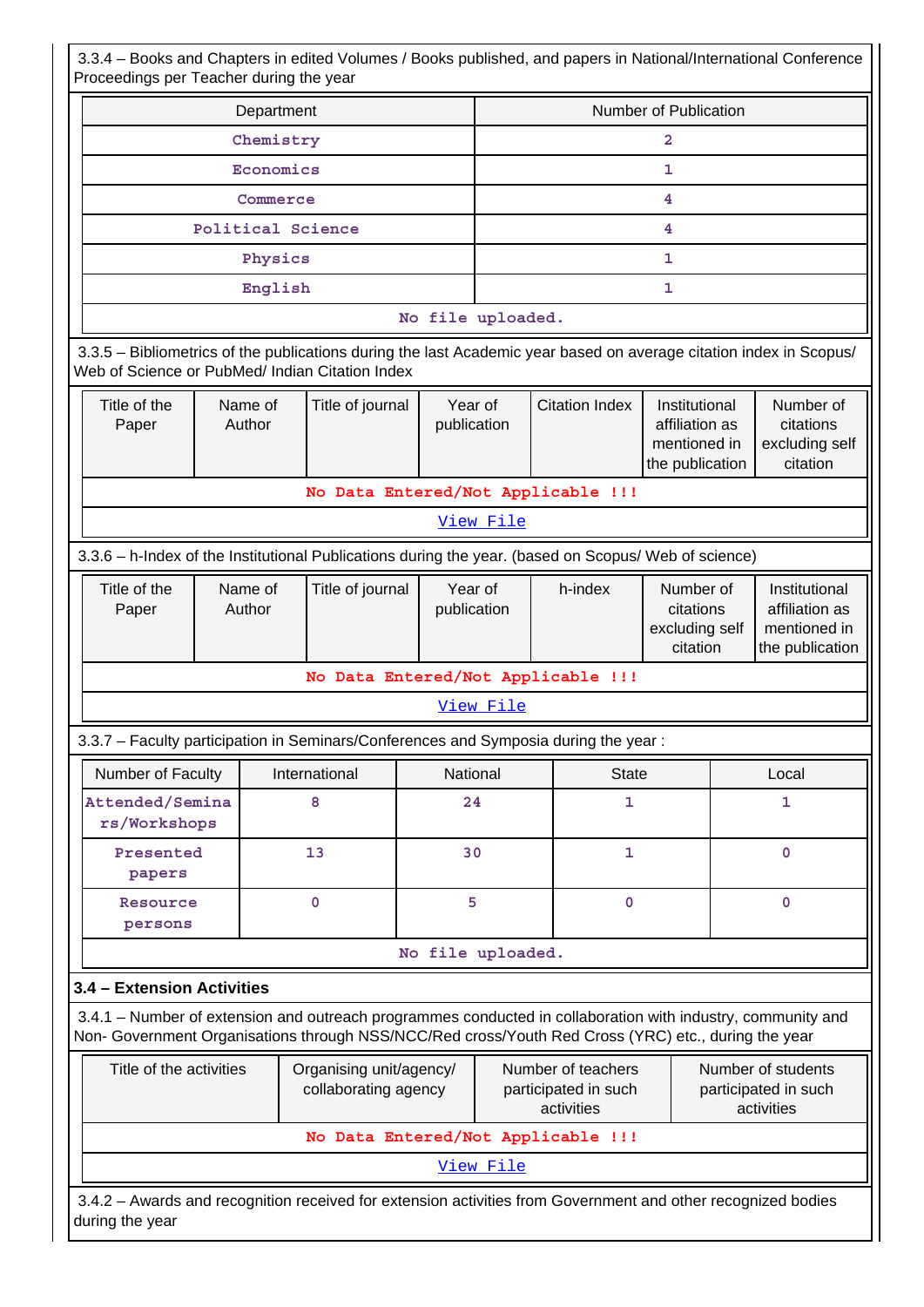| Name of the activity                                                                                                                                                                                                       | Award/Recognition                                  |                                     | <b>Awarding Bodies</b> |                                                                       | Number of students<br><b>Benefited</b> |                                                         |  |  |
|----------------------------------------------------------------------------------------------------------------------------------------------------------------------------------------------------------------------------|----------------------------------------------------|-------------------------------------|------------------------|-----------------------------------------------------------------------|----------------------------------------|---------------------------------------------------------|--|--|
| Unnat Bharat<br>Abhiyan                                                                                                                                                                                                    | Community welfare                                  |                                     |                        | <b>MHRD</b>                                                           |                                        | 50                                                      |  |  |
| Student Innovation                                                                                                                                                                                                         | Innovation Council<br>star                         |                                     | 40<br><b>MHRD</b>      |                                                                       |                                        |                                                         |  |  |
|                                                                                                                                                                                                                            |                                                    |                                     | No file uploaded.      |                                                                       |                                        |                                                         |  |  |
| 3.4.3 - Students participating in extension activities with Government Organisations, Non-Government<br>Organisations and programmes such as Swachh Bharat, Aids Awareness, Gender Issue, etc. during the year             |                                                    |                                     |                        |                                                                       |                                        |                                                         |  |  |
| Name of the scheme                                                                                                                                                                                                         | Organising unit/Agen<br>cy/collaborating<br>agency | Name of the activity                |                        | Number of teachers<br>participated in such<br>activites               |                                        | Number of students<br>participated in such<br>activites |  |  |
|                                                                                                                                                                                                                            | No Data Entered/Not Applicable !!!                 |                                     |                        |                                                                       |                                        |                                                         |  |  |
|                                                                                                                                                                                                                            |                                                    |                                     | View File              |                                                                       |                                        |                                                         |  |  |
| 3.5 - Collaborations                                                                                                                                                                                                       |                                                    |                                     |                        |                                                                       |                                        |                                                         |  |  |
| 3.5.1 - Number of Collaborative activities for research, faculty exchange, student exchange during the year                                                                                                                |                                                    |                                     |                        |                                                                       |                                        |                                                         |  |  |
| Nature of activity                                                                                                                                                                                                         | Participant                                        |                                     |                        | Source of financial support                                           |                                        | Duration                                                |  |  |
| Faculty Development<br>Program on<br>"Emerging Areas of<br>Engagement in<br>Pedagogy and<br>Research" by<br>Academic Affairs<br>and Monitoring<br>Committee and IQAC<br>National Conference                                | 120                                                | 105<br>Self Finance<br>Self Finance |                        | $\overline{2}$                                                        |                                        |                                                         |  |  |
| on "Make in<br>India: Towards<br>qrowth and<br>progress" by<br>Department of<br>Commerce and IQAC                                                                                                                          |                                                    |                                     |                        |                                                                       |                                        |                                                         |  |  |
| Faculty Development<br>Program on<br>Advancements in<br>Integrated<br>Sciences: Learning<br>and Adaptation for<br>effective teaching<br>and research by<br>Department of<br>Physics, Chemistry,<br>Mathematics and<br>IQAC | Self Finance<br>80                                 |                                     | 7                      |                                                                       |                                        |                                                         |  |  |
| Student exchange                                                                                                                                                                                                           | 1                                                  |                                     |                        | <b>UGC</b>                                                            |                                        | 30                                                      |  |  |
| <b>Faculty Exchange</b><br>1                                                                                                                                                                                               |                                                    |                                     |                        | International<br>Atomic Energy<br>Agency (IAEA) in<br>Vienna, Austria |                                        | 3                                                       |  |  |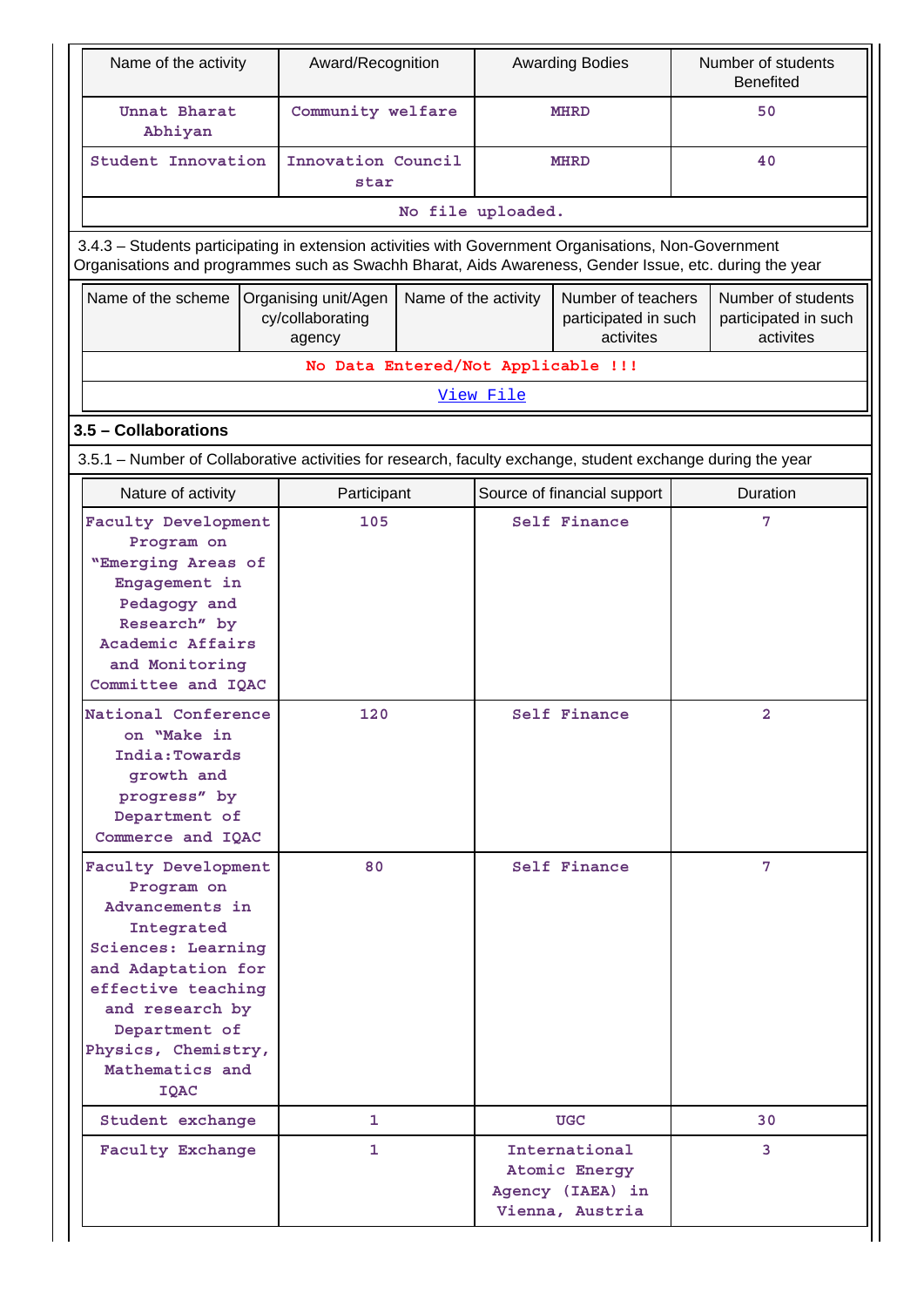### **No file uploaded.**

 3.5.2 – Linkages with institutions/industries for internship, on-the- job training, project work, sharing of research facilities etc. during the year

| Nature of linkage           | Title of the<br>linkage                                                                                                | Name of the<br>partnering<br>institution/<br>industry<br>/research lab<br>with contact<br>details | <b>Duration From</b> | Duration To | Participant    |  |  |  |
|-----------------------------|------------------------------------------------------------------------------------------------------------------------|---------------------------------------------------------------------------------------------------|----------------------|-------------|----------------|--|--|--|
| Collaboratio<br>n           | Internship                                                                                                             | Lok Sabha                                                                                         | 28/06/2018           | 27/07/2018  | 18             |  |  |  |
| Collaboratio<br>n           | Internship                                                                                                             | <b>SBI Asset</b><br>Management<br>company Pvt.<br>Ltd                                             | 01/06/2018           | 15/07/2018  | $\mathbf{1}$   |  |  |  |
| Collaboratio<br>n           | Internship                                                                                                             | Share khan                                                                                        | 03/06/2019           | 17/07/2019  | 20             |  |  |  |
| Collaboratio<br>n           | Internship                                                                                                             | Share khan                                                                                        | 28/05/2018           | 15/07/2018  | 3              |  |  |  |
| Collaboratio<br>n           | Internship                                                                                                             | National<br>Fertilizers<br>Ltd                                                                    | 10/06/2018           | 20/07/2018  | $\mathbf{1}$   |  |  |  |
| Collaboratio<br>n           | Internship                                                                                                             | <b>Bharat Heavy</b><br>Electricals<br>Ltd                                                         | 01/06/2019           | 31/07/2019  | $\overline{2}$ |  |  |  |
| No file uploaded.           |                                                                                                                        |                                                                                                   |                      |             |                |  |  |  |
| houses etc. during the year | 3.5.3 - MoUs signed with institutions of national, international importance, other universities, industries, corporate |                                                                                                   |                      |             |                |  |  |  |
|                             |                                                                                                                        |                                                                                                   |                      |             |                |  |  |  |

| Organisation                       | Date of MoU signed | Purpose/Activities                                                                                                                                                                                                                                             | Number of<br>students/teachers<br>participated under MoUs |
|------------------------------------|--------------------|----------------------------------------------------------------------------------------------------------------------------------------------------------------------------------------------------------------------------------------------------------------|-----------------------------------------------------------|
| Prowisdom Growth                   | 09/03/2019         | To introduce and/or<br>strengthen<br>entrepreneurship<br>education on campus<br>through deployment<br>of a systematic<br>approach to<br>optimising and<br>increasing the<br>impact of teachers<br>and training<br>programs on<br>entrepreneurship<br>education | 32                                                        |
| The Leprosy Mission<br>Trust India | 18/02/2019         | Outreach Program's<br>of TLM community<br>hospital shahdara                                                                                                                                                                                                    | 200                                                       |
|                                    |                    | No file uploaded.                                                                                                                                                                                                                                              |                                                           |

**CRITERION IV – INFRASTRUCTURE AND LEARNING RESOURCES**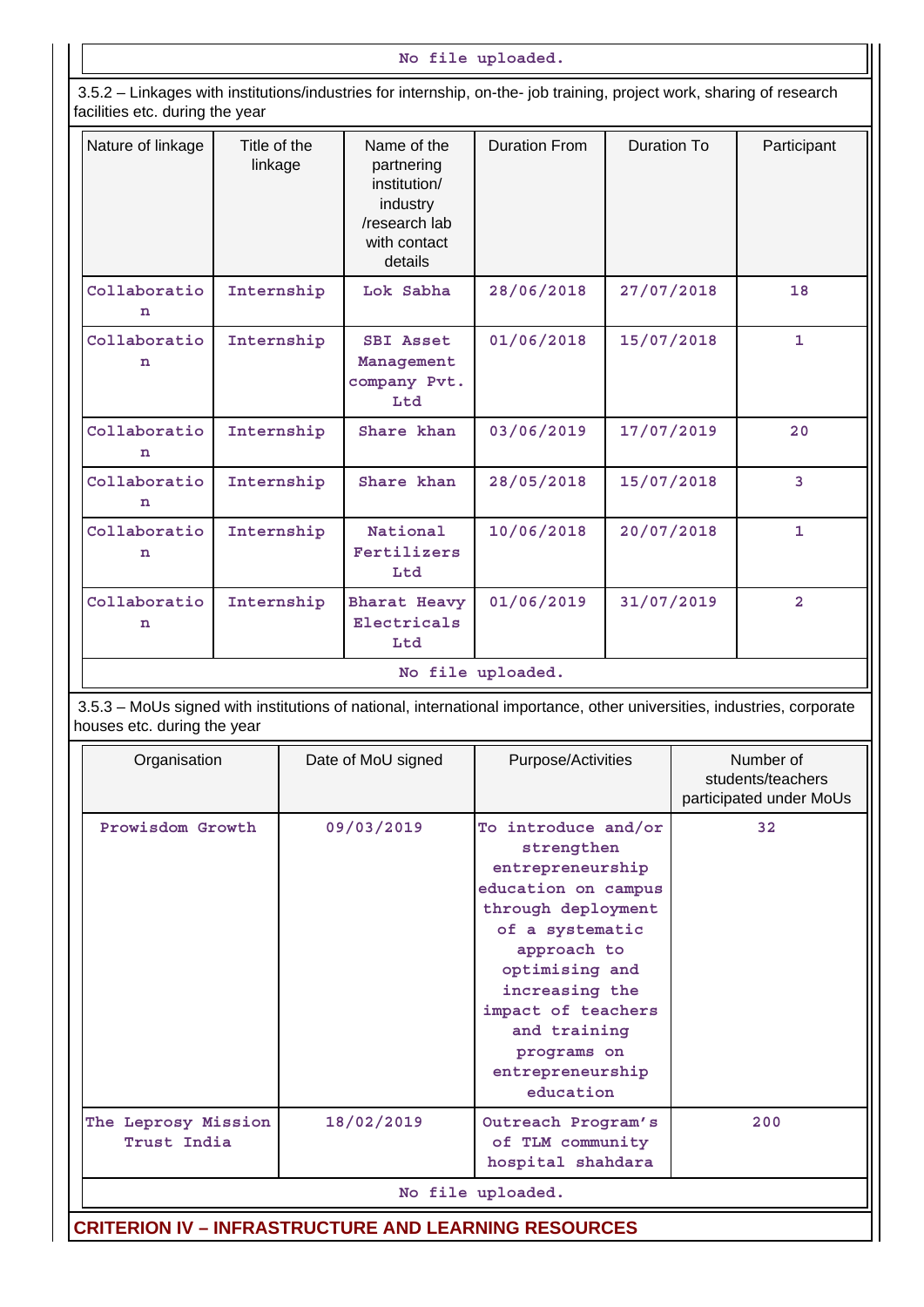| 4.1 - Physical Facilities                                                                   |                                                                             |                                                                                                                                                                                                                |                   |                                                                             |                                                |                    |          |  |  |
|---------------------------------------------------------------------------------------------|-----------------------------------------------------------------------------|----------------------------------------------------------------------------------------------------------------------------------------------------------------------------------------------------------------|-------------------|-----------------------------------------------------------------------------|------------------------------------------------|--------------------|----------|--|--|
| 4.1.1 - Budget allocation, excluding salary for infrastructure augmentation during the year |                                                                             |                                                                                                                                                                                                                |                   |                                                                             |                                                |                    |          |  |  |
| Budget allocated for infrastructure augmentation                                            |                                                                             |                                                                                                                                                                                                                |                   |                                                                             | Budget utilized for infrastructure development |                    |          |  |  |
|                                                                                             | 18872463                                                                    |                                                                                                                                                                                                                |                   |                                                                             | 4338922                                        |                    |          |  |  |
| 4.1.2 - Details of augmentation in infrastructure facilities during the year                |                                                                             |                                                                                                                                                                                                                |                   |                                                                             |                                                |                    |          |  |  |
|                                                                                             | <b>Facilities</b>                                                           |                                                                                                                                                                                                                |                   | <b>Existing or Newly Added</b>                                              |                                                |                    |          |  |  |
|                                                                                             |                                                                             | Campus Area                                                                                                                                                                                                    |                   | Existing                                                                    |                                                |                    |          |  |  |
|                                                                                             |                                                                             | Class rooms                                                                                                                                                                                                    |                   | Existing                                                                    |                                                |                    |          |  |  |
|                                                                                             |                                                                             | Laboratories                                                                                                                                                                                                   |                   | Newly Added                                                                 |                                                |                    |          |  |  |
|                                                                                             |                                                                             | Seminar Halls                                                                                                                                                                                                  |                   | Newly Added                                                                 |                                                |                    |          |  |  |
|                                                                                             | Classrooms with LCD facilities                                              |                                                                                                                                                                                                                |                   |                                                                             |                                                | Existing           |          |  |  |
| Classrooms with Wi-Fi OR LAN                                                                |                                                                             |                                                                                                                                                                                                                |                   |                                                                             | Existing                                       |                    |          |  |  |
| Seminar halls with ICT facilities                                                           |                                                                             |                                                                                                                                                                                                                |                   |                                                                             | Newly Added                                    |                    |          |  |  |
| Video Centre                                                                                |                                                                             |                                                                                                                                                                                                                |                   |                                                                             |                                                | Existing           |          |  |  |
| Number of important equipments<br>purchased (Greater than 1-0 lakh)                         |                                                                             |                                                                                                                                                                                                                |                   |                                                                             |                                                | Newly Added        |          |  |  |
|                                                                                             | during the current year                                                     |                                                                                                                                                                                                                |                   |                                                                             |                                                |                    |          |  |  |
| View File                                                                                   |                                                                             |                                                                                                                                                                                                                |                   |                                                                             |                                                |                    |          |  |  |
| 4.2 - Library as a Learning Resource                                                        |                                                                             |                                                                                                                                                                                                                |                   |                                                                             |                                                |                    |          |  |  |
| 4.2.1 - Library is automated {Integrated Library Management System (ILMS)}                  |                                                                             |                                                                                                                                                                                                                |                   |                                                                             |                                                |                    |          |  |  |
|                                                                                             | Name of the ILMS<br>Nature of automation (fully<br>software<br>or patially) |                                                                                                                                                                                                                |                   | Version                                                                     |                                                | Year of automation |          |  |  |
| LSEase (Libsys)<br>Fully                                                                    |                                                                             |                                                                                                                                                                                                                |                   | 6.2                                                                         |                                                | 2013               |          |  |  |
| 4.2.2 - Library Services                                                                    |                                                                             |                                                                                                                                                                                                                |                   |                                                                             |                                                |                    |          |  |  |
| Library<br>Service Type                                                                     |                                                                             | Existing                                                                                                                                                                                                       |                   |                                                                             | Newly Added                                    |                    | Total    |  |  |
| <b>Text Books</b>                                                                           | 78801                                                                       | 7500000                                                                                                                                                                                                        | 469               |                                                                             | 183133                                         | 79270              | 7683133  |  |  |
| Reference<br><b>Books</b>                                                                   | 574                                                                         | 429813                                                                                                                                                                                                         | 107               |                                                                             | 66484                                          | 681                | 496297   |  |  |
| Journals                                                                                    | 40                                                                          | $\mathbf 0$                                                                                                                                                                                                    | $\mathbf{1}$      |                                                                             | 25000                                          | 41                 | 25000    |  |  |
| e-Journals                                                                                  | 35000                                                                       | 40000000                                                                                                                                                                                                       | $\mathbf 0$       |                                                                             | 0                                              | 35000              | 40000000 |  |  |
| Digital<br>Database                                                                         | 108                                                                         | 40000000                                                                                                                                                                                                       | 0                 |                                                                             | $\mathbf 0$                                    | 108                | 40000000 |  |  |
| Weeding<br>(hard &<br>soft)                                                                 | 261473<br>$\mathbf 0$<br>9774                                               |                                                                                                                                                                                                                |                   | $\mathbf 0$                                                                 | 9774                                           | 261473             |          |  |  |
|                                                                                             |                                                                             |                                                                                                                                                                                                                | No file uploaded. |                                                                             |                                                |                    |          |  |  |
| (Learning Management System (LMS) etc                                                       |                                                                             | 4.2.3 - E-content developed by teachers such as: e-PG- Pathshala, CEC (under e-PG- Pathshala CEC (Under<br>Graduate) SWAYAM other MOOCs platform NPTEL/NMEICT/any other Government initiatives & institutional |                   |                                                                             |                                                |                    |          |  |  |
| Name of the Teacher                                                                         |                                                                             | Name of the Module                                                                                                                                                                                             |                   | Platform on which module<br>Date of launching e-<br>is developed<br>content |                                                |                    |          |  |  |
| No Data Entered/Not Applicable !!!                                                          |                                                                             |                                                                                                                                                                                                                |                   |                                                                             |                                                |                    |          |  |  |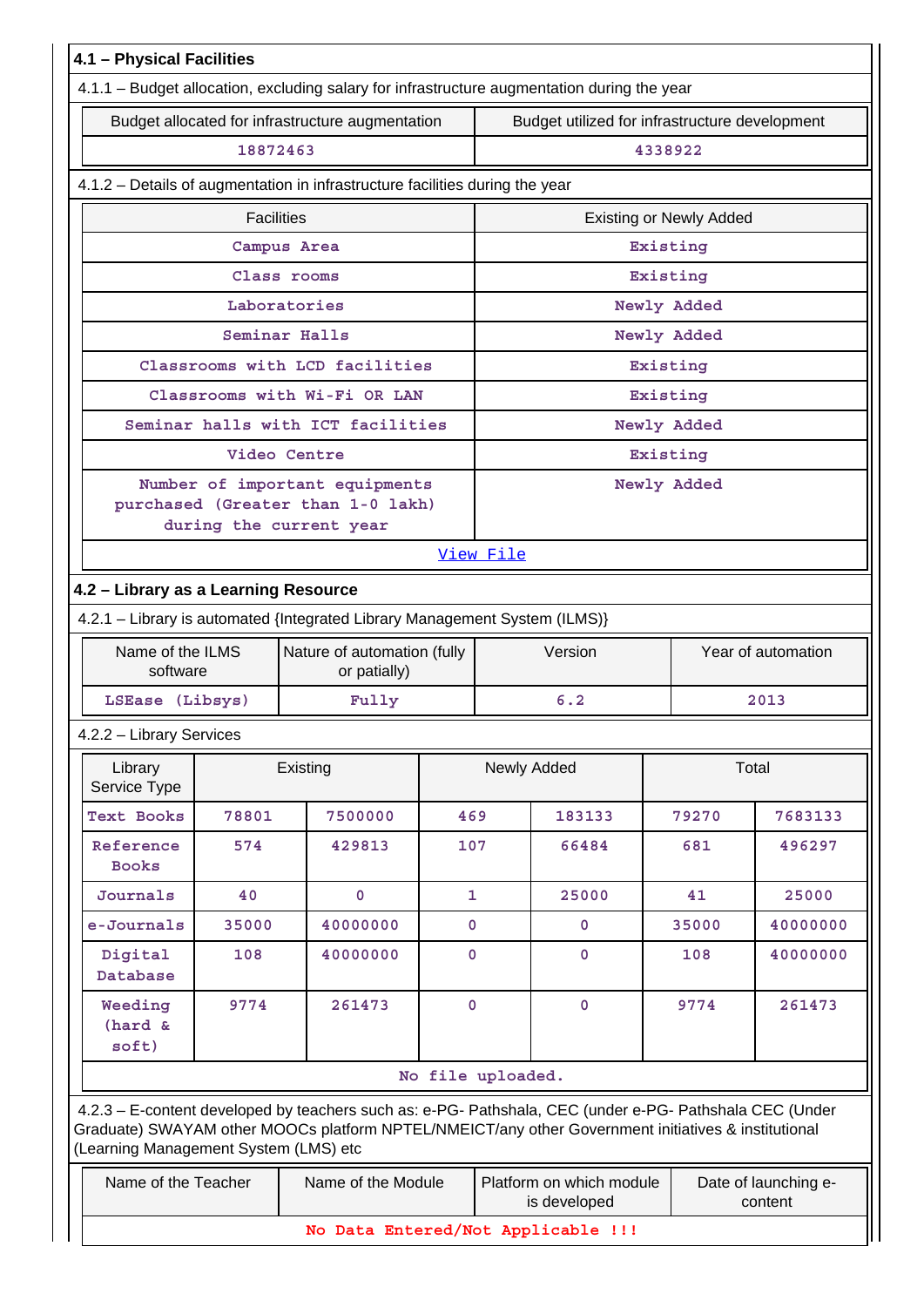| View File                                                                                                                                                                                                                                                                                                                                                                                                                                                                                                                                                                                                                                                                                                                                                                                                                                                                                                                                                                                                                                                                                                                                                                                                                                                                                                                                                                                                                                                                                                                                                                                                                                                                                                                                                                                  |                                                                                                                                                                                                                              |   |     |             |                                                                                                                      |    |             |     |               |
|--------------------------------------------------------------------------------------------------------------------------------------------------------------------------------------------------------------------------------------------------------------------------------------------------------------------------------------------------------------------------------------------------------------------------------------------------------------------------------------------------------------------------------------------------------------------------------------------------------------------------------------------------------------------------------------------------------------------------------------------------------------------------------------------------------------------------------------------------------------------------------------------------------------------------------------------------------------------------------------------------------------------------------------------------------------------------------------------------------------------------------------------------------------------------------------------------------------------------------------------------------------------------------------------------------------------------------------------------------------------------------------------------------------------------------------------------------------------------------------------------------------------------------------------------------------------------------------------------------------------------------------------------------------------------------------------------------------------------------------------------------------------------------------------|------------------------------------------------------------------------------------------------------------------------------------------------------------------------------------------------------------------------------|---|-----|-------------|----------------------------------------------------------------------------------------------------------------------|----|-------------|-----|---------------|
| 4.3 - IT Infrastructure                                                                                                                                                                                                                                                                                                                                                                                                                                                                                                                                                                                                                                                                                                                                                                                                                                                                                                                                                                                                                                                                                                                                                                                                                                                                                                                                                                                                                                                                                                                                                                                                                                                                                                                                                                    |                                                                                                                                                                                                                              |   |     |             |                                                                                                                      |    |             |     |               |
|                                                                                                                                                                                                                                                                                                                                                                                                                                                                                                                                                                                                                                                                                                                                                                                                                                                                                                                                                                                                                                                                                                                                                                                                                                                                                                                                                                                                                                                                                                                                                                                                                                                                                                                                                                                            | 4.3.1 - Technology Upgradation (overall)                                                                                                                                                                                     |   |     |             |                                                                                                                      |    |             |     |               |
| <b>Total Co</b><br>Internet<br>Office<br>Available<br><b>Type</b><br>Computer<br><b>Browsing</b><br>Computer<br>Departme<br><b>Bandwidt</b><br>Lab<br>Centers<br>mputers<br>centers<br>nts<br>h (MBPS/<br>GBPS)                                                                                                                                                                                                                                                                                                                                                                                                                                                                                                                                                                                                                                                                                                                                                                                                                                                                                                                                                                                                                                                                                                                                                                                                                                                                                                                                                                                                                                                                                                                                                                            |                                                                                                                                                                                                                              |   |     |             |                                                                                                                      |    |             |     | <b>Others</b> |
| Existin<br>g                                                                                                                                                                                                                                                                                                                                                                                                                                                                                                                                                                                                                                                                                                                                                                                                                                                                                                                                                                                                                                                                                                                                                                                                                                                                                                                                                                                                                                                                                                                                                                                                                                                                                                                                                                               | 183                                                                                                                                                                                                                          | 3 | 151 | $\mathbf 0$ | 3                                                                                                                    | 14 | 9           | 100 | $\mathbf 0$   |
| Added                                                                                                                                                                                                                                                                                                                                                                                                                                                                                                                                                                                                                                                                                                                                                                                                                                                                                                                                                                                                                                                                                                                                                                                                                                                                                                                                                                                                                                                                                                                                                                                                                                                                                                                                                                                      | 3                                                                                                                                                                                                                            | 0 | 5   | $\mathbf 0$ | $\mathbf 0$                                                                                                          | 3  | $\mathbf 0$ | 50  | $\mathbf 0$   |
| Total<br>186<br>3<br>156<br>3<br>17<br>150<br>$\mathbf 0$<br>9<br>0                                                                                                                                                                                                                                                                                                                                                                                                                                                                                                                                                                                                                                                                                                                                                                                                                                                                                                                                                                                                                                                                                                                                                                                                                                                                                                                                                                                                                                                                                                                                                                                                                                                                                                                        |                                                                                                                                                                                                                              |   |     |             |                                                                                                                      |    |             |     |               |
|                                                                                                                                                                                                                                                                                                                                                                                                                                                                                                                                                                                                                                                                                                                                                                                                                                                                                                                                                                                                                                                                                                                                                                                                                                                                                                                                                                                                                                                                                                                                                                                                                                                                                                                                                                                            | 4.3.2 - Bandwidth available of internet connection in the Institution (Leased line)                                                                                                                                          |   |     |             |                                                                                                                      |    |             |     |               |
| 50 MBPS/ GBPS                                                                                                                                                                                                                                                                                                                                                                                                                                                                                                                                                                                                                                                                                                                                                                                                                                                                                                                                                                                                                                                                                                                                                                                                                                                                                                                                                                                                                                                                                                                                                                                                                                                                                                                                                                              |                                                                                                                                                                                                                              |   |     |             |                                                                                                                      |    |             |     |               |
| 4.3.3 - Facility for e-content                                                                                                                                                                                                                                                                                                                                                                                                                                                                                                                                                                                                                                                                                                                                                                                                                                                                                                                                                                                                                                                                                                                                                                                                                                                                                                                                                                                                                                                                                                                                                                                                                                                                                                                                                             |                                                                                                                                                                                                                              |   |     |             |                                                                                                                      |    |             |     |               |
| Name of the e-content development facility<br>Provide the link of the videos and media centre and<br>recording facility                                                                                                                                                                                                                                                                                                                                                                                                                                                                                                                                                                                                                                                                                                                                                                                                                                                                                                                                                                                                                                                                                                                                                                                                                                                                                                                                                                                                                                                                                                                                                                                                                                                                    |                                                                                                                                                                                                                              |   |     |             |                                                                                                                      |    |             |     |               |
|                                                                                                                                                                                                                                                                                                                                                                                                                                                                                                                                                                                                                                                                                                                                                                                                                                                                                                                                                                                                                                                                                                                                                                                                                                                                                                                                                                                                                                                                                                                                                                                                                                                                                                                                                                                            |                                                                                                                                                                                                                              |   |     |             | No Data Entered/Not Applicable !!!                                                                                   |    |             |     |               |
| 4.4 - Maintenance of Campus Infrastructure                                                                                                                                                                                                                                                                                                                                                                                                                                                                                                                                                                                                                                                                                                                                                                                                                                                                                                                                                                                                                                                                                                                                                                                                                                                                                                                                                                                                                                                                                                                                                                                                                                                                                                                                                 |                                                                                                                                                                                                                              |   |     |             |                                                                                                                      |    |             |     |               |
| component, during the year                                                                                                                                                                                                                                                                                                                                                                                                                                                                                                                                                                                                                                                                                                                                                                                                                                                                                                                                                                                                                                                                                                                                                                                                                                                                                                                                                                                                                                                                                                                                                                                                                                                                                                                                                                 |                                                                                                                                                                                                                              |   |     |             | 4.4.1 - Expenditure incurred on maintenance of physical facilities and academic support facilities, excluding salary |    |             |     |               |
|                                                                                                                                                                                                                                                                                                                                                                                                                                                                                                                                                                                                                                                                                                                                                                                                                                                                                                                                                                                                                                                                                                                                                                                                                                                                                                                                                                                                                                                                                                                                                                                                                                                                                                                                                                                            | Expenditure incurred on<br>Expenditure incurredon<br>Assigned Budget on<br>Assigned budget on<br>academic facilities<br>maintenance of academic<br>physical facilities<br>maintenance of physical<br>facilities<br>facilites |   |     |             |                                                                                                                      |    |             |     |               |
| 26576165.92<br>11500269.01<br>3664875<br>2704177                                                                                                                                                                                                                                                                                                                                                                                                                                                                                                                                                                                                                                                                                                                                                                                                                                                                                                                                                                                                                                                                                                                                                                                                                                                                                                                                                                                                                                                                                                                                                                                                                                                                                                                                           |                                                                                                                                                                                                                              |   |     |             |                                                                                                                      |    |             |     |               |
| 4.4.2 - Procedures and policies for maintaining and utilizing physical, academic and support facilities - laboratory,<br>library, sports complex, computers, classrooms etc. (maximum 500 words) (information to be available in<br>institutional Website, provide link)                                                                                                                                                                                                                                                                                                                                                                                                                                                                                                                                                                                                                                                                                                                                                                                                                                                                                                                                                                                                                                                                                                                                                                                                                                                                                                                                                                                                                                                                                                                   |                                                                                                                                                                                                                              |   |     |             |                                                                                                                      |    |             |     |               |
| The College building accommodates both the morning and the evening college, so<br>the infrastructural facilities are shared by both. The decisions about<br>construction and enhancement of infrastructure are taken jointly by the joint<br>Establishment and Development Committee of SLC and SLC(E) under the overall<br>supervision of the College Building Committee. The primary focus of the<br>infrastructure policy of the College is to arrange and manage basic<br>infrastructure necessities for the stakeholders for the smooth conduct of<br>classes, cultural activities and academic extension activities. Development<br>Committee forwards the suggestions and demands of the stakeholders to the<br>Building Committee of the Governing Body. The College utilizes the funds/grants<br>it receives from the UGC/University. In this regard, the College regularly looks<br>into the following matters: Up-gradation of the outmoded items and existing<br>technology and software. Providing all the necessary teaching-learning aids for<br>the differently-abled students and teachers. Maintaining the digital<br>functioning of the library space. The College engages external agencies on<br>contract basis for the services regarding maintenance and upkeep. It invites<br>tenders and maintains complete transparency throughout the process. The focus<br>always is to address the teaching related infrastructure requirements with<br>urgency such as renovation of all the six labs, class rooms, fully equipped<br>seminar room, library etc. The College has three computer laboratories. SLC<br>boasts of state-of-the-art computer centers equipped with servers,<br>printers, desktops, laptops, LCD projectors and scanners of latest configuration. |                                                                                                                                                                                                                              |   |     |             |                                                                                                                      |    |             |     |               |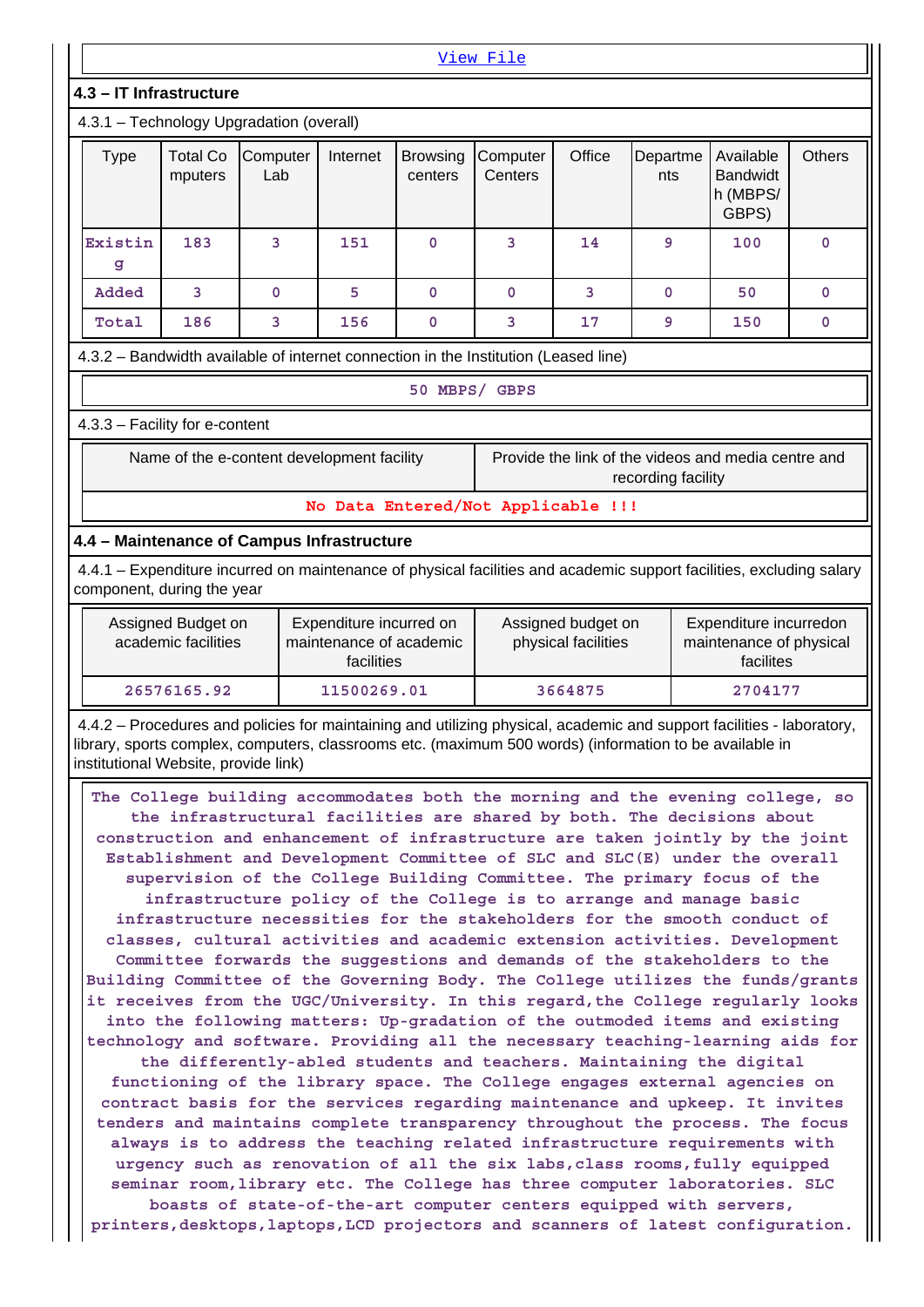**All the operations in the College library as well as administrative office are automated. The College has also procured the Timetable software that has helped the administration and the faculty to streamline the academic teaching plans of all the departments. The existing infrastructure is gradually and continuously being improved according to the academic and co-curricular needs of the students. There are ramps,pathways and toilet facilities for differently-abled students who can easily access the campus. The College utilizes grants as per guidelines received from UGC and University of Delhi and also as per College policies. It has upgraded many facilities like Computer labs with latest software With OBC expansion,the College constructed a whole new Porta block to accommodate the students increased. There are classrooms with LCDprojectors. There have been extensive renovations of the buildings,sports facilities,construction of new classrooms, upgradation of labs etc. Teachers and students are encouraged to use LCDprojectors for their lectures and presentations. Library Committee is responsible for the effective functioning of the Library. CCTVcameras have been installed in the Library for overall monitoring surveillance of the Library. Access to E-ResourcesE-Journals through DULS Computerization and digitization of the Library. Classification and cataloguing of books Orientation programmes are conducted for the students and faculty Procurement and management of library resources for the differently abled students. Installation of Suggestion/Feedback box for the users. The Library has been divided into two sections: Text book section and Reference section. Remote access to E-Resources to users through N-LIST(UGC-INFLIBNET) Reading room has been made accommodating and engaging with computers with internet for immediate reference. Weeding out of old/tattered books to create space for new ones.**

<http://slc.du.ac.in/infrastructure.php>

## **CRITERION V – STUDENT SUPPORT AND PROGRESSION**

#### **5.1 – Student Support**

5.1.1 – Scholarships and Financial Support

**program**

|                                                                                                                                          |                                                                                                                                                                                                                 |                       |  | Name/Title of the scheme                                             | Number of students                                                          |                                                              |  | <b>Amount in Rupees</b>       |
|------------------------------------------------------------------------------------------------------------------------------------------|-----------------------------------------------------------------------------------------------------------------------------------------------------------------------------------------------------------------|-----------------------|--|----------------------------------------------------------------------|-----------------------------------------------------------------------------|--------------------------------------------------------------|--|-------------------------------|
|                                                                                                                                          |                                                                                                                                                                                                                 |                       |  | No Data Entered/Not Applicable !!!                                   |                                                                             |                                                              |  |                               |
|                                                                                                                                          | View File                                                                                                                                                                                                       |                       |  |                                                                      |                                                                             |                                                              |  |                               |
|                                                                                                                                          | 5.1.2 – Number of capability enhancement and development schemes such as Soft skill development, Remedial<br>coaching, Language lab, Bridge courses, Yoga, Meditation, Personal Counselling and Mentoring etc., |                       |  |                                                                      |                                                                             |                                                              |  |                               |
|                                                                                                                                          | Name of the capability<br>enhancement scheme                                                                                                                                                                    |                       |  | Date of implemetation                                                | Number of students<br>enrolled                                              |                                                              |  | Agencies involved             |
|                                                                                                                                          |                                                                                                                                                                                                                 |                       |  | No Data Entered/Not Applicable !!!                                   |                                                                             |                                                              |  |                               |
| View File                                                                                                                                |                                                                                                                                                                                                                 |                       |  |                                                                      |                                                                             |                                                              |  |                               |
| 5.1.3 – Students benefited by guidance for competitive examinations and career counselling offered by the<br>institution during the year |                                                                                                                                                                                                                 |                       |  |                                                                      |                                                                             |                                                              |  |                               |
|                                                                                                                                          | Year                                                                                                                                                                                                            | Name of the<br>scheme |  | Number of<br>benefited<br>students for<br>competitive<br>examination | Number of<br>benefited<br>students by<br>career<br>counseling<br>activities | Number of<br>students who<br>have passedin<br>the comp. exam |  | Number of<br>studentsp placed |
|                                                                                                                                          | 2018                                                                                                                                                                                                            | Career<br>Awareness   |  | 0                                                                    | 500                                                                         | 7                                                            |  | 35                            |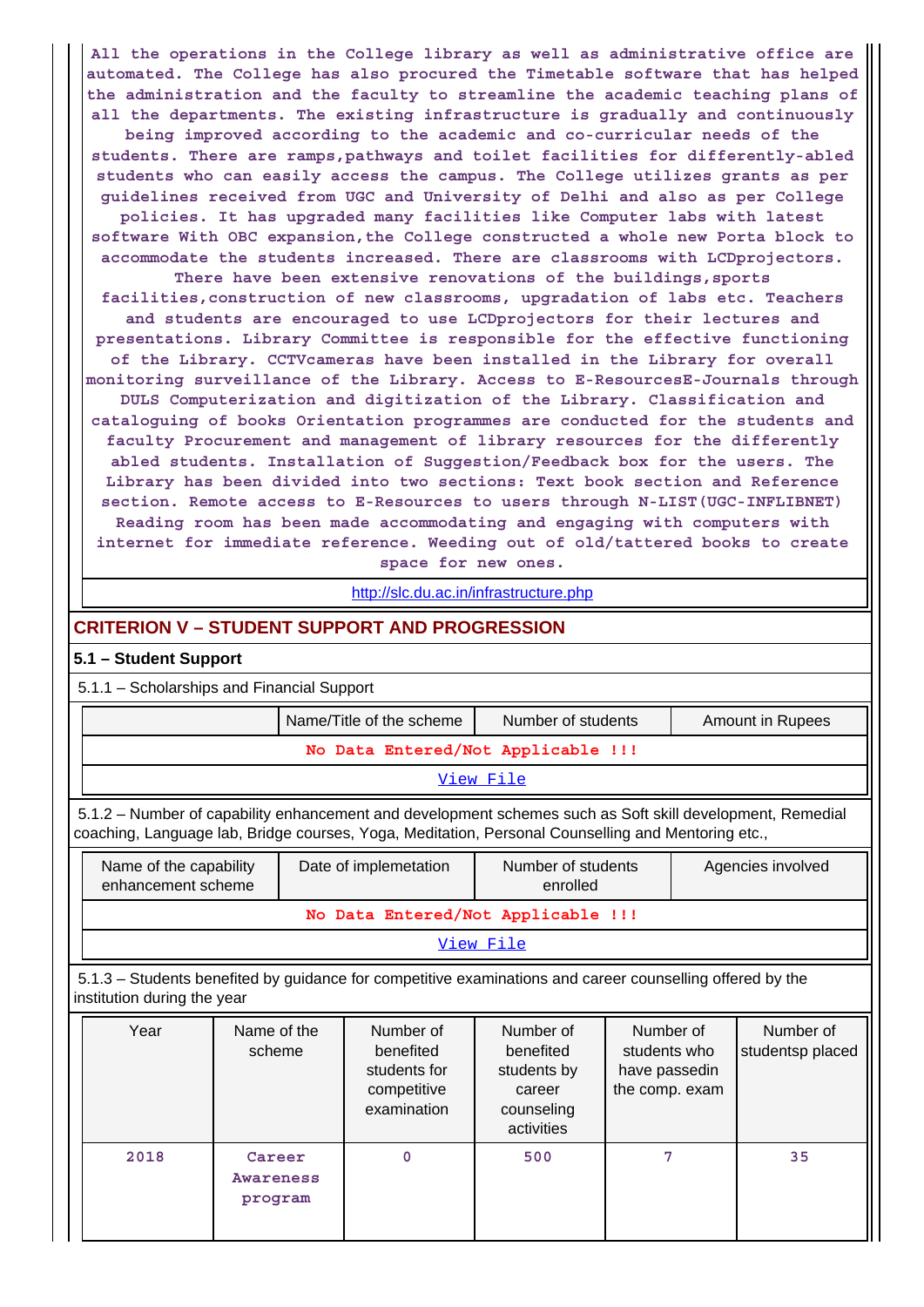| 2019                                                                                                                                                           | Career<br>Counselling                                                                                                                      | $\mathbf 0$                        | 500                                                                                                                          | 30                                             | 200                                 |  |  |
|----------------------------------------------------------------------------------------------------------------------------------------------------------------|--------------------------------------------------------------------------------------------------------------------------------------------|------------------------------------|------------------------------------------------------------------------------------------------------------------------------|------------------------------------------------|-------------------------------------|--|--|
| 2019                                                                                                                                                           | Workshop for<br>students<br>took their<br>queries<br>regarding<br>prospects in<br>various<br>career<br>alternatives<br>after<br>graduation | $\mathbf 0$                        | 250                                                                                                                          | 25                                             | 55                                  |  |  |
| 2019                                                                                                                                                           | Seminar on O<br>pportunities<br>in Financial<br>Sector                                                                                     | $\mathbf 0$                        | 125                                                                                                                          | 4                                              | 30                                  |  |  |
| No file uploaded.                                                                                                                                              |                                                                                                                                            |                                    |                                                                                                                              |                                                |                                     |  |  |
| 5.1.4 – Institutional mechanism for transparency, timely redressal of student grievances, Prevention of sexual<br>harassment and ragging cases during the year |                                                                                                                                            |                                    |                                                                                                                              |                                                |                                     |  |  |
| Total grievances received                                                                                                                                      |                                                                                                                                            | Number of grievances redressed     |                                                                                                                              | Avg. number of days for grievance<br>redressal |                                     |  |  |
|                                                                                                                                                                | 5                                                                                                                                          | 5                                  |                                                                                                                              | 30                                             |                                     |  |  |
| 5.2 - Student Progression                                                                                                                                      |                                                                                                                                            |                                    |                                                                                                                              |                                                |                                     |  |  |
| 5.2.1 - Details of campus placement during the year                                                                                                            |                                                                                                                                            |                                    |                                                                                                                              |                                                |                                     |  |  |
|                                                                                                                                                                |                                                                                                                                            |                                    |                                                                                                                              |                                                |                                     |  |  |
|                                                                                                                                                                | On campus                                                                                                                                  |                                    |                                                                                                                              | Off campus                                     |                                     |  |  |
| Nameof<br>organizations<br>visited                                                                                                                             | Number of<br>students<br>participated                                                                                                      | Number of<br>stduents placed       | Nameof<br>organizations<br>visited                                                                                           | Number of<br>students<br>participated          | Number of<br>stduents placed        |  |  |
| American<br><b>Express</b><br>Royal Bank<br>of Scotland<br><b>ICICI</b><br>Prudential<br>Insurance<br>Others                                                   | 507                                                                                                                                        | 200                                | TCS INFOSYS<br>Global<br>Screening<br>Service Pvt.<br>Ltd.<br>Verifacts<br>Integrated<br>Information<br>Service Pvt.<br>Ltd. | 300                                            | 205                                 |  |  |
|                                                                                                                                                                |                                                                                                                                            |                                    | No file uploaded.                                                                                                            |                                                |                                     |  |  |
| 5.2.2 - Student progression to higher education in percentage during the year                                                                                  |                                                                                                                                            |                                    |                                                                                                                              |                                                |                                     |  |  |
| Year                                                                                                                                                           | Number of<br>students<br>enrolling into<br>higher education                                                                                | Programme<br>graduated from        | Depratment<br>graduated from                                                                                                 | Name of<br>institution joined                  | Name of<br>programme<br>admitted to |  |  |
|                                                                                                                                                                |                                                                                                                                            | No Data Entered/Not Applicable !!! |                                                                                                                              |                                                |                                     |  |  |
|                                                                                                                                                                |                                                                                                                                            |                                    | View File                                                                                                                    |                                                |                                     |  |  |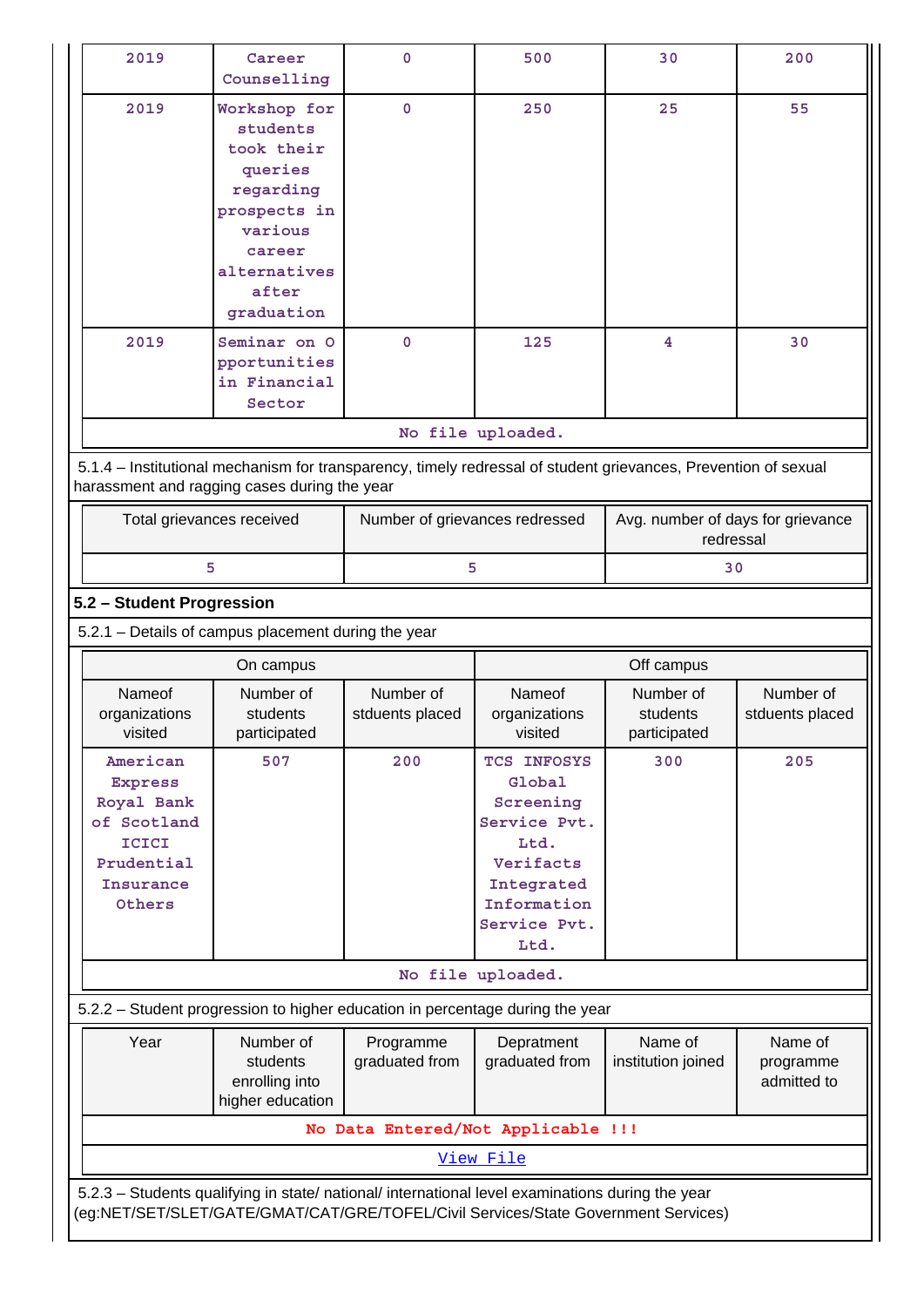5.4.1 – Whether the institution has registered Alumni Association?

 **Yes**

 **SLC has a vibrant alumni association which got registered on 20th February 2017 in the name of "SHYAM LAL COLLEGE ALUMNI ASSOCIATION". In our college, Alumni meet is organized annually where in alumni interact with the students and teachers. The primary objective of organizing the alumni meet is to make value**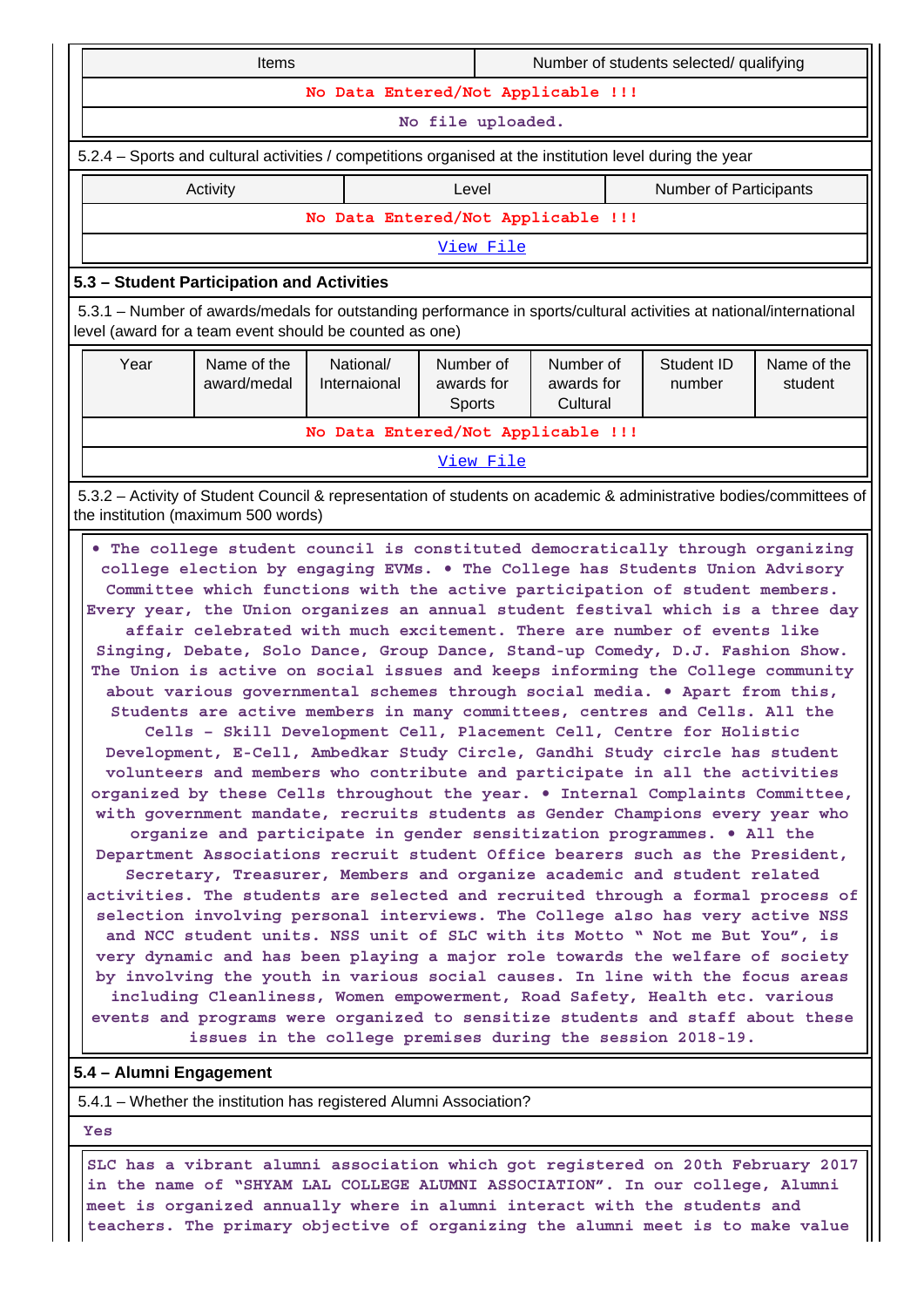**addition to their alma mater and mobilizing all resources. In addition to this there is a lot of synergy between old, present students and teachers where the focus is college development. In addition to enrich friendship and maintaining contact amongst old students, it also aims to contribute towards the overall development of the college as the college has bigger plans like construction of auditorium and vertical expansion with active financial mobilization and support from alumni. Three alumni meets were held on 5th August 2018, 7th Feburary 2019 and 16th June 2019. Feedback was taken from the alumni and they appreciated the improvements in the facilities like Sports, Library, Knowledge Resource Centre, IT Network, Laboratories, Canteen, Bank, Recreational Facilities, Girls Common Room, Facilities for Differently abled Students, CCTV Surveillance System and Medical Facilities provided by the college in last few years. Alumni also acknowledge the transformation of the college in the recent past and promised all help. They feel proud to be associated with our alumni association and finally all the members of the association passed a resolution to extend cooperation to college for imparting quality education and for overall development of the college in terms of excellence in curricular and cocurricular activities.**

5.4.2 – No. of enrolled Alumni:

**500**

5.4.3 – Alumni contribution during the year (in Rupees) :

5.4.4 – Meetings/activities organized by Alumni Association :

**250**

## **3**

## **CRITERION VI – GOVERNANCE, LEADERSHIP AND MANAGEMENT**

#### **6.1 – Institutional Vision and Leadership**

 6.1.1 – Mention two practices of decentralization and participative management during the last year (maximum 500 words)

 **1. Participative Decision Making ? IQAC: Since inception of the IQAC, it is very active in managing college affairs towards academic excellence. The IQAC regularly convenes meetings with the TICs of various departments to plan and monitor academic and co-curricular activities by finalizing the academic calendar, timely uploading of teaching plans, remedial classes, organization of training of non-teaching staff for professional development etc. which has resulted in academic excellence and professional efficiency by involving all the stakeholders. The AO is also part of IQAC who regularly interacts with the non-teaching staff and their feedback is integrated in the action planned. ? Apex Committee: This committee consists of Coordinator IQAC, Secretary Staff Council and TICs of different departments. This Committee supervises, and monitors the academic, administrative and other activities in the college. Thus, various units of the Institution work towards decentralized participative system. ? Staff Council Committees: Most of the college operations are being managed through Committees constituted by the Staff Council. Major Committees comprise teachers, while some others include representatives of non-teaching staff students as well. The Committees formed by the Staff Council take care of various aspects related to the Institution, including admissions, work-load, time-table, internal assessment, students' welfare, discipline, etc. Above all, we have Academic Affairs and Monitoring Committee is also active in giving momentum to the academic activities. 2. Bottom Up Approach ? Students' participation: In organizing seminars, conferences – national or international, students are encouraged to involve in the organization in various capacities and in this process they develop leadership qualities. The student**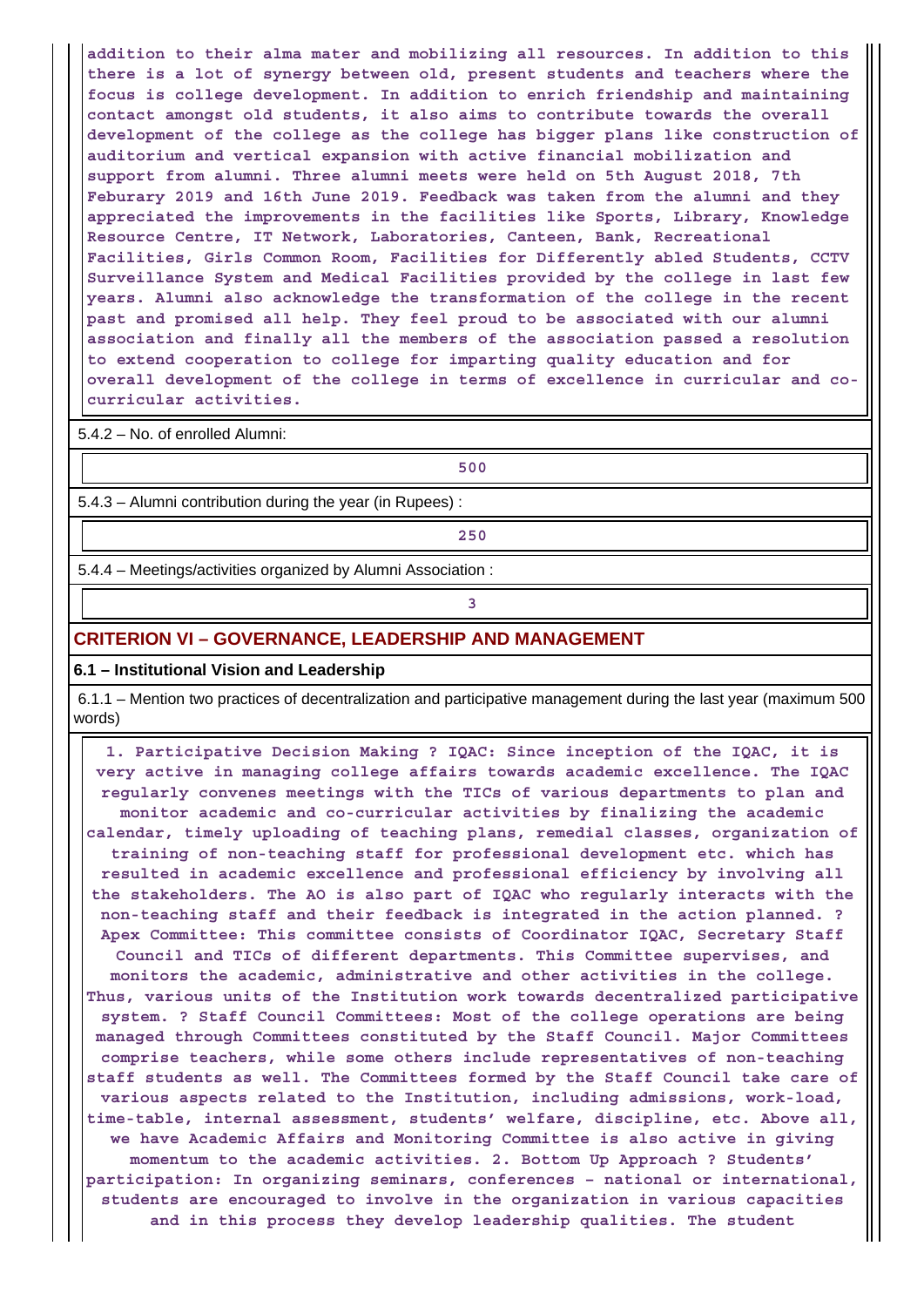**representatives are also integrally associated with important decision making committees like IQAC, Internal Complaints Committee as Gender Champions and volunteers in different Cells. With Student Union and Advisory Committee, the elected student representatives are active participants in student related matters and events. Also with continual stakeholder feedback, the students participate in improving the academic, infrastructural and other aspects of the institution. Further, the Principal interacts in periodic meetings with other staff members where constructive ideas are converted into decision making.**

6.1.2 – Does the institution have a Management Information System (MIS)?

| Yes |
|-----|
|     |

#### **6.2 – Strategy Development and Deployment**

6.2.1 – Quality improvement strategies adopted by the institution for each of the following (with in 100 words each):

| <b>Strategy Type</b>                 | <b>Details</b>                                                                                                                                                                                                                                                                                                                                                                                                                                                                                                                                                                                                                                                                                                                                                                                                                                                                                                                                           |
|--------------------------------------|----------------------------------------------------------------------------------------------------------------------------------------------------------------------------------------------------------------------------------------------------------------------------------------------------------------------------------------------------------------------------------------------------------------------------------------------------------------------------------------------------------------------------------------------------------------------------------------------------------------------------------------------------------------------------------------------------------------------------------------------------------------------------------------------------------------------------------------------------------------------------------------------------------------------------------------------------------|
| Admission of Students                | The College follows the directions<br>received from the University of Delhi<br>for admission process which starts in<br>May every year. The Central Admission<br>Committee (CAC) of the College is<br>responsible for releasing cut-offs<br>based on previous year's trend, for<br>ensuring distribution of seats as per<br>Central Universities rules and DU norms<br>and for other admission related query<br>and so on. The admission related<br>information is mentioned in detail in<br>the prospectus issued by the College<br>and uploaded on the website with<br>details about admission criteria,<br>number of seats, college information,<br>course information etc. for public<br>consumption.                                                                                                                                                                                                                                                |
| Industry Interaction / Collaboration | The College has Centre for Industry<br>Interaction and Skill Development<br>(CIISD) which has Placement Cell, Skill<br>Development Cell and E-Cell as its<br>integral part. These three Cells under<br>CIISD organise interaction with<br>industry on regular basis either<br>through industrial visits or by<br>inviting personalities for talk and<br>counselling and placement drives. Skill<br>Development Cell has organised various<br>workshops on resume writing and nuances<br>of other industry related topics which<br>help the Placement Cell in getting the<br>students placed with/hired by reputed<br>companies. Skill Development Centre,<br>SLC started Add-On Certificate and<br>Diploma courses in Foreign languages in<br>2018 under the aegis of Department of<br>Germanic Romanic Studies, University of<br>Delhi. The Centre received overwhelming<br>response for this maiden endeavour in<br>which around 100 students enrolled |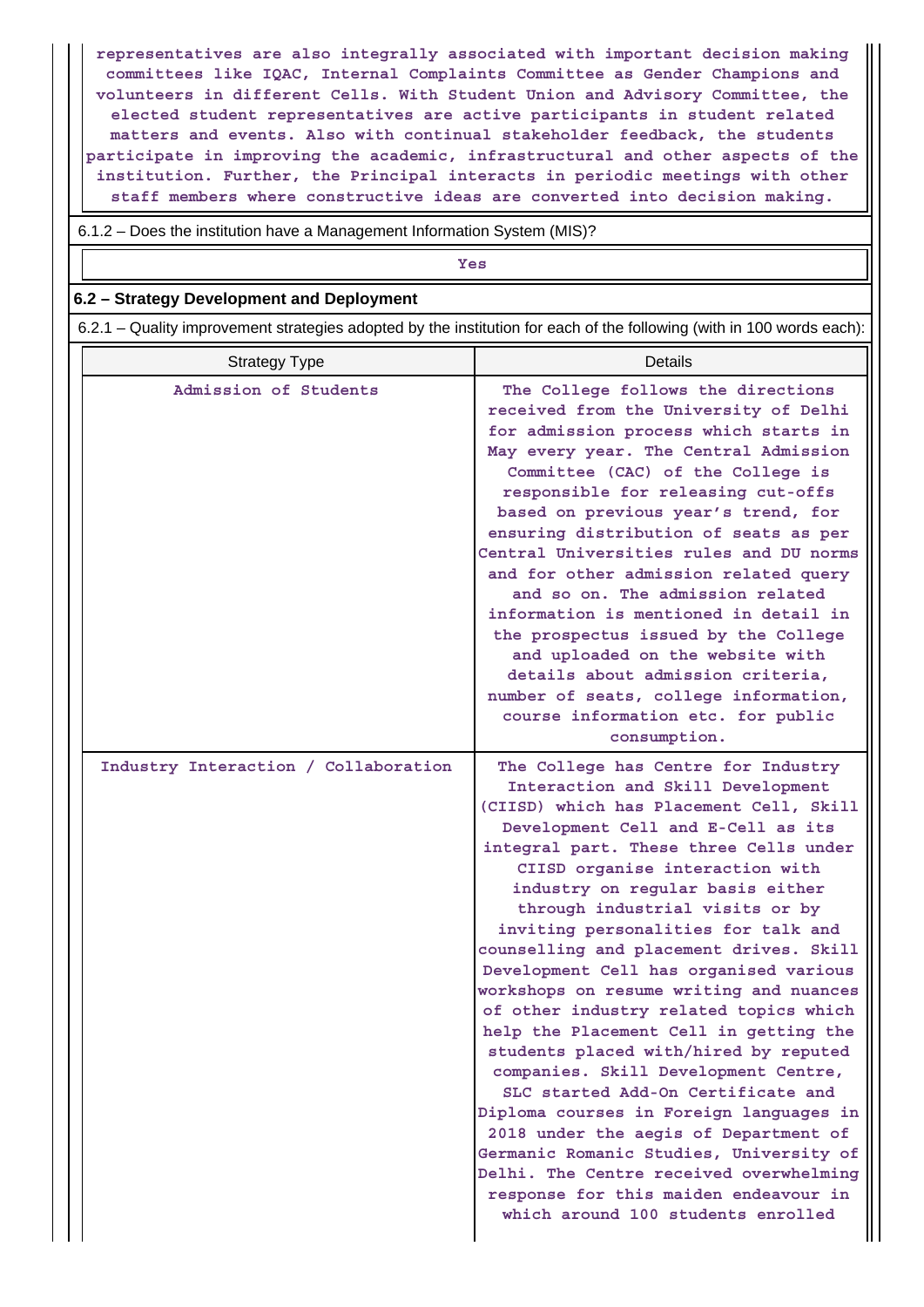|                           | themselves in the first batch of three<br>language courses in French, German and<br>Spanish. The Centre also operates<br>Certificate course in stock trading<br>"Mastering the Stock Market" in<br>collaboration with BSE Institute Ltd.<br>These active engagements with industry<br>resulted in direct and indirect<br>placements for our students.                                                                                                                                                                                                                                                                                                                                                                                                                                                                                                                                                                                                                                                                                                                                         |
|---------------------------|-----------------------------------------------------------------------------------------------------------------------------------------------------------------------------------------------------------------------------------------------------------------------------------------------------------------------------------------------------------------------------------------------------------------------------------------------------------------------------------------------------------------------------------------------------------------------------------------------------------------------------------------------------------------------------------------------------------------------------------------------------------------------------------------------------------------------------------------------------------------------------------------------------------------------------------------------------------------------------------------------------------------------------------------------------------------------------------------------|
| Human Resource Management | The College appoints teachers as and<br>when the vacancies are created. The<br>teachers in the college are appointed<br>as per Central University and DU norms.<br>However, recruiting members on<br>permanent basis falls outside the<br>purview of the College and the college<br>has to follow the University/UGC<br>directives. However, the college is in<br>the process of releasing the<br>advertisement of the vacancies of non-<br>teaching staff. The teaching staff is<br>sent for Refresher courses and<br>Orientation programme. They are also<br>encouraged to participate in training<br>sessions to enhance their teaching and<br>research skills. Besides this, the IQAC<br>regularly conducts FDPs Smart office<br>workshops for enhancing the abilities,<br>skills and methodologies of teaching<br>and non-teaching staff respectively.<br>There are also recreation and yoga<br>camps for the benefit of the staff<br>which enhances efficiency of the staff.<br>The feedback from the stakeholders is<br>being also used to produce a better<br>work environment staff. |
| Research and Development  | The college has already completed the<br>two year International Project under<br>CIMO, Finland from 2016-18 involving<br>the participation of two SLC faculty<br>and four students. One of our science<br>faculty (Physics) is the PI of<br>international project titled "Atomic<br>Data for vapour shielding in fusion<br>devices" from International Atomic<br>Energy Agency (IAEA) in Vienna, Austria<br>and visited IAEA, Vienna, Austria for<br>two weeks in March, 2019. There is one<br>major ongoing ICSSR project in the<br>Department of Political Science. SLC<br>(University of Delhi), Shyam Lal<br>College is a participating institute in<br>the Unnat Bharat Abhiyan (UBA 2.0)<br>which is the flagship programme of<br>MHRD, GoI. Under this project, SLC has<br>adopted 5 villages. The Unnat Bharat<br>Abhiyan team comprises of 10 faculty                                                                                                                                                                                                                                |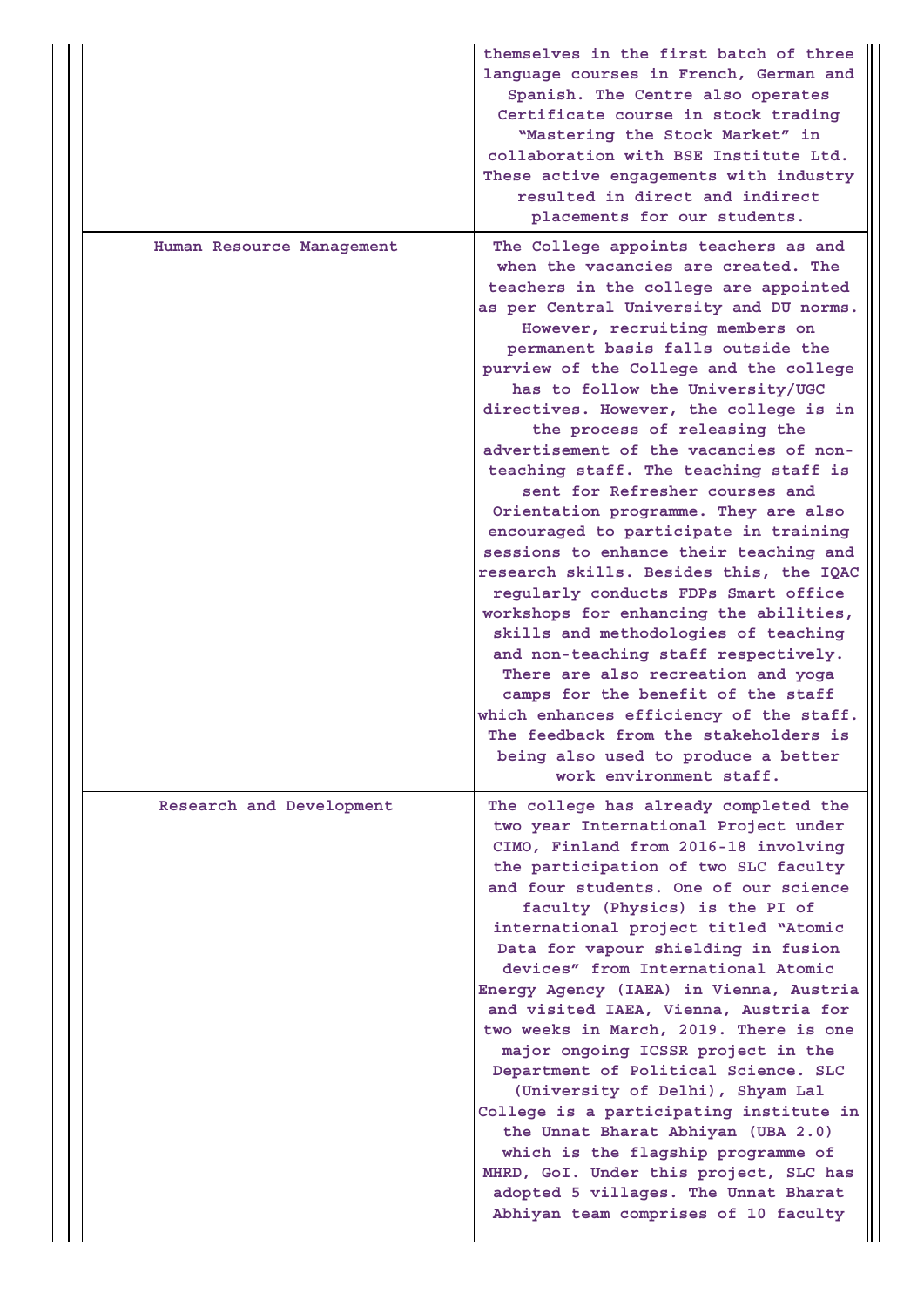**members and 25 student members of SLC who have conducted extensive surveys of the said villages, participated in the Swachata hi Sewa campaign, interacted with villagers and other stakeholders of the villages such as village Pradhans and village panchayat samities and other stakeholders. SLC established Innovation Council (IC) under MHRDs Innovation Cell, an initiative launched in November of 2018. The primary mandate of Innovation Cell, MHRD is to encourage, inspire and nurture young students by supporting them to work with new ideas. SLCs Innovation Council works towards inculcating the spirit of innovation among students, and develop a start-up ecosystem. In IC, SLC students participate in mentoring sessions, workshops and innovative idea competitions. Since its inception, the IC, SLC has produced and developed very promising startup ideas such as Sajagta, Steam Power generator, Infollege, and Abhikalpana etc. SLC has been organizing International, National Conferences, FDPs and Workshops for a long time now in which the participants, faculty members and students interact with eminent resource persons from across the world. The academic endeavours have brought in collaborations with Ministries, Government Agencies, Research Institutes, national and international agencies like UGC, ICSSR, CSIR, NIFTEM, NIEPA, JAMIA MILLIA ISLAMIA, NSDC, BSE, NAAC, CIMO, NMML, NIESBUD and many more. The College faculty actively engages in research and has two major ongoing Projects (one International from IAEA and one National Project from ICSSR). SLC has six dedicated centres which focus on RD by encouraging innovative thinking through conferences and seminars. The departments also conduct regular seminars, conferences, workshops etc. The list is attached in the previous criterion. SLC took the pioneering initiative since 2015-16, by starting the Public lecture series under which the College has already organized six Virtual lectures with global experts through SKYPE software, which turned out to be a very enriching experience for the students as well as the faculty members. SLC regularly calls for Interdisciplinary Student**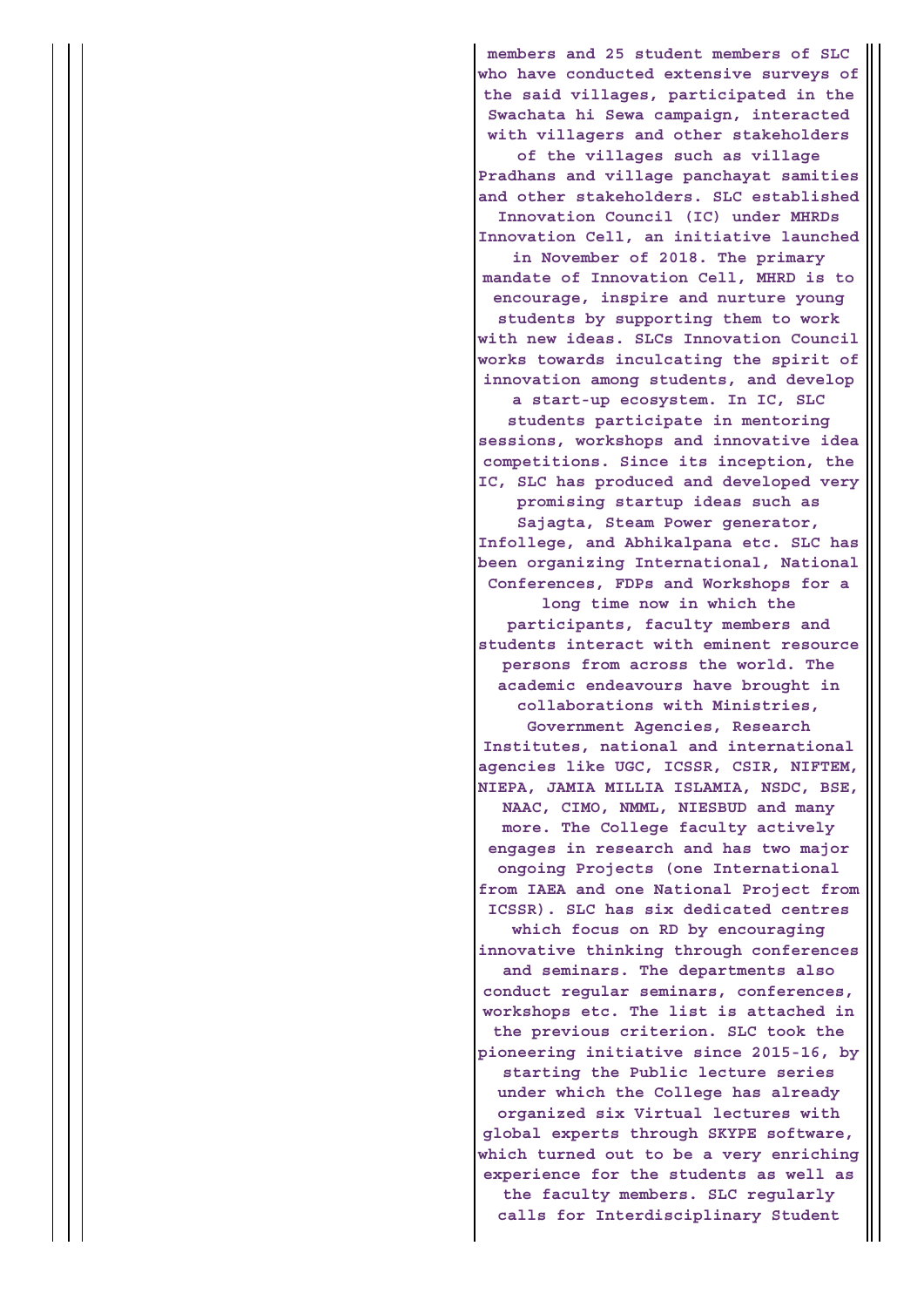|                            | Research Projects. Research project<br>proposals are invited from students<br>across different courses. The projects<br>so received are shortlisted under a<br>rigorous process and selected proposals<br>are taken forward towards completion.<br>Every year, several faculty members<br>either enrol or complete their Ph.D.<br>This year also one faculty member<br>enrolled in Ph.D. The College is also<br>actively participating in the MHRD<br>programmes like Smart India Hackathon<br>wherein our student teams have<br>participated in the project<br>competitions. The College also has<br>Innovation Council under the guidelines<br>of MHRD's Innovation Cell. The teachers<br>of the college have also completed 9<br>innovation projects and many teachers<br>are further exploring research<br>possibilities with National and<br>International research organizations.                                                                                                                                                                                                                                                                                                                                                                                                                                                                                                                                                                                                     |
|----------------------------|---------------------------------------------------------------------------------------------------------------------------------------------------------------------------------------------------------------------------------------------------------------------------------------------------------------------------------------------------------------------------------------------------------------------------------------------------------------------------------------------------------------------------------------------------------------------------------------------------------------------------------------------------------------------------------------------------------------------------------------------------------------------------------------------------------------------------------------------------------------------------------------------------------------------------------------------------------------------------------------------------------------------------------------------------------------------------------------------------------------------------------------------------------------------------------------------------------------------------------------------------------------------------------------------------------------------------------------------------------------------------------------------------------------------------------------------------------------------------------------------|
| Examination and Evaluation | The College follows the University<br>Academic Calendar for examination and<br>evaluation. However, SLC has its own<br>calendar (in sync with the University<br>calendar) which is uploaded on the<br>college website for the convenience of<br>the stakeholders. The departments plan<br>the internal assessment of the students<br>according the date of examination<br>notified by the University as decided<br>in the Apex Committee. After the<br>recommendations of the moderation<br>committee the internal assessment marks<br>are displayed on the website for<br>student perusal and after that it is<br>uploaded in the online examination<br>portal. The Examination Committee, duly<br>constituted by Staff Council, looks<br>after the smooth functioning of<br>examination like allotting invigilation<br>duties to the teachers, seating plan,<br>and co-ordination with the University<br>Examination office and so on. For<br>evaluation, the faculty members receive<br>direct communication through e-mail<br>from the university examination branch<br>regarding evaluation centres and other<br>related clauses. The AECC and EVS<br>evaluation is conducted at the college<br>with instructions from the University<br>Examination branch. All the practical<br>examinations are successfully managed<br>and conducted in the college campus.<br>Another important feature is the<br>students' grievance. regarding internal<br>assessment are speedily addressed at |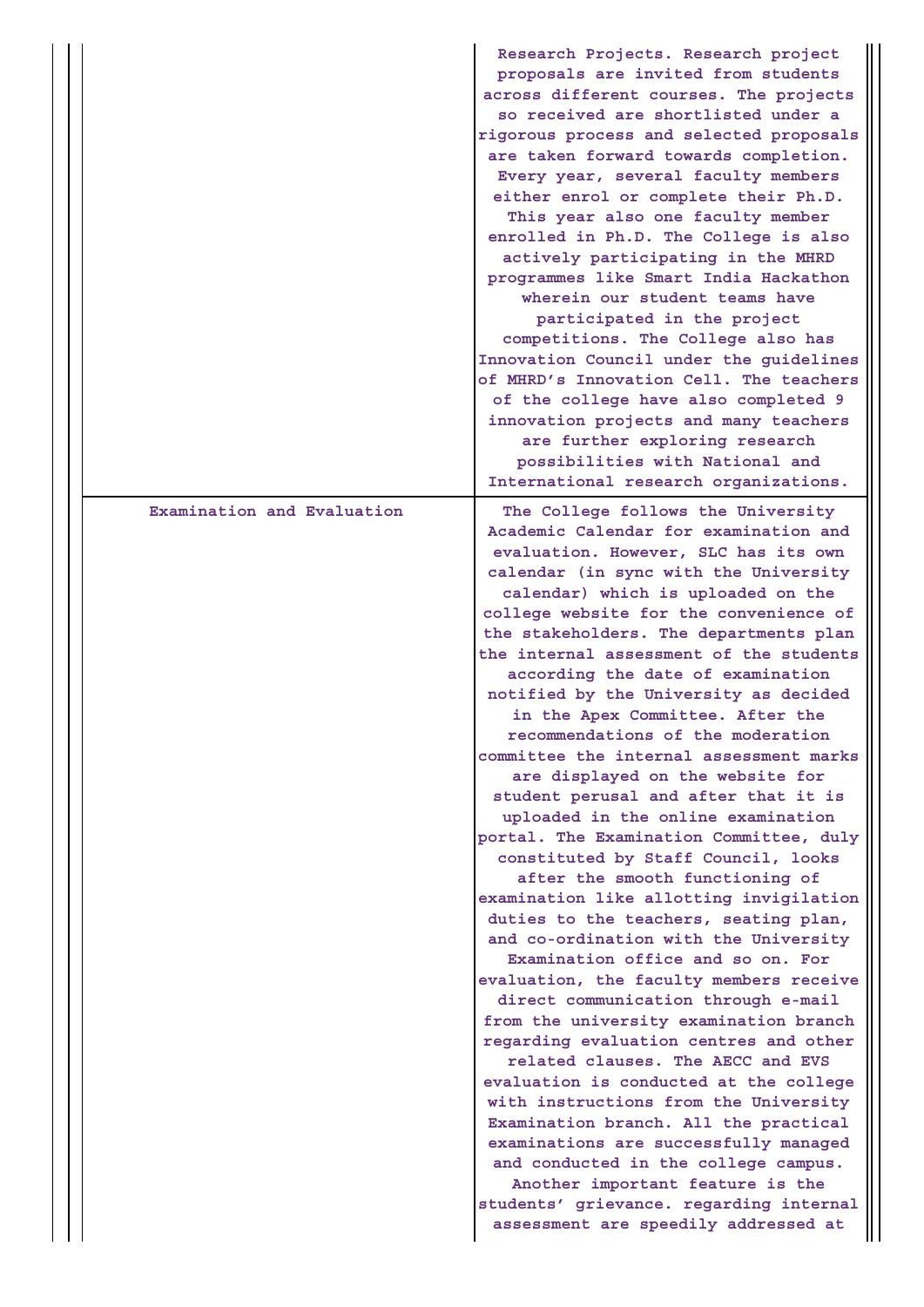|  |                                                               | the college level and during the year<br>under report negligible grievances were<br>received.                                                                                                                                                                                                                                                                                                                                                                                                                                                                                                                                                                                                                                                                                                                                                                                                                                                                                                                                                                                          |
|--|---------------------------------------------------------------|----------------------------------------------------------------------------------------------------------------------------------------------------------------------------------------------------------------------------------------------------------------------------------------------------------------------------------------------------------------------------------------------------------------------------------------------------------------------------------------------------------------------------------------------------------------------------------------------------------------------------------------------------------------------------------------------------------------------------------------------------------------------------------------------------------------------------------------------------------------------------------------------------------------------------------------------------------------------------------------------------------------------------------------------------------------------------------------|
|  | Teaching and Learning                                         | For the purpose of quality assurance,<br>the College has the feedback mechanism<br>which helps it in improving and<br>maintaining high teaching-learning<br>standards. The College takes annual<br>feedback from all the stakeholders:<br>students, parents, alumni, teachers,<br>employers of alumni etc. The IQAC and<br>other committees look after the<br>qualitative analysis and recommend ways<br>to foster enhanced teaching-learning<br>experience. Based on the feedback of<br>stakeholders and recommendations by<br>IQAC several seminars, workshops,<br>training programmes, FDPs, research<br>projects and talks etc. are organised.<br>SLC started SDPs for the benefit of<br>learners. Teachers also regularly<br>attend faculty development programmes,<br>refresher courses, orientation<br>programmes for updating themselves on<br>latest teaching-learning processes.<br>Even the non-teaching staff regularly<br>updates themselves by attending regular<br>ICT workshops and Smart Office Training<br>programmes that are annually organized<br>in our college. |
|  | Curriculum Development                                        | Shyam Lal College, being a constituent<br>college of the University of Delhi,<br>follows the curriculum structure of the<br>University. However, the faculty<br>members participate in curriculum<br>development at the University level.<br>Teachers regularly attend curriculum<br>development workshops and meetings at<br>the respective Faculties in the<br>University. At the College level,<br>within the given scope, the TICs convey<br>to the faculty members to help the<br>students with a reading list and upload<br>the teaching plan besides the<br>curriculum for better learning<br>outcomes.                                                                                                                                                                                                                                                                                                                                                                                                                                                                         |
|  | Library, ICT and Physical<br>Infrastructure / Instrumentation | The Library had conducted Library<br>Orientation Programme for newly<br>admitted students to optimize the use<br>of the Library on 25th July, 2018. The<br>Library is automated and RIFD<br>technology will be introduced in the<br>Library in near future. The college<br>Library provides following services to<br>its users- ? Library Committee is<br>responsible for the effective<br>functioning of the Library. CCTV                                                                                                                                                                                                                                                                                                                                                                                                                                                                                                                                                                                                                                                            |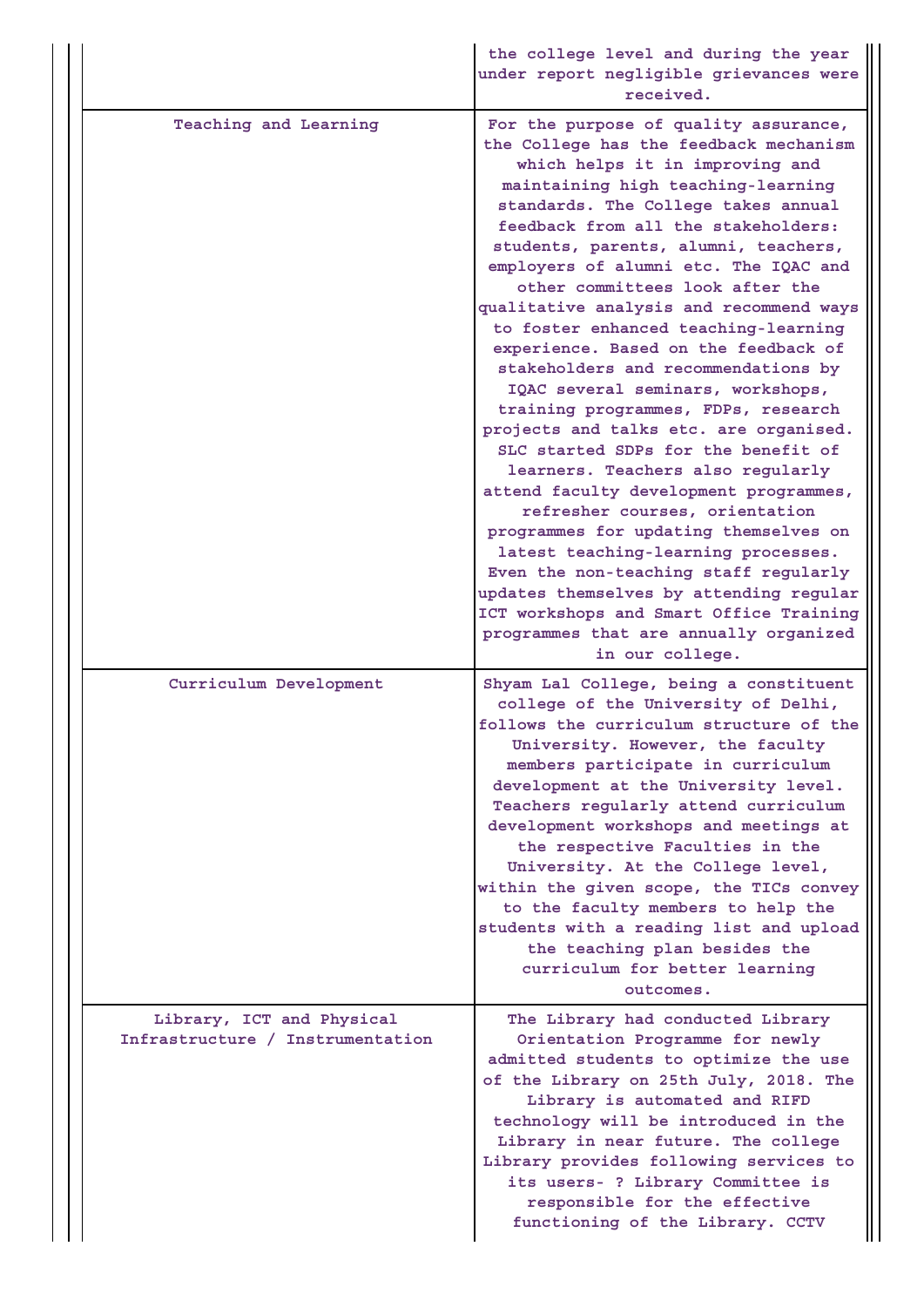**cameras have been installed in the Library for overall monitoring surveillance of the Library. ? Access to E-Resources E-Journals through DULS ? Computerization and digitization of the Library. ? Classification and cataloguing of books ? Orientation programmes are conducted for the students and faculty ? Procurement and management of library resources for the differently abled students. ? Installation of Suggestion/Feedback box for the users. ? The Library has been divided into two sections: Text book section and Reference section. ? Remote access to E-Resources to users through N-LIST (UGC - INFLIBNET) ? Reading room has been made accommodating and engaging with computers with internet for immediate reference. ? Weeding out of old/tattered books to create space for new ones. ? The college Library also provides support services to visually impaired students by providing Angle Pro device. ICT: The College has three computer laboratories. SLC boasts of state-of-the-art computer centers equipped with servers, printers, desktops, laptops, LCD projectors and scanners of latest configuration. All the operations in the College library as well as administrative office are automated. The College has also procured the Timetable software that has helped the administration and the faculty to streamline the academic teaching plans of all the departments. The ICT staff of the College timely monitors the functioning of all the equipments installed and used in the classrooms and labs such as projectors, desktops, recorders, CCTV cameras. The whole campus is Wi-Fi enabled. Username and password are assigned to each student for the effective use of the same. Entire college is under CCTV surveillance. Projectors are installed in classrooms. ICT is regularly and effectively used by the faculty members in teaching learning process. There are 40 ICT enabled and smart classrooms in the college. Infrastructure: ? The College proudly announces that it has constructed a state-of-the-art Reading Room with a seating capacity of 75. ? The College has refurnished and revamped the Conference Hall with state of the art facilities. ? The College**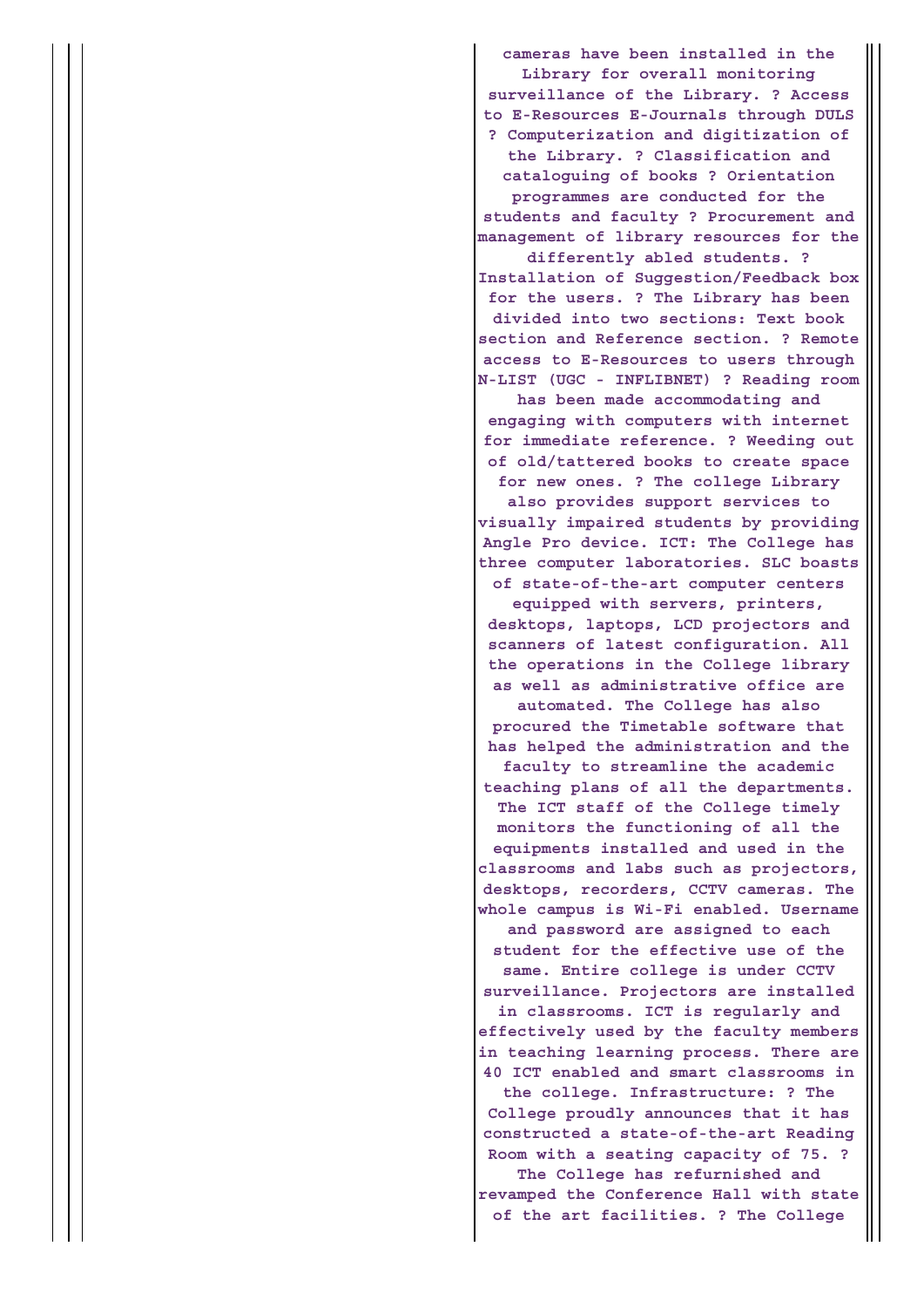|                                                                | has successfully completed the           |  |  |  |
|----------------------------------------------------------------|------------------------------------------|--|--|--|
|                                                                | construction of two lifts and staircase  |  |  |  |
|                                                                | in the old building. ? Overhead water    |  |  |  |
|                                                                | tank with the capacity of 50,000 liters  |  |  |  |
|                                                                | is fully functional and catering to the  |  |  |  |
|                                                                | water demands of the college. ? The      |  |  |  |
|                                                                | College has also introduced an           |  |  |  |
|                                                                | important designated facility for the    |  |  |  |
|                                                                | PwD students of the College in the form  |  |  |  |
|                                                                | of PwD Facilitation Centre which has     |  |  |  |
|                                                                | dedicated computer systems with all the  |  |  |  |
|                                                                | relevant software installed so as to     |  |  |  |
|                                                                | facilitate the smooth imparting of       |  |  |  |
|                                                                | knowledge to PwD students. ? The         |  |  |  |
|                                                                | College has also constructed a state-of- |  |  |  |
|                                                                | the-art Teacher Facilitation Centre to   |  |  |  |
|                                                                | promote research aptitude among the      |  |  |  |
|                                                                | teachers. ? A Board/Committee Room with  |  |  |  |
|                                                                | a seating capacity of 50 has also        |  |  |  |
|                                                                | become functional. ? The College has     |  |  |  |
|                                                                | also constructed an Amphitheatre for     |  |  |  |
|                                                                | the benefit of the students. ? Over the  |  |  |  |
|                                                                | last year, the College has also          |  |  |  |
|                                                                | developed four Gardens that have         |  |  |  |
|                                                                | completely changed the outlook of the    |  |  |  |
|                                                                | College building. ? SLC now has an AC    |  |  |  |
|                                                                | furnished canteen and Bank with ATM. ?   |  |  |  |
|                                                                | Office layout has also been changed to   |  |  |  |
|                                                                | improve the functioning of the           |  |  |  |
|                                                                | administration. ? The College has        |  |  |  |
|                                                                | successfully installed CCTV camera       |  |  |  |
|                                                                | network in the entire campus. ? The      |  |  |  |
|                                                                | parking area in the College has also     |  |  |  |
|                                                                | been fully renovated including           |  |  |  |
|                                                                | flooring. ? The College infrastructure   |  |  |  |
|                                                                | has been modernized with installation    |  |  |  |
|                                                                | of lifts and other proper signage that   |  |  |  |
|                                                                | are PwD friendly. ? Completion of        |  |  |  |
|                                                                | renovation and retrofitting of the old   |  |  |  |
|                                                                | building with addition of 6 new          |  |  |  |
|                                                                | washrooms ? A newly furnished reception  |  |  |  |
|                                                                | and waiting room has been constructed.   |  |  |  |
|                                                                |                                          |  |  |  |
| 6.2.2 – Implementation of e-governance in areas of operations: |                                          |  |  |  |

| impromontation or o governance in areae or operations. |                                                                                                                                                                                                                                                                                                                                                                            |  |  |
|--------------------------------------------------------|----------------------------------------------------------------------------------------------------------------------------------------------------------------------------------------------------------------------------------------------------------------------------------------------------------------------------------------------------------------------------|--|--|
| E-governace area                                       | <b>Details</b>                                                                                                                                                                                                                                                                                                                                                             |  |  |
| Planning and Development                               | The college administration actively<br>encourages e-governance in managing the<br>affairs of the college. All the<br>officials of the college are assigned<br>tasks through real time google docs and<br>also monitored accordingly. The<br>developmental works are also being<br>conceptualized and initiated at the<br>local level through engagement of CAD<br>and CAM. |  |  |
| Administration                                         | All the works and functions of the<br>administration are managed through                                                                                                                                                                                                                                                                                                   |  |  |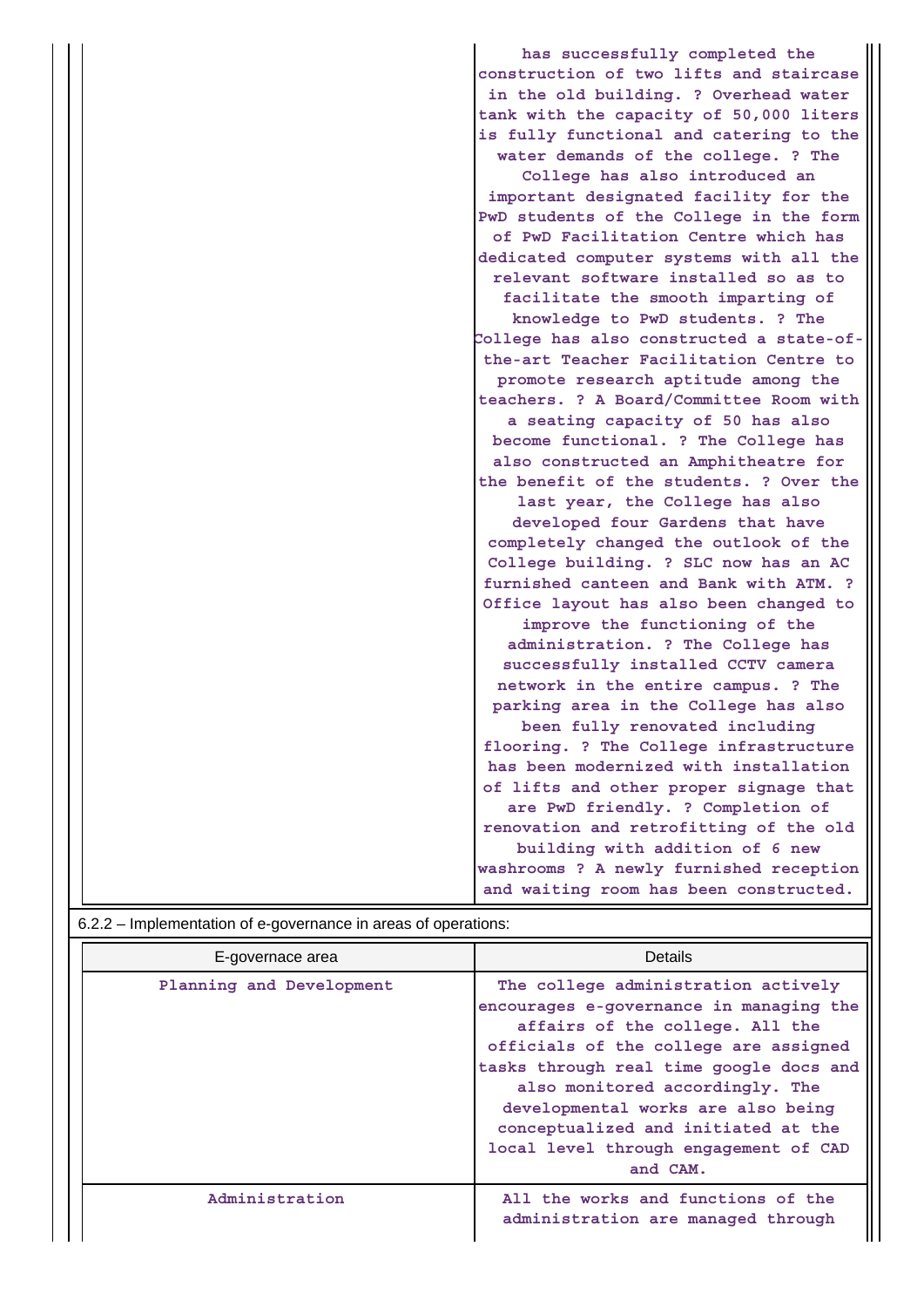|                                                                                                                                                                 |                      |                                                                                                                                    |                                                                                                   |                                                                                                                                                                                                                                                                                                                                                                                                                            |            |                                                                                                                                                                                         |  | computerized data based management<br>system. Online real timetable is<br>monitoring of classes. |                                                  |  | available for smooth functioning and                                              |
|-----------------------------------------------------------------------------------------------------------------------------------------------------------------|----------------------|------------------------------------------------------------------------------------------------------------------------------------|---------------------------------------------------------------------------------------------------|----------------------------------------------------------------------------------------------------------------------------------------------------------------------------------------------------------------------------------------------------------------------------------------------------------------------------------------------------------------------------------------------------------------------------|------------|-----------------------------------------------------------------------------------------------------------------------------------------------------------------------------------------|--|--------------------------------------------------------------------------------------------------|--------------------------------------------------|--|-----------------------------------------------------------------------------------|
|                                                                                                                                                                 | Finance and Accounts |                                                                                                                                    |                                                                                                   |                                                                                                                                                                                                                                                                                                                                                                                                                            |            | Our Accounts department uses Tally and<br>Webtell software and all accounting<br>functions have been completely<br>computerized and digitalized.                                        |  |                                                                                                  |                                                  |  |                                                                                   |
| Student Admission and Support                                                                                                                                   |                      |                                                                                                                                    |                                                                                                   | The entire student related issues like<br>admissions, examination, timetable,<br>teaching plans, course syllabus,<br>student support services are managed<br>online. Students are also encouraged to<br>access online grievance system<br>developed by the college on the<br>website. The college also has<br>computerized/digitized library network<br>for better management of books issuance<br>and submission process. |            |                                                                                                                                                                                         |  |                                                                                                  |                                                  |  |                                                                                   |
|                                                                                                                                                                 | Examination          |                                                                                                                                    |                                                                                                   |                                                                                                                                                                                                                                                                                                                                                                                                                            |            |                                                                                                                                                                                         |  | The entire examination process is                                                                | of Delhi.                                        |  | conducted, managed implemented through<br>online examination portal of University |
| 6.3 - Faculty Empowerment Strategies                                                                                                                            |                      |                                                                                                                                    |                                                                                                   |                                                                                                                                                                                                                                                                                                                                                                                                                            |            |                                                                                                                                                                                         |  |                                                                                                  |                                                  |  |                                                                                   |
| 6.3.1 – Teachers provided with financial support to attend conferences / workshops and towards membership fee<br>of professional bodies during the year         |                      |                                                                                                                                    |                                                                                                   |                                                                                                                                                                                                                                                                                                                                                                                                                            |            |                                                                                                                                                                                         |  |                                                                                                  |                                                  |  |                                                                                   |
| Year                                                                                                                                                            |                      |                                                                                                                                    | Name of Teacher                                                                                   |                                                                                                                                                                                                                                                                                                                                                                                                                            |            | Name of conference/<br>Name of the<br>Amount of support<br>workshop attended<br>professional body for<br>for which financial<br>which membership<br>fee is provided<br>support provided |  |                                                                                                  |                                                  |  |                                                                                   |
|                                                                                                                                                                 |                      |                                                                                                                                    | No Data Entered/Not Applicable !!!                                                                |                                                                                                                                                                                                                                                                                                                                                                                                                            |            |                                                                                                                                                                                         |  |                                                                                                  |                                                  |  |                                                                                   |
|                                                                                                                                                                 |                      |                                                                                                                                    |                                                                                                   |                                                                                                                                                                                                                                                                                                                                                                                                                            | View File  |                                                                                                                                                                                         |  |                                                                                                  |                                                  |  |                                                                                   |
| 6.3.2 – Number of professional development / administrative training programmes organized by the College for<br>teaching and non teaching staff during the year |                      |                                                                                                                                    |                                                                                                   |                                                                                                                                                                                                                                                                                                                                                                                                                            |            |                                                                                                                                                                                         |  |                                                                                                  |                                                  |  |                                                                                   |
| Year                                                                                                                                                            |                      | Title of the<br>professional<br>development<br>programme<br>organised for<br>teaching staff                                        | Title of the<br>administrative<br>training<br>programme<br>organised for<br>non-teaching<br>staff |                                                                                                                                                                                                                                                                                                                                                                                                                            | From date  |                                                                                                                                                                                         |  | To Date                                                                                          | Number of<br>participants<br>(Teaching<br>staff) |  | Number of<br>participants<br>(non-teaching<br>staff)                              |
| 2018                                                                                                                                                            |                      | Faculty De<br>velopment<br>Program on<br>Emerging<br>Areas of<br>Engagement<br>in<br>Pedagogy<br>and<br>Research<br>by<br>Academic |                                                                                                   |                                                                                                                                                                                                                                                                                                                                                                                                                            | 24/11/2018 |                                                                                                                                                                                         |  | 30/11/2018                                                                                       | 105                                              |  | 0                                                                                 |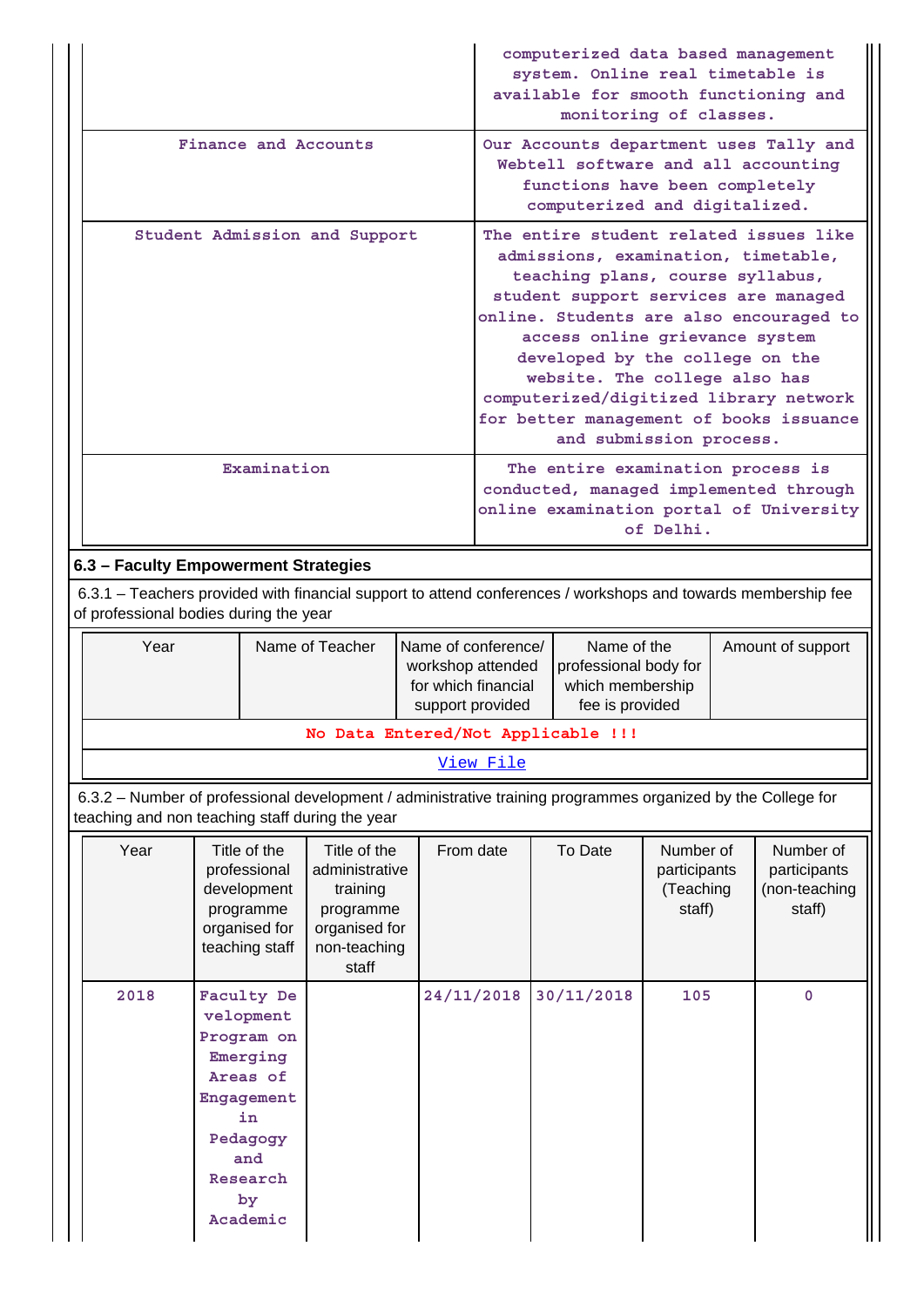|      | Affairs<br>and<br>Monitoring<br>Committee<br>and IQAC                                                                                                                                                                                                       |            |            |     |             |
|------|-------------------------------------------------------------------------------------------------------------------------------------------------------------------------------------------------------------------------------------------------------------|------------|------------|-----|-------------|
| 2018 | Faculty De<br>velopment<br>Program on<br>Advancemen<br>ts in<br>Integrated<br>Sciences:<br>Learning<br>and<br>Adaptation<br>for<br>effective<br>teaching<br>and<br>research<br>by<br>Department<br>of<br>Physics,<br>Chemistry,<br>Mathematic<br>s and IQAC | 10/12/2018 | 16/12/2018 | 100 | $\mathbf 0$ |
| 2018 | National<br>Seminar on<br>Revisiting<br>Gandhi<br>Through<br>Modernity:<br>Towards a<br>Sustainabl<br>e Future<br>by Gandhi<br>Study<br>Circle and<br>Department<br>$\circ$ f<br>Political<br>Science<br>with IQAC                                          | 27/09/2018 | 28/09/2018 | 125 | $\pmb{0}$   |
| 2018 | National<br>Conference<br>on Make in<br>India:<br>Towards<br>growth and<br>progress<br>by<br>Department<br>$\circ$ f<br>Commerce<br>and IQAC                                                                                                                | 24/04/2019 | 25/04/2019 | 120 | $\mathbf 0$ |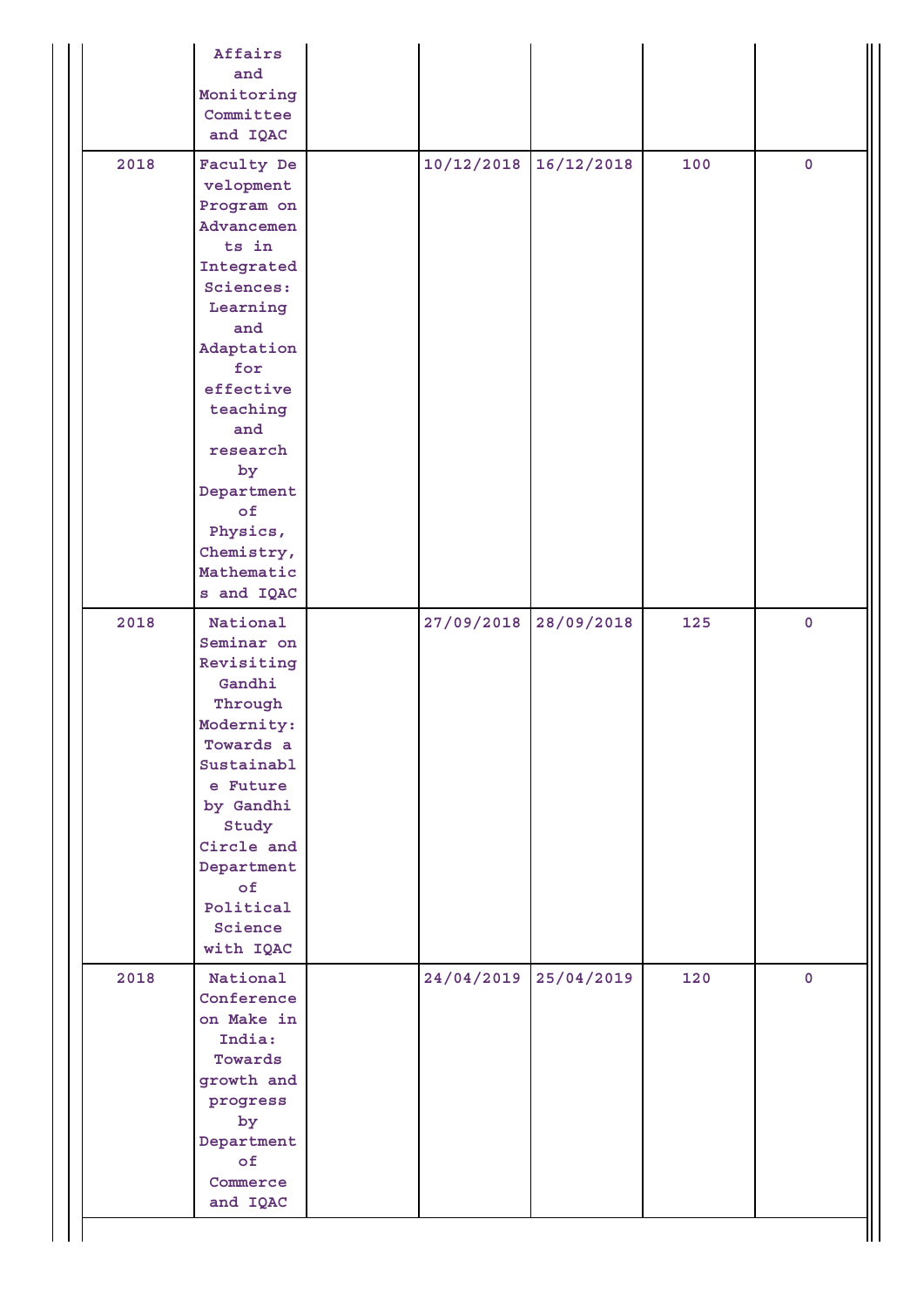| No file uploaded.                                                                                                                                                                                                                                                                                                                                                                                                                                                                                                                                                                                                                                                                                                                                                                                                                                                                                                                                                        |                                                                                                                                                                                                                                                                                                                             |                                    |              |                                                                                       |              |                 |                  |
|--------------------------------------------------------------------------------------------------------------------------------------------------------------------------------------------------------------------------------------------------------------------------------------------------------------------------------------------------------------------------------------------------------------------------------------------------------------------------------------------------------------------------------------------------------------------------------------------------------------------------------------------------------------------------------------------------------------------------------------------------------------------------------------------------------------------------------------------------------------------------------------------------------------------------------------------------------------------------|-----------------------------------------------------------------------------------------------------------------------------------------------------------------------------------------------------------------------------------------------------------------------------------------------------------------------------|------------------------------------|--------------|---------------------------------------------------------------------------------------|--------------|-----------------|------------------|
| 6.3.3 - No. of teachers attending professional development programmes, viz., Orientation Programme, Refresher<br>Course, Short Term Course, Faculty Development Programmes during the year                                                                                                                                                                                                                                                                                                                                                                                                                                                                                                                                                                                                                                                                                                                                                                               |                                                                                                                                                                                                                                                                                                                             |                                    |              |                                                                                       |              |                 |                  |
| Title of the<br>professional<br>development<br>programme                                                                                                                                                                                                                                                                                                                                                                                                                                                                                                                                                                                                                                                                                                                                                                                                                                                                                                                 | Number of teachers<br>From Date<br>who attended                                                                                                                                                                                                                                                                             |                                    |              | To date                                                                               |              | <b>Duration</b> |                  |
|                                                                                                                                                                                                                                                                                                                                                                                                                                                                                                                                                                                                                                                                                                                                                                                                                                                                                                                                                                          |                                                                                                                                                                                                                                                                                                                             | No Data Entered/Not Applicable !!! |              |                                                                                       |              |                 |                  |
| View File                                                                                                                                                                                                                                                                                                                                                                                                                                                                                                                                                                                                                                                                                                                                                                                                                                                                                                                                                                |                                                                                                                                                                                                                                                                                                                             |                                    |              |                                                                                       |              |                 |                  |
| 6.3.4 - Faculty and Staff recruitment (no. for permanent recruitment):                                                                                                                                                                                                                                                                                                                                                                                                                                                                                                                                                                                                                                                                                                                                                                                                                                                                                                   |                                                                                                                                                                                                                                                                                                                             |                                    |              |                                                                                       |              |                 |                  |
|                                                                                                                                                                                                                                                                                                                                                                                                                                                                                                                                                                                                                                                                                                                                                                                                                                                                                                                                                                          | Teaching                                                                                                                                                                                                                                                                                                                    |                                    |              |                                                                                       | Non-teaching |                 |                  |
| Permanent                                                                                                                                                                                                                                                                                                                                                                                                                                                                                                                                                                                                                                                                                                                                                                                                                                                                                                                                                                |                                                                                                                                                                                                                                                                                                                             | <b>Full Time</b>                   |              | Permanent                                                                             |              |                 | <b>Full Time</b> |
| 0                                                                                                                                                                                                                                                                                                                                                                                                                                                                                                                                                                                                                                                                                                                                                                                                                                                                                                                                                                        |                                                                                                                                                                                                                                                                                                                             | 59                                 |              | 0                                                                                     |              |                 | 20               |
| 6.3.5 - Welfare schemes for                                                                                                                                                                                                                                                                                                                                                                                                                                                                                                                                                                                                                                                                                                                                                                                                                                                                                                                                              |                                                                                                                                                                                                                                                                                                                             |                                    |              |                                                                                       |              |                 |                  |
| Teaching<br>Medical facilities                                                                                                                                                                                                                                                                                                                                                                                                                                                                                                                                                                                                                                                                                                                                                                                                                                                                                                                                           |                                                                                                                                                                                                                                                                                                                             |                                    | Non-teaching |                                                                                       |              | <b>Students</b> |                  |
| including reimbursement,<br>Children education<br>allowance, Leave and home<br>travel, LTC, Conference<br>reimbursement,<br>Reimbursement of<br>professional development<br>fees, Vehicle and other<br>loan disbursement, Group<br>insurance. Recreation<br>camps for distress.<br>Regular Yoga camps and<br>sports facilities in the<br>camps.                                                                                                                                                                                                                                                                                                                                                                                                                                                                                                                                                                                                                          | education allowance,<br>Leave and home travel,<br>LTC, Conference<br>reimbursement,<br>Reimbursement of<br>professional development<br>fees, Vehicle and other<br>loan disbursement, Group<br>insurance, Uniform<br>allowance (MTS). There is<br>also medical facility<br>with regular visits of<br>Doctor and counselling. |                                    |              | economically backwards<br>students, Scholarship,<br>Students aid for books,<br>Awards |              |                 |                  |
| 6.4 - Financial Management and Resource Mobilization                                                                                                                                                                                                                                                                                                                                                                                                                                                                                                                                                                                                                                                                                                                                                                                                                                                                                                                     |                                                                                                                                                                                                                                                                                                                             |                                    |              |                                                                                       |              |                 |                  |
| 6.4.1 – Institution conducts internal and external financial audits regularly (with in 100 words each)                                                                                                                                                                                                                                                                                                                                                                                                                                                                                                                                                                                                                                                                                                                                                                                                                                                                   |                                                                                                                                                                                                                                                                                                                             |                                    |              |                                                                                       |              |                 |                  |
| Appointment of Internal Audit: A panel of names of auditors, generally three is<br>suggested by the college and sanction is obtained from the college Governing<br>Body. Then the panel of auditors is forwarded to University of Delhi for its<br>approval. University sends the panel to the Institute of Charted Accountants<br>for verification of auditor's status. After approval from ICA, University<br>conveys the approval of panel of auditors to the college for appointment of one<br>auditor subject to the condition that none of the auditors has audited the<br>college accounts for more than three consecutive years. After searching one<br>auditor out of the panel, the names of auditor is intimated to the university,<br>External Auditor: External audit is conducted by CAG and the last one was<br>conducted for the cycle 2011-12 to 2013-14 and the college administration is in<br>correspondence for the conduct of next cycle of audit. |                                                                                                                                                                                                                                                                                                                             |                                    |              |                                                                                       |              |                 |                  |
| 6.4.2 – Funds / Grants received from management, non-government bodies, individuals, philanthropies during the<br>year(not covered in Criterion III)                                                                                                                                                                                                                                                                                                                                                                                                                                                                                                                                                                                                                                                                                                                                                                                                                     |                                                                                                                                                                                                                                                                                                                             |                                    |              |                                                                                       |              |                 |                  |
| Name of the non government<br>funding agencies /individuals                                                                                                                                                                                                                                                                                                                                                                                                                                                                                                                                                                                                                                                                                                                                                                                                                                                                                                              |                                                                                                                                                                                                                                                                                                                             | Funds/ Grnats received in Rs.      |              |                                                                                       |              | Purpose         |                  |
| Shyam Lal Charitable                                                                                                                                                                                                                                                                                                                                                                                                                                                                                                                                                                                                                                                                                                                                                                                                                                                                                                                                                     |                                                                                                                                                                                                                                                                                                                             |                                    | 1600000      |                                                                                       |              | Maintenance     |                  |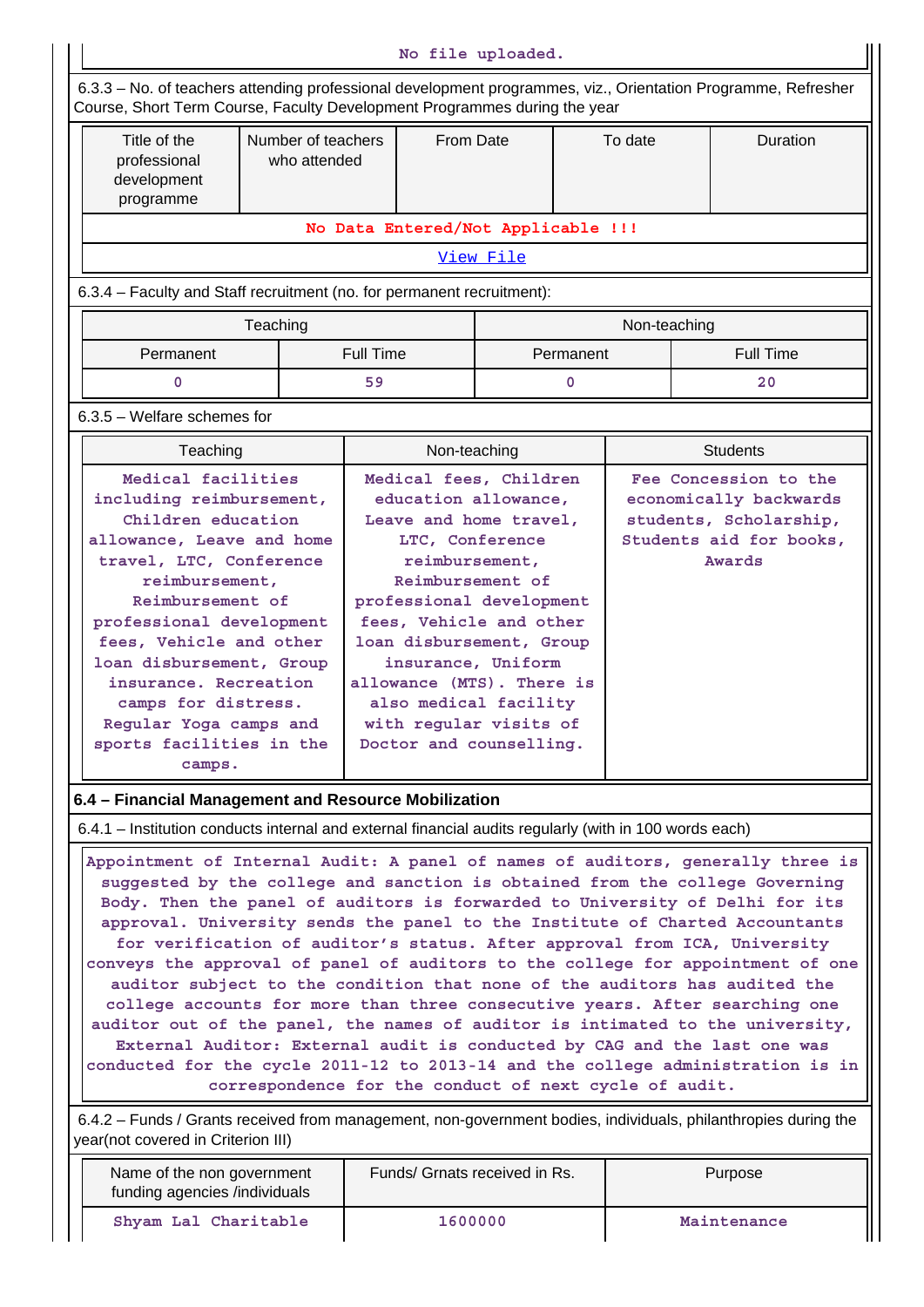**No file uploaded.**

6.4.3 – Total corpus fund generated

## **1600000**

#### **6.5 – Internal Quality Assurance System**

6.5.1 – Whether Academic and Administrative Audit (AAA) has been done?

| Audit Type     | External |            | Internal |           |  |
|----------------|----------|------------|----------|-----------|--|
|                | Yes/No   | Agency     | Yes/No   | Authority |  |
| Academic       | Yes      | External   | Yes      | IQAC      |  |
| Administrative | Yes      | <b>CAG</b> | Yes      | CA        |  |

6.5.2 – Activities and support from the Parent – Teacher Association (at least three)

 **There is no Parent Teacher Association in the college but the interaction with parents is done during various college events like orientation day, annual day and prize distribution to students. Feedback is also taken from parents of enrolled students.**

6.5.3 – Development programmes for support staff (at least three)

 **1. The non-teaching staff of the Laboratory and Library participated in the training programme at University of Delhi. 2. Members of Non-teaching staff also attended the training programme conducted by Computer Department University of Delhi 3. Organization of Yoga Camps and recreation programmes for stress management.**

#### 6.5.4 – Post Accreditation initiative(s) (mention at least three)

 **Major Academic initiatives including organizing ? Virtual Seminar on how to write a scientific paper in a peer reviewed journal by Prof. Bidyut Baran Saha, Professor and Principal Investigator of International Institute for Carbonneutral energy Research, Kyushu University, Japan ? Four major ongoing Research Projects – two International and two National Projects from agencies like IAEA, MHRD, CIMO Finland, ICSSR. ? Interdisciplinary Student Research Project ? Faculty Development Program on "Emerging Areas of Engagement in Pedagogy and Research" by Academic Affairs and Monitoring Committee and IQAC ? Faculty Development Program on "Advancements in Integrated Sciences: Learning and Adaptation for effective teaching and research" by Department of Physics, Chemistry, Mathematics and IQAC ? National Seminar on "Revisiting Gandhi Through Modernity: Towards a Sustainable Future" by Gandhi Study Circle and Department of Political Science with IQAC ? National Conference on "Make in India: Towards growth and progress" by Department of Commerce and IQAC ? Workshop on "Whatsapp: Best practices against fake information" by IQAC in collaboration with NASSCOM foundation**

| 6.5.5 - Internal Quality Assurance System Details |                                                                  |             |                           |  |  |  |  |
|---------------------------------------------------|------------------------------------------------------------------|-------------|---------------------------|--|--|--|--|
|                                                   | a) Submission of Data for AISHE portal                           |             | Yes                       |  |  |  |  |
|                                                   | b) Participation in NIRF                                         |             | Yes                       |  |  |  |  |
|                                                   | c)ISO certification                                              |             | No.                       |  |  |  |  |
|                                                   | d)NBA or any other quality audit                                 |             | No.                       |  |  |  |  |
|                                                   | 6.5.6 - Number of Quality Initiatives undertaken during the year |             |                           |  |  |  |  |
| Year                                              | Name of quality<br>initiative by IQAC   conducting IQAC          | Duration To | Number of<br>participants |  |  |  |  |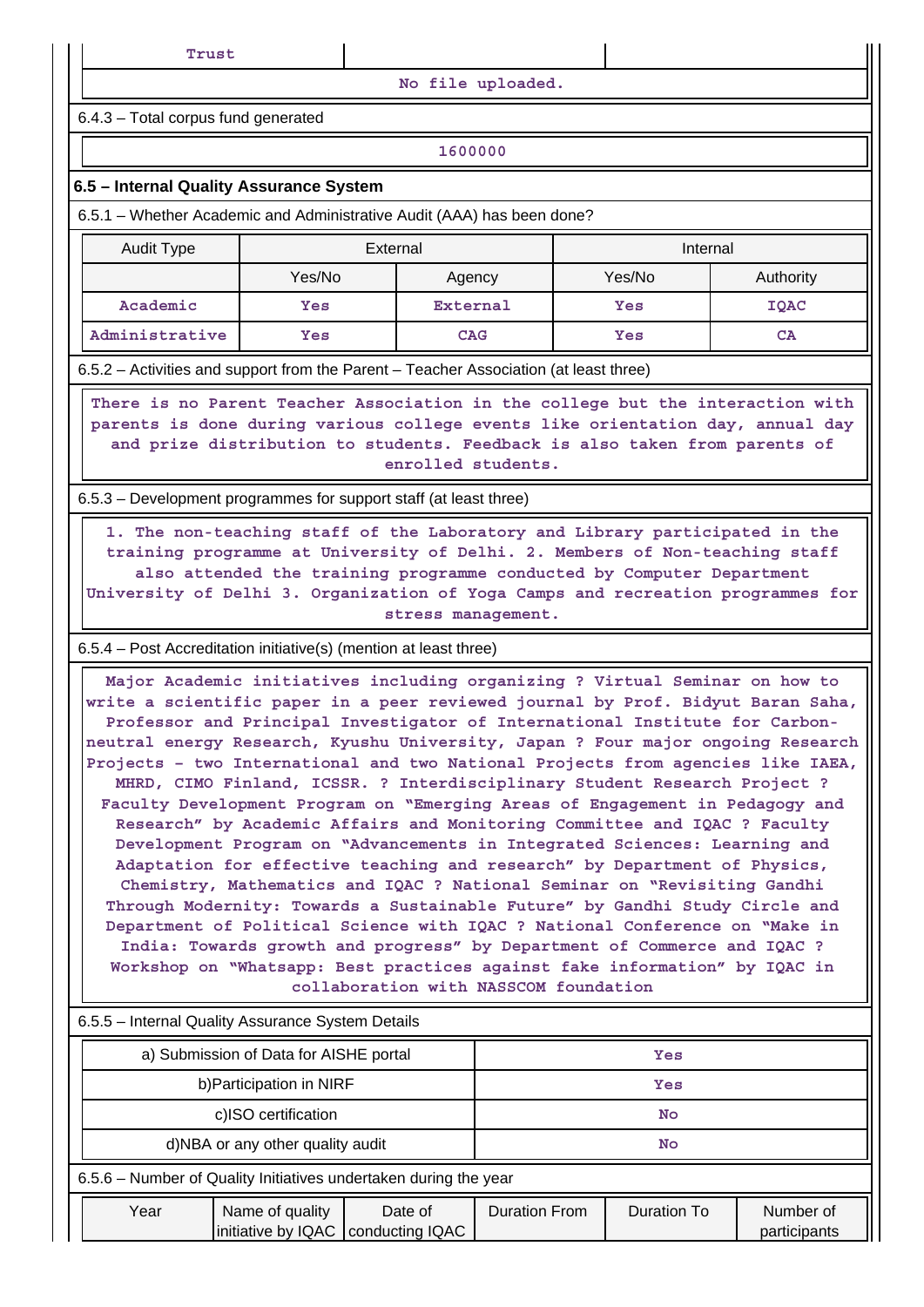| 2018 | Virtual<br>Seminar on<br>how to write<br>a scientific<br>paper in a<br>peer<br>reviewed<br>journal by<br>Prof. Bidyut<br>Baran Saha,<br>Professor<br>and<br>Principal<br>Investigator<br>of Internati<br>onal<br>Institute<br>for Carbon-<br>neutral<br>energy<br>Research,<br>Kyushu<br>University,<br>Japan | 13/12/2018 | 13/12/2018 | 13/12/2018 | 200 |
|------|---------------------------------------------------------------------------------------------------------------------------------------------------------------------------------------------------------------------------------------------------------------------------------------------------------------|------------|------------|------------|-----|
| 2018 | Interdiscipl<br>inary<br>Student<br>Research<br>Project                                                                                                                                                                                                                                                       | 20/08/2018 | 20/08/2018 | 20/10/2018 | 100 |
| 2018 | Faculty<br>Development<br>Program on<br>Emerging<br>Areas of<br>Engagement<br>in Pedagogy<br>and Research<br>by Academic<br>Affairs and<br>Monitoring<br>Committee<br>and IQAC                                                                                                                                | 24/11/2018 | 24/11/2018 | 30/11/2018 | 105 |
| 2018 | Faculty<br>Development<br>Program on<br>Advancements<br>in<br>Integrated<br>Sciences:<br>Learning and<br>Adaptation<br>for<br>effective<br>teaching and<br>research by<br>Department<br>of Physics,                                                                                                           | 10/12/2018 | 10/12/2018 | 16/12/2018 | 100 |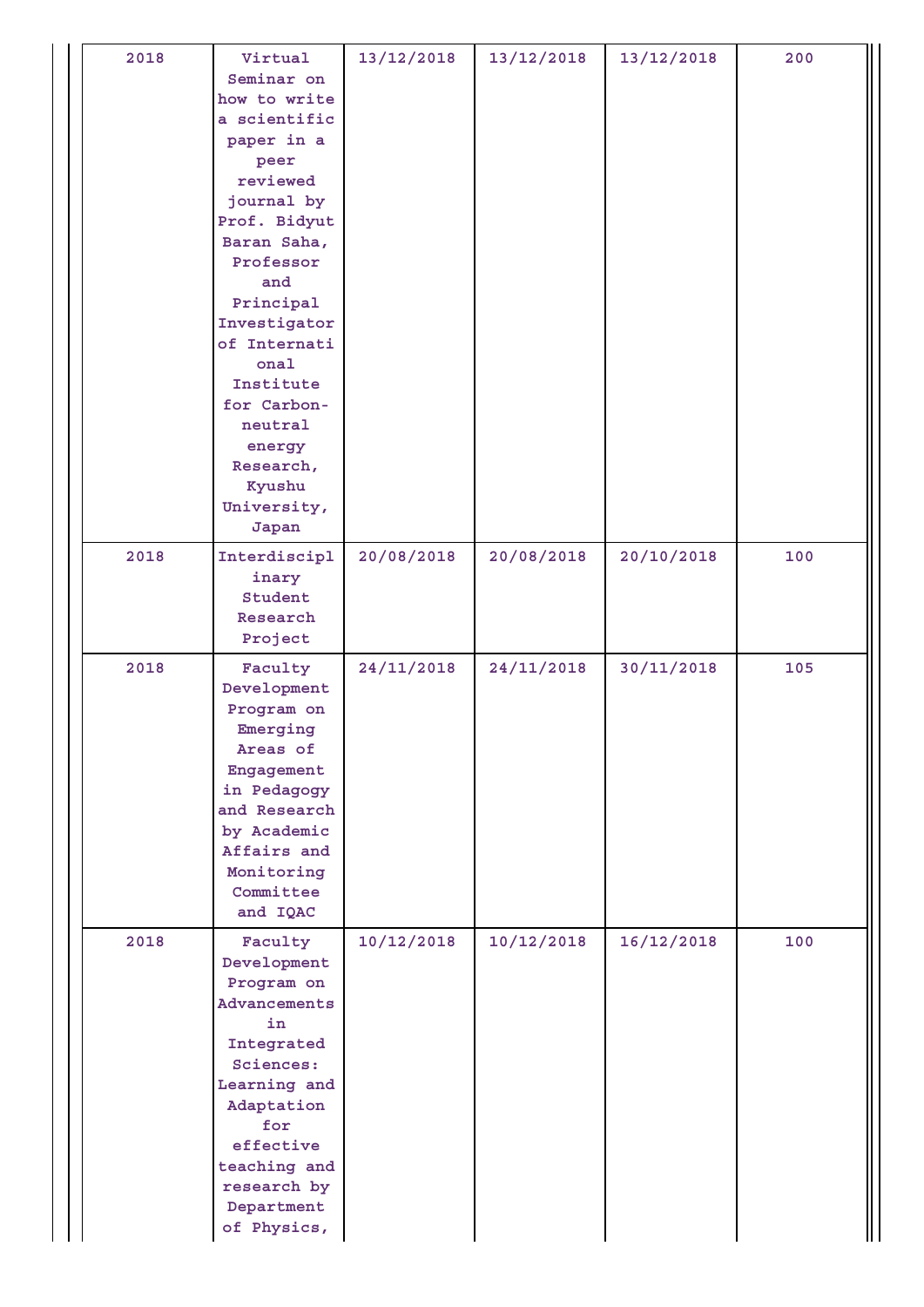|                                                                                                                                                                                | Chemistry,<br>Mathematics<br>and IQAC                                                                                                                                                                       |            |                   |                        |            |      |
|--------------------------------------------------------------------------------------------------------------------------------------------------------------------------------|-------------------------------------------------------------------------------------------------------------------------------------------------------------------------------------------------------------|------------|-------------------|------------------------|------------|------|
| 2018                                                                                                                                                                           | National<br>Seminar on<br>Revisiting<br>Gandhi<br>Through<br>Modernity:<br>Towards a<br>Sustainable<br>Future by<br>Gandhi Study<br>Circle and<br>Department<br>of Political<br>Science with<br><b>IQAC</b> | 27/09/2018 | 27/09/2018        |                        | 28/09/2018 | 125  |
| 2018                                                                                                                                                                           | National<br>Conference<br>on Make in<br>India:<br>Towards<br>growth and<br>progress by<br>Department<br>of Commerce<br>and IQAC                                                                             | 24/04/2019 | 24/04/2019        |                        | 25/04/2019 | 120  |
| 2018                                                                                                                                                                           | Workshop on<br>Whatsapp:<br><b>Best</b><br>practices<br>against fake<br>information<br>by IQAC in c<br>ollaboration<br>with NASSCOM<br>foundation                                                           | 09/04/2019 | 09/04/2019        |                        | 09/04/2019 | 150  |
| 2018                                                                                                                                                                           | Mentoring<br>Programme                                                                                                                                                                                      | 20/07/2018 | 20/07/2018        |                        | 29/04/2019 | 3000 |
| 2018                                                                                                                                                                           | Feedback                                                                                                                                                                                                    | 20/07/2018 | 20/07/2018        |                        | 29/04/2019 | 3000 |
|                                                                                                                                                                                |                                                                                                                                                                                                             |            | No file uploaded. |                        |            |      |
| <b>CRITERION VII - INSTITUTIONAL VALUES AND BEST PRACTICES</b>                                                                                                                 |                                                                                                                                                                                                             |            |                   |                        |            |      |
| 7.1 - Institutional Values and Social Responsibilities<br>7.1.1 - Gender Equity (Number of gender equity promotion programmes organized by the institution during the<br>year) |                                                                                                                                                                                                             |            |                   |                        |            |      |
| Title of the<br>programme                                                                                                                                                      | Period from                                                                                                                                                                                                 | Period To  |                   | Number of Participants |            |      |

| programme                            |            |            |        |      |
|--------------------------------------|------------|------------|--------|------|
|                                      |            |            | Female | Male |
| Sexual<br>Violence:<br>Interpersonal | 18/09/2018 | 18/09/2018 | 70     | 50   |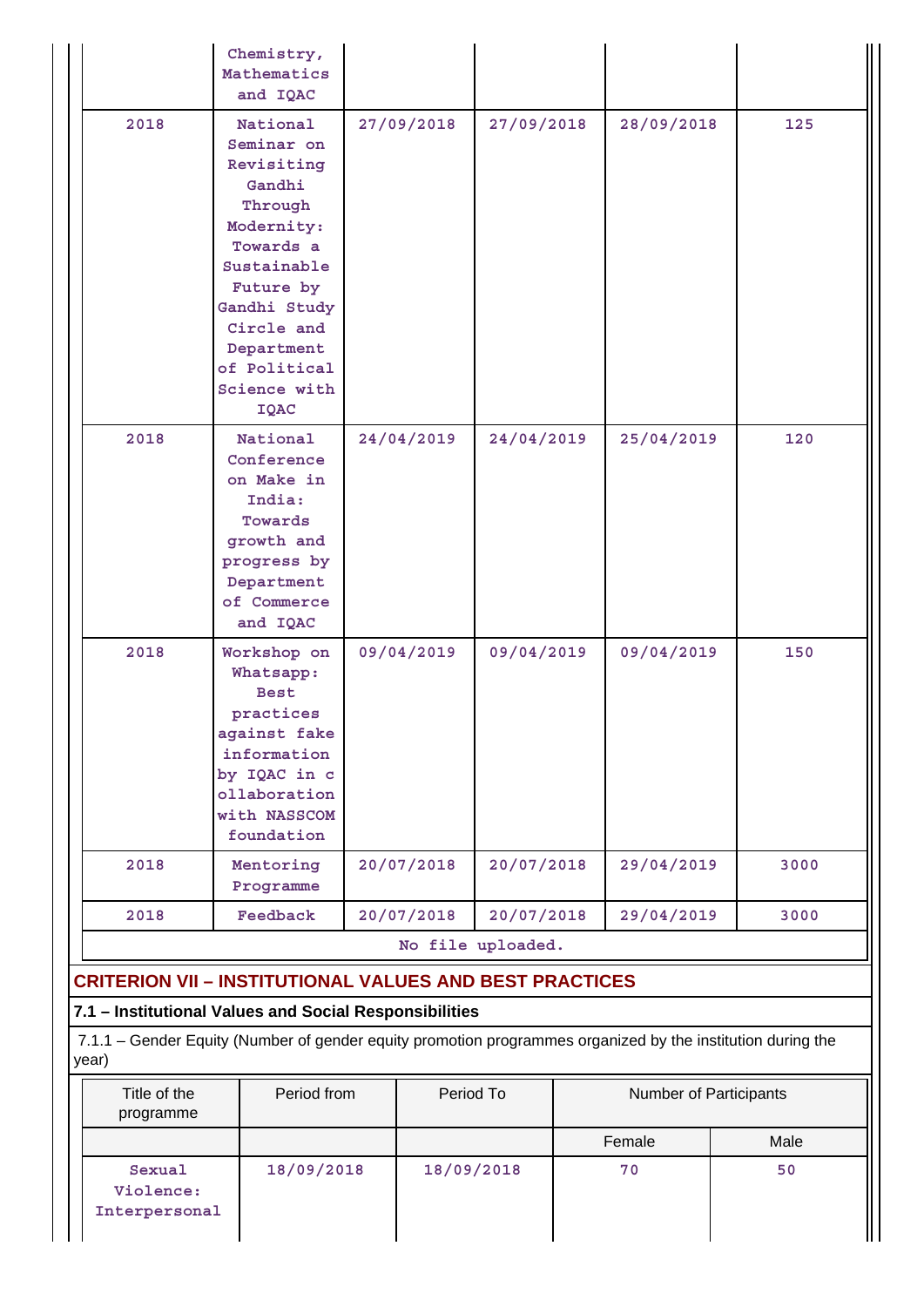| and Digital<br>Interface by |                                                                                                                                                                  |                         |     |            |                                    |    |            |               |                           |
|-----------------------------|------------------------------------------------------------------------------------------------------------------------------------------------------------------|-------------------------|-----|------------|------------------------------------|----|------------|---------------|---------------------------|
| Skill                       |                                                                                                                                                                  |                         |     |            |                                    |    |            |               |                           |
| Development<br>Cell (SDC)   |                                                                                                                                                                  |                         |     |            |                                    |    |            |               |                           |
| Counselling                 |                                                                                                                                                                  | 01/09/2018              |     | 30/03/2019 |                                    |    | 300        |               | 200                       |
| session on<br>Gender        |                                                                                                                                                                  |                         |     |            |                                    |    |            |               |                           |
| Sensitization               |                                                                                                                                                                  |                         |     |            |                                    |    |            |               |                           |
|                             | National wide<br>30/10/2018<br>30/10/2018<br>Ouiz                                                                                                                |                         |     |            |                                    | 60 |            | 40            |                           |
| competition for             |                                                                                                                                                                  |                         |     |            |                                    |    |            |               |                           |
| students on                 |                                                                                                                                                                  |                         |     |            |                                    |    |            |               |                           |
| "Legal Rights<br>of women"  |                                                                                                                                                                  |                         |     |            |                                    |    |            |               |                           |
|                             | 7.1.2 - Environmental Consciousness and Sustainability/Alternate Energy initiatives such as:                                                                     |                         |     |            |                                    |    |            |               |                           |
|                             |                                                                                                                                                                  |                         |     |            |                                    |    |            |               |                           |
|                             | Percentage of power requirement of the University met by the renewable energy sources                                                                            |                         |     |            |                                    |    |            |               |                           |
|                             | 1. Solar Panel of 85.5 KWP has been installed in the College to provide renewal<br>energy 2. Rain water harvesting 3. Paper recycling producing upto 500 rims of |                         |     |            |                                    |    |            |               |                           |
|                             | paper and e waste management system 4. Compost Generation of upto 3 tonnes 5.                                                                                    |                         |     |            |                                    |    |            |               |                           |
|                             | Overall development of green area in the campus. 6. Plastic free campus and                                                                                      |                         |     |            |                                    |    |            |               |                           |
|                             | campaign in the neighbourhood.                                                                                                                                   |                         |     |            |                                    |    |            |               |                           |
|                             | 7.1.3 - Differently abled (Divyangjan) friendliness<br>Number of beneficiaries                                                                                   |                         |     |            |                                    |    |            |               |                           |
|                             | Item facilities                                                                                                                                                  |                         |     |            | Yes/No<br>Yes                      |    |            |               |                           |
|                             | Physical facilities                                                                                                                                              |                         |     |            |                                    |    |            | 18            |                           |
|                             | Provision for lift                                                                                                                                               |                         |     | Yes<br>Yes |                                    |    |            | 18            |                           |
|                             | Ramp/Rails                                                                                                                                                       |                         |     |            |                                    |    |            | 18            |                           |
|                             | <b>Braille</b><br>Software/facilities                                                                                                                            |                         |     | Yes        |                                    |    |            | 11            |                           |
|                             | Rest Rooms                                                                                                                                                       |                         |     | Yes        |                                    |    |            | 18            |                           |
|                             | Scribes for examination                                                                                                                                          |                         | Yes |            |                                    | 18 |            |               |                           |
|                             | Special skill development                                                                                                                                        |                         |     | Yes        |                                    |    |            | 18            |                           |
|                             | for differently abled<br>students                                                                                                                                |                         |     |            |                                    |    |            |               |                           |
|                             | Any other similar                                                                                                                                                |                         |     | Yes        |                                    |    |            | 18            |                           |
|                             | facility                                                                                                                                                         |                         |     |            |                                    |    |            |               |                           |
|                             | 7.1.4 - Inclusion and Situatedness                                                                                                                               |                         |     |            |                                    |    |            |               |                           |
| Year                        | Number of                                                                                                                                                        | Number of               |     | Date       | Duration                           |    | Name of    | <b>Issues</b> | Number of                 |
|                             | initiatives to<br>address                                                                                                                                        | initiatives<br>taken to |     |            |                                    |    | initiative | addressed     | participating<br>students |
|                             | locational                                                                                                                                                       | engage with             |     |            |                                    |    |            |               | and staff                 |
|                             | advantages<br>and disadva                                                                                                                                        | and<br>contribute to    |     |            |                                    |    |            |               |                           |
|                             | ntages                                                                                                                                                           | local                   |     |            |                                    |    |            |               |                           |
|                             |                                                                                                                                                                  | community               |     |            |                                    |    |            |               |                           |
|                             |                                                                                                                                                                  |                         |     |            | No Data Entered/Not Applicable !!! |    |            |               |                           |
|                             |                                                                                                                                                                  |                         |     |            | View File                          |    |            |               |                           |
|                             | 7.1.5 - Human Values and Professional Ethics Code of conduct (handbooks) for various stakeholders                                                                |                         |     |            |                                    |    |            |               |                           |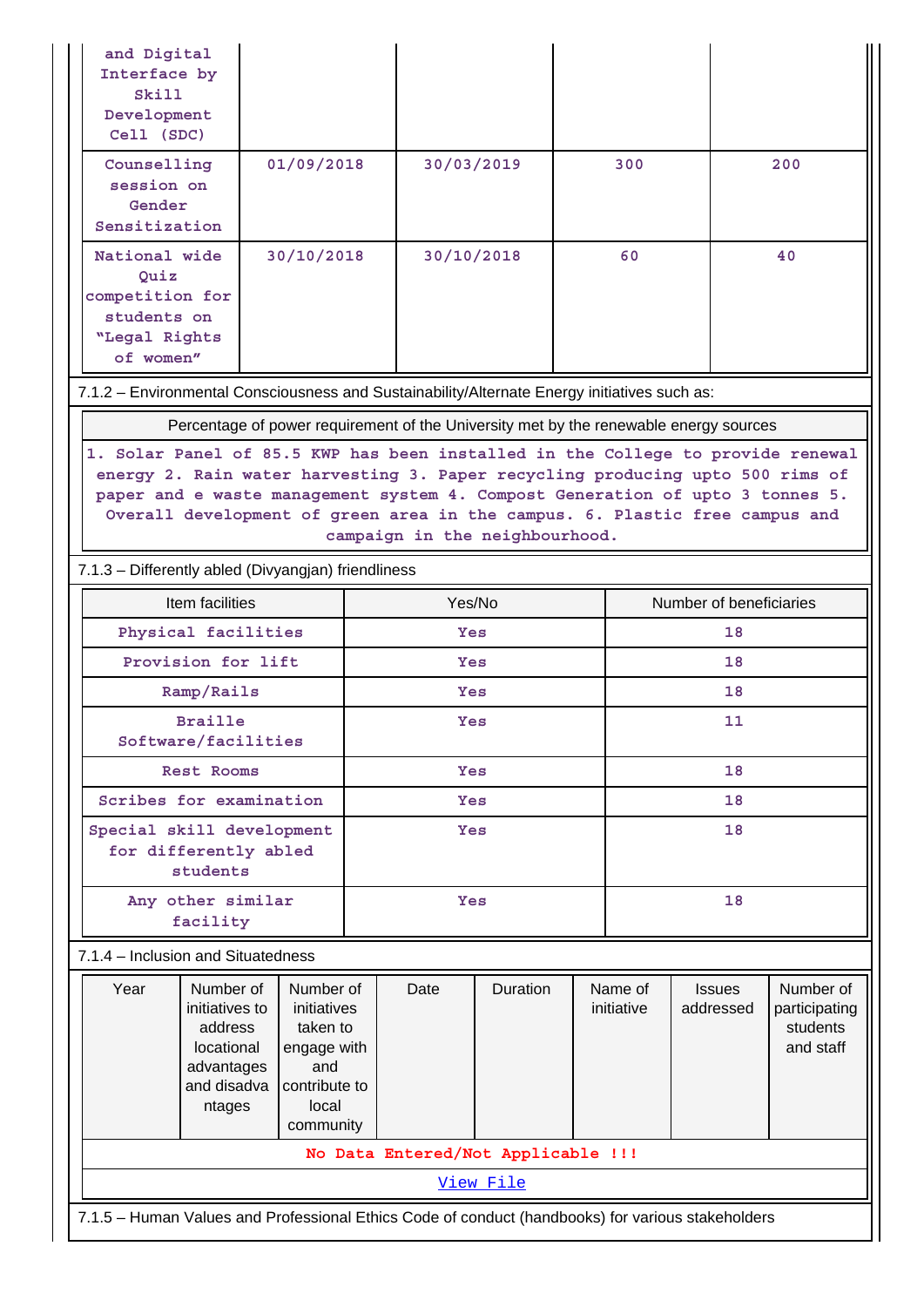| <b>Title</b>                     | Date of publication | Follow up(max 100 words)                                                                                                                                                                                                                                                                                                                                                                                                                                                                                                                                                                                                                                                                                                                                                                                                                                            |
|----------------------------------|---------------------|---------------------------------------------------------------------------------------------------------------------------------------------------------------------------------------------------------------------------------------------------------------------------------------------------------------------------------------------------------------------------------------------------------------------------------------------------------------------------------------------------------------------------------------------------------------------------------------------------------------------------------------------------------------------------------------------------------------------------------------------------------------------------------------------------------------------------------------------------------------------|
| Submission of property<br>return | 31/01/2019          | College has circulated a<br>circular no.<br>$10 - 1/2012$ (Admn. I/AB)<br>dated 7.12.2018 related<br>to declaration of<br>immovable/ movable<br>property etc. by the UGC<br>employees under<br>Regulation 18(1) of the<br>UGC Employees (Conduct)<br>Regulation, 1967<br>requesting to furnish<br>Property return in the<br>proscribed form<br>(downloaded from ugc.eoff<br>ice.gov.in/enclosed<br>latest by 31.12.2018. On<br>the follow up, College<br>has issued a notice dated<br>16.02.2019 with SMS to<br>all ABCD group employee<br>of the College. Further,<br>another notice as<br>reminder has been issued<br>on 26.02.2019 with<br>instruction to submit the<br>Annual Immovable Property<br>return compulsory to all<br>employee, in response to<br>the said notice almost<br>all staff members has<br>submitted their return in<br>the College office. |
| Integrity Pledge (CVC)           | 29/11/2018          | In response to the<br>notification no.<br>018/VGI/033/395/736 Dated<br>24.09.2018 regarding<br>observance of Vigilance<br>Awareness Week, 2018<br>College has issued a<br>notification no.<br>SlC/Vigilance/2018 dated<br>29.10.2018. In follow-up<br>of this notification<br>staff have took pledge,<br>take oath and signed a<br>combined pledge. Further,<br>an annual report on<br>Vigilance work was also<br>send to the University of<br>Delhi in response to the<br>email dated 17.05.2018.                                                                                                                                                                                                                                                                                                                                                                  |
| Code of Professional<br>Ethics   | 19/03/2019          | SLC is a constituent<br>college of Delhi<br>University and is being                                                                                                                                                                                                                                                                                                                                                                                                                                                                                                                                                                                                                                                                                                                                                                                                 |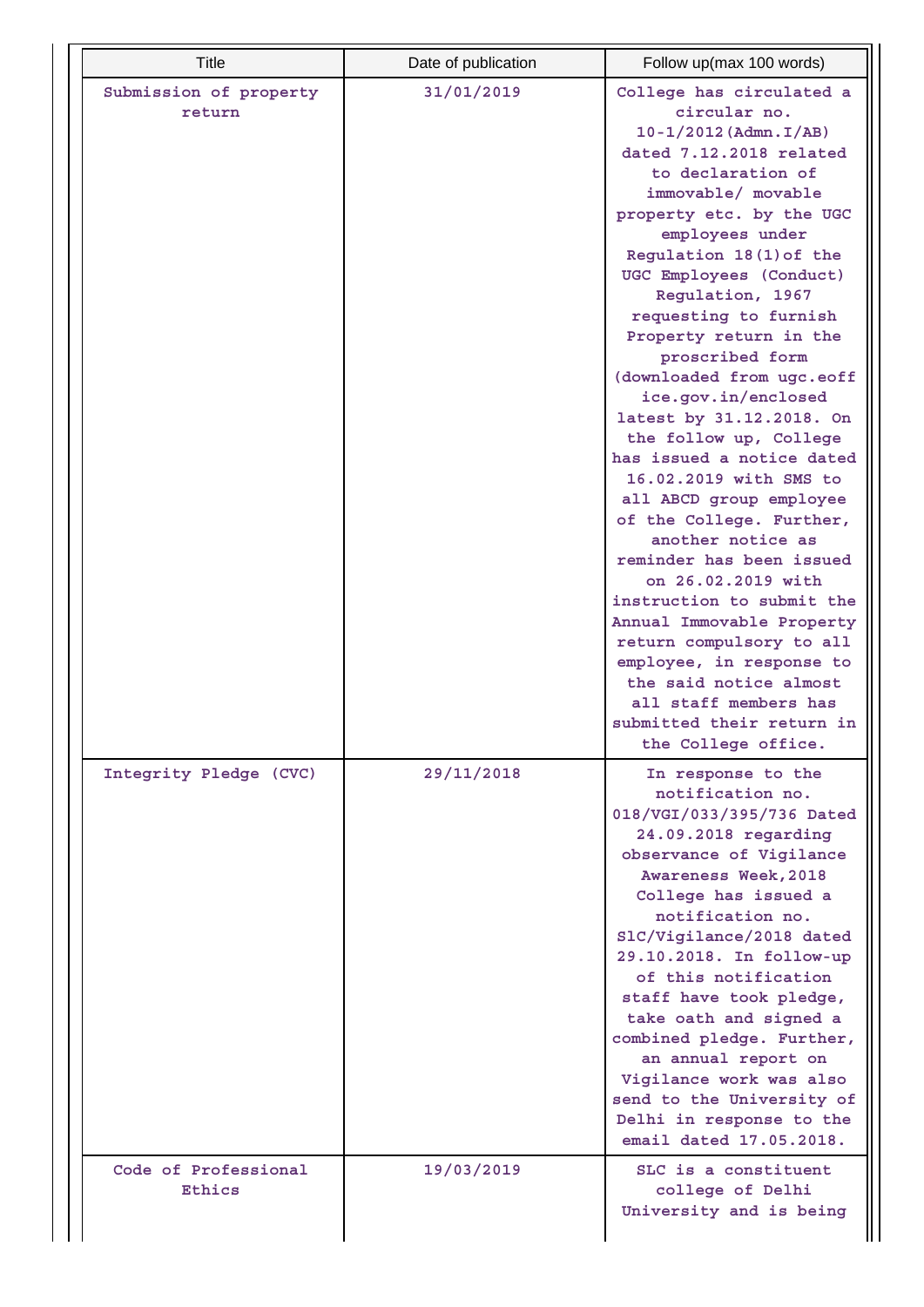**governed by ordinance XI(Code of professional ethics) where the role and conduct of all stakeholders are defined and binding and the same is notified.**

## 7.1.6 – Activities conducted for promotion of universal Values and Ethics

| Activity                                                                                                                                                                              | <b>Duration From</b>                                                                                            | Duration To       | Number of participants |  |  |  |  |
|---------------------------------------------------------------------------------------------------------------------------------------------------------------------------------------|-----------------------------------------------------------------------------------------------------------------|-------------------|------------------------|--|--|--|--|
| National Youth<br>Festival Sanskar-<br>Sanskriti-<br>Samriddhi                                                                                                                        | 11/01/2019                                                                                                      | 12/01/2019        | 250                    |  |  |  |  |
| International Yoga<br>Day                                                                                                                                                             | 21/06/2019                                                                                                      | 21/06/2019        | 300                    |  |  |  |  |
| Talk on<br>Environment: An<br>Indian Perspective                                                                                                                                      | 30/08/2018                                                                                                      | 30/08/2018        | 100                    |  |  |  |  |
| National seminar On<br>DR. B.R. Ambedkar<br>views on social<br>Justices, Caste-<br><b>Based</b><br>Discrimination and<br>Bahujan Identity                                             | 23/04/2019                                                                                                      | 23/04/2019        | 200                    |  |  |  |  |
| Celebration of<br>128th Ambedkar<br>Jayanti                                                                                                                                           | 14/04/2019                                                                                                      | 14/04/2019        | 80                     |  |  |  |  |
| National Seminar on<br>Revisiting Gandhi<br>Through Modernity:<br>Towards a<br>Sustainable Future<br>by Gandhi Study<br>Circle and<br>Department of<br>Political Science<br>with IQAC | 27/09/2018                                                                                                      | 28/09/2018        | 125                    |  |  |  |  |
|                                                                                                                                                                                       |                                                                                                                 | No file uploaded. |                        |  |  |  |  |
| 7.1.7 - Initiatives taken by the institution to make the campus eco-friendly (at least five)                                                                                          |                                                                                                                 |                   |                        |  |  |  |  |
|                                                                                                                                                                                       | Solar Panel of 85.5 KWP has been installed in the College to provide renewal<br>energy<br>Rain water harvesting |                   |                        |  |  |  |  |

**Paper recycling and e waste management system**

**Compost Generation**

**NSS unit undertook a Cleanliness and Plantation drive on Independence Day in accordance to the nationwide Swachh Bharat Abhiyan**

**Cleanliness drive by Eco club in college as well as nearby areas on 20th October 2018. The students actively participated in the Drive and cleaned the campus as well as nearby areas.**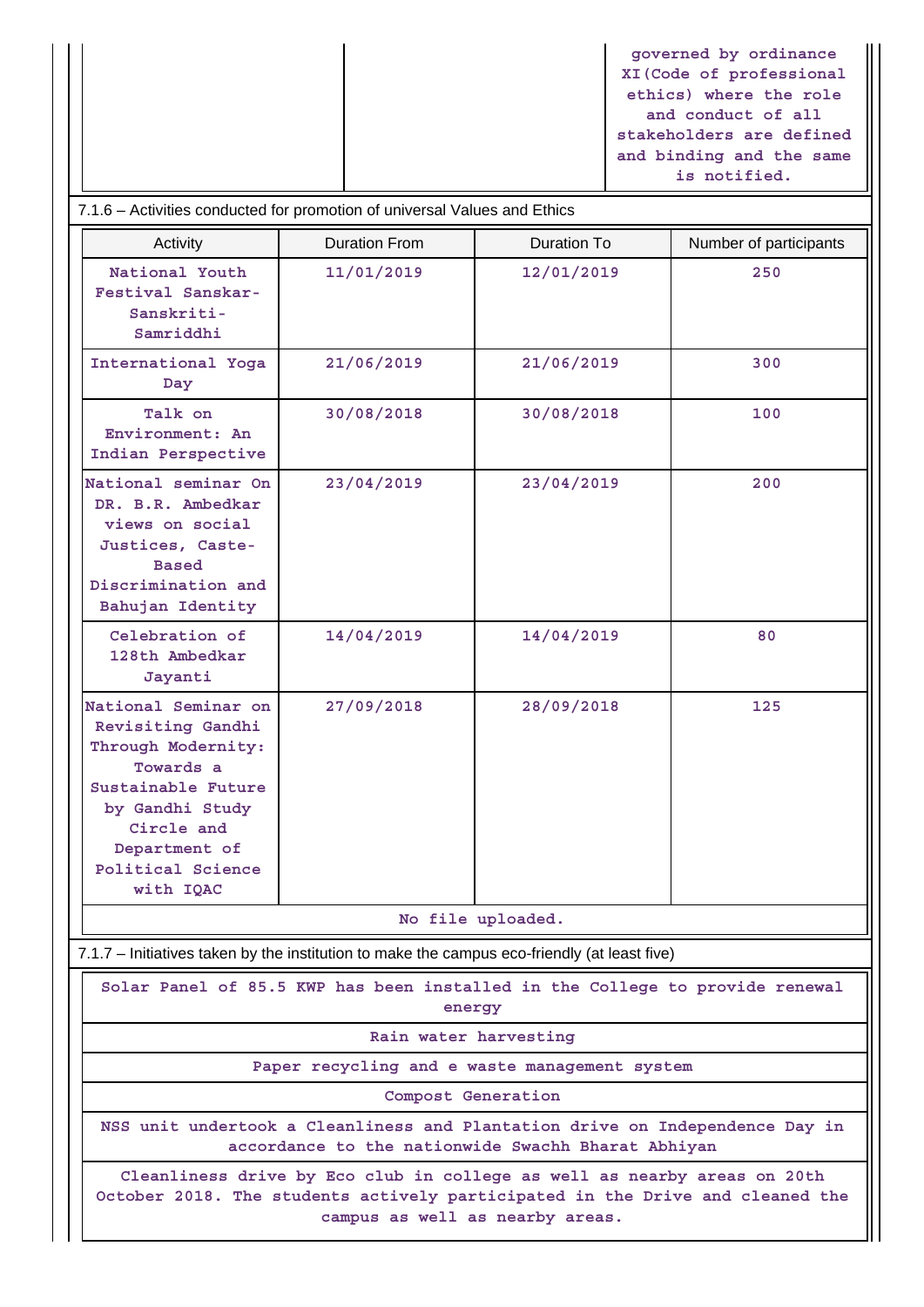#### **7.2 – Best Practices**

7.2.1 – Describe at least two institutional best practices

 **1. Going Digital The College is highly committed to adopt digital practices in all office and students related work. IQAC collaborates with various departments to organize virtual lectures and talks and interviews of imminent personalities across the world. The College also encourages the faculty to record lectures through screencast-o-matic v2.0 software for future reference and benefit of the students. The Administration took the digitalization one step further by transfiguring the students' I-cards into Single Sign-on (SSO) card. This card bearing bar-code is an in-house product developed by the technical team of the college. This one stop card is revolutionary as it makes the entire data just one click away and so is less time-consuming with minimum chances of being faulty and ensures better access to the on-campus facilities like, a) Transfiguring the students I-cards into Single Sign-on (SSO) card. This card bearing bar-code is an in-house product developed by the technical team of the college and ensures better access to the on-campus facilities like: Issuing books in library, Security etc. Security- It makes screening easier on special days like students elections, College fest, annual function etc. to avoid any scuffles and untoward incidents in the campus. b) All the officials of the College are connected with the Principal through Google worksheet where routine jobs are assigned to concerned officials and are routinely monitored. c) Classes are monitored with real-time LED display in the Principal Office and staffroom which is used for the display of time-table and other important notices including staff on leave. d) The incumbent took the initiative of getting feedback from students. The issues highlighted in the feedback response helped the incumbent in taking constructive steps towards improvements. The steps include organization of annual Smart Office Training Programme (since 2016) and change in the layout of the office and improvements in teachingleaning. The Administration is virtually in touch with the non-teaching staff all the time during office hours. All the officials of the College are connected with the principal through Google worksheet where routine jobs are assigned to concerned officials and are routinely monitored. The College teaching staff is always updated with real-time LED display in the staffroom which is used for the display of time-table and other important notices. Started filing of IT returns of the college regularly which has helped us in getting huge tax refunds. 2) Result Analysis SLC has taken another pioneer step in the year 2018-19 with Result Analysis of the semester examinations from 2016 onwards. This task has been undertaken by IQAC and involved rigorous analysis and implementation of remedial measures in the courses/papers that were lagging behind. The results analysis of each Department involved paper wise detailed scrutiny and data management with tabulation. The data is collected from the individual students' results. The result of every semester (semester I to VI) is given equal weightage. The data is consolidated subject-wise as well as semester wise. The objective of this data collection and data summarization is to consolidate the academic performance of the students with the given infrastructure, faculties and students' endeavors in SLC. The objective is further extended to compare the results secured by the students in 2016, 2017 and 2018. The data is further clubbed and a series of paper-wise bar charts are plotted wherein one paper and three years (2016, 2017 and 2018) results are presented in detail. Further, the students' learning outcomes are displayed in the semester with various pictorial graphs. In all courses, the result varied with different subjects. Most of the papers show an upward trend of students' performance with times while a handful of papers show downward trend. The result analysis of each paper in every department is documented in detail with tabular analysis showing the patterns of improvement or deterioration. The two**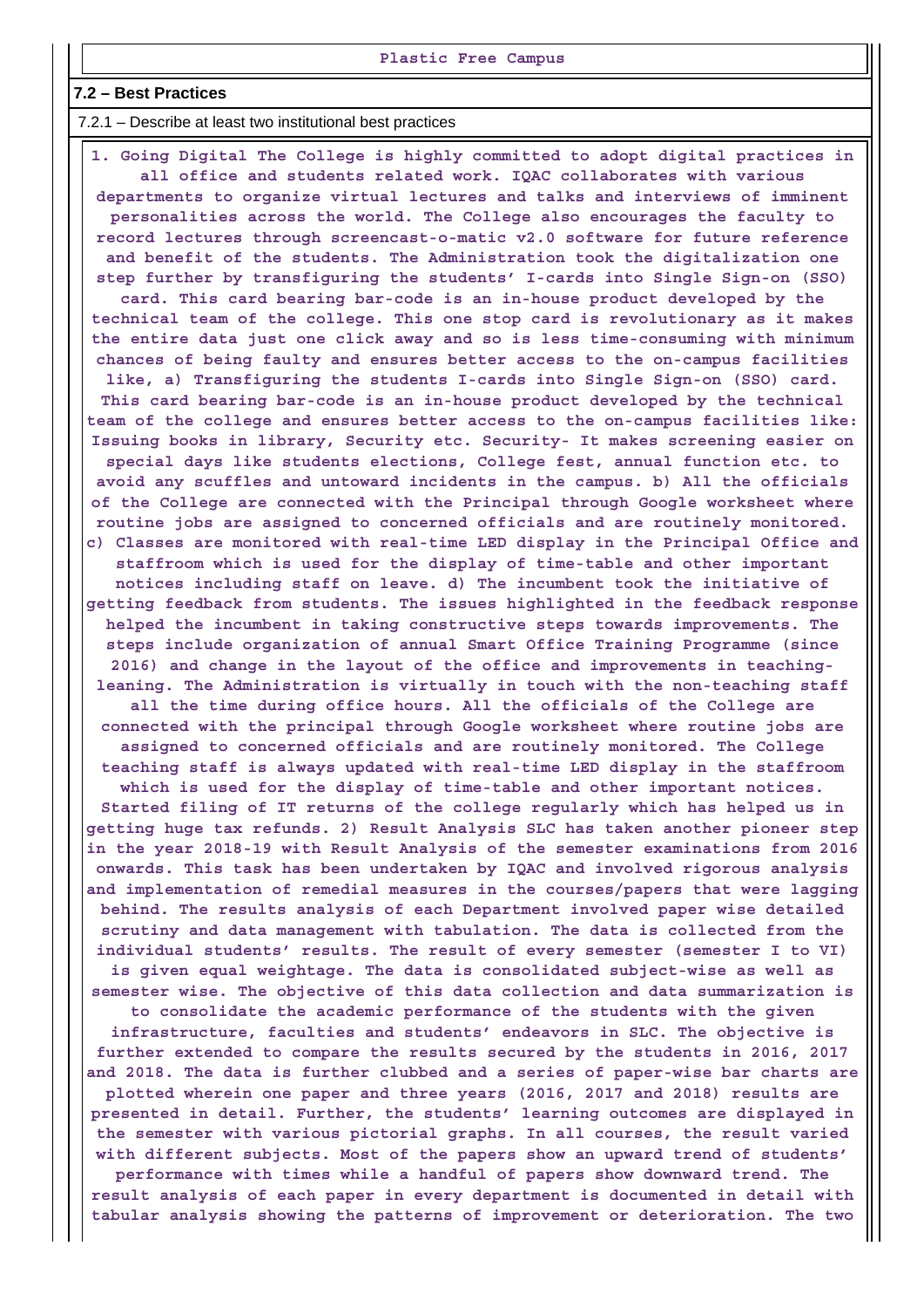**approaches have been considered to analyze the result. The first approach concludes an improvement in students' performance with an increased proportion of students securing first division in the subsequent years. The second approach concludes an improvement in students' performance with a decreased proportion of students securing below 50 in the subsequent years. Hence, the remedial measures are recommended by the IQAC towards the betterment of students' results. 3) Inclusive Education and Development The practice of Inclusive Education and Development continues from the last year as it serves meaningful benefit for the students. Since the location of the College is very strategic, the students from NCR/East Delhi get the maximum benefit of studying**

**in a premier Delhi University college. The College gives the value-based education of the students (as is the vision of the College) and also takes care of the professionalism of the Industry/market and prepares the students for the competitive world outside. Remedial classes, workshops organized by Placement Cell and Skill Development Cell, industry interaction through CIISD give the students enough exposure and feel of the professional world. The practices of the previous year are continuing in full swing this year as well like charging nominal annual and affordable fee, scholarships to advanced learners (besides the scholarships from the GOI), Personality Development Classes for the needy students, promoting girl education through 1 concession in the cut-offs, gender sensitization and counselling through Women Development Cell, Screen reading software for Blind students, more empowered and participatory SC/ST/OBC/PwD Cells, improved infrastructure for Physically challenged students like installation of lifts, providing sports ground and coaching to the nearby school students and so on. The College is highly sensitive towards the uplifting the under-privileged classes and works for their betterment within the provided window of law and statutes.**

 Upload details of two best practices successfully implemented by the institution as per NAAC format in your institution website, provide the link

<http://slc.du.ac.in/pdf/IQAC/Best-Parctices2018.pdf>

#### **7.3 – Institutional Distinctiveness**

 7.3.1 – Provide the details of the performance of the institution in one area distinctive to its vision, priority and thrust in not more than 500 words

 **In order to assess the distinctiveness of SLC in terms of priority and thrust area, we need to take both vision and mission of the College into consideration. Vision SLC strives for meaningful transformation of learners to responsible citizens by providing them with an all-inclusive and value based education. Mission SLC provides a constantly caring, supportive and secure teaching and learning environment for engagement with the students and other stakeholders to achieve excellence in academics, sports, extra-curricular activities and develop analytical temper with a focus on instilling strong values to prepare them as leaders. SLC adopts environment friendly practices and formulates strategies for strengthening research and innovation in the college that expand the realm of knowledge. The College, as put in the Vision, continuously works towards creating forums, opportunities and platforms for students to become not only achievers in academics but also learn and imbibe values of becoming a responsible citizens. When they take admission in college, they are school passed out kids and the three years that they spend with us gives them immense exposure to opportunities of learning, experiencing, experimenting and honing their skills in different areas of engagement. The vision of the college prioritises the value based education which we provide them by combining course learning practices with co-curricular activities that the students themselves manage under the guidance and mentorship of teachers. Centres like Centre for Holistic Development, Centre for Industry Interaction and Development, E-Cell and Skill Development Cell give student volunteers and**